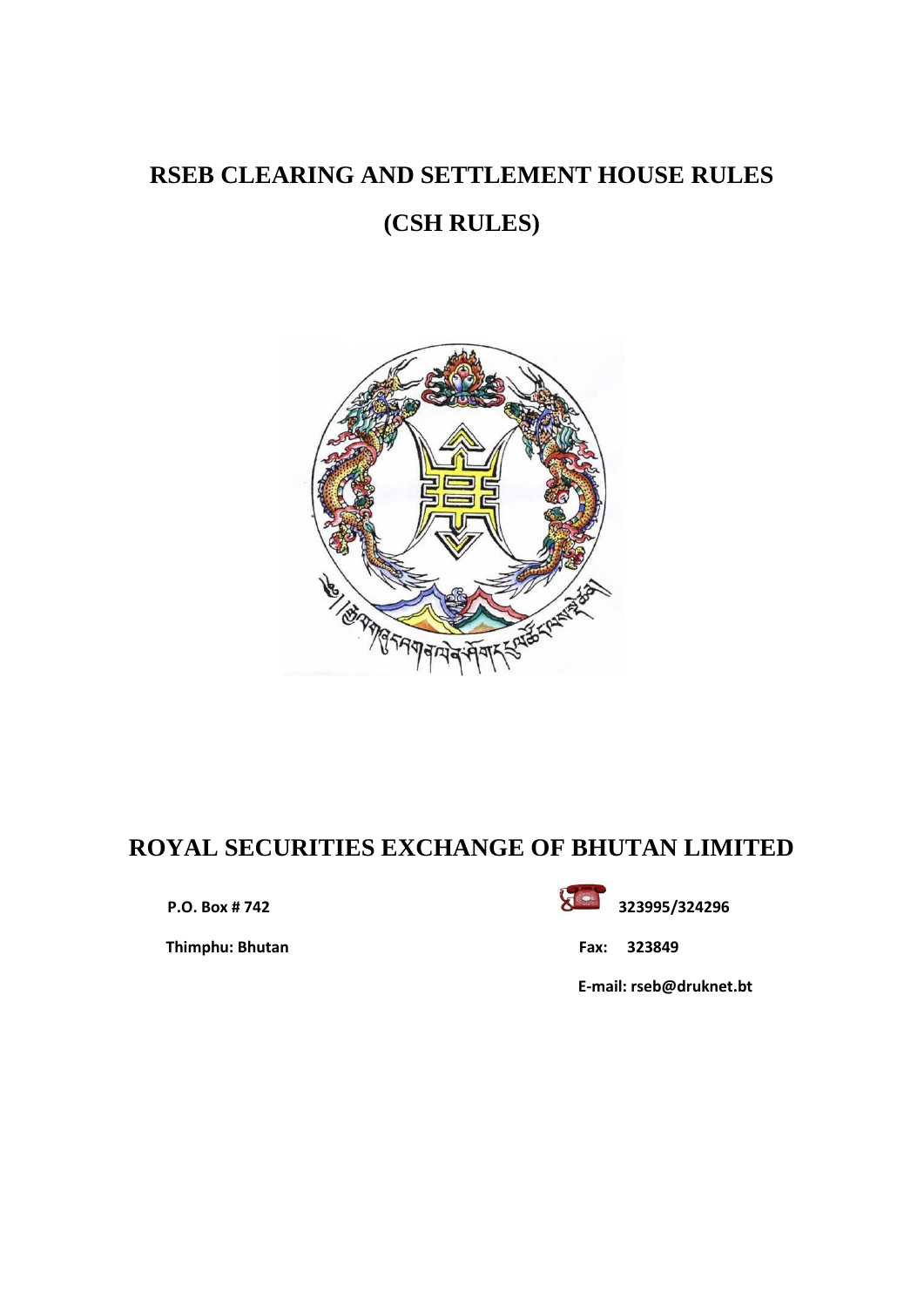# **Table of Content**

| 1.  |  |  |
|-----|--|--|
| 2.  |  |  |
| 3.  |  |  |
|     |  |  |
| 4.  |  |  |
| 5.  |  |  |
| 6.  |  |  |
| 7.  |  |  |
| 8.  |  |  |
| 9.  |  |  |
| 10. |  |  |
|     |  |  |
| 11. |  |  |
| 12. |  |  |
| 13. |  |  |
| 14. |  |  |
| 15. |  |  |
| 16. |  |  |
| 17. |  |  |
| 18. |  |  |
| 19. |  |  |
| 20. |  |  |
| 21. |  |  |
| 22. |  |  |
| 23. |  |  |
| 24. |  |  |
|     |  |  |
| 25. |  |  |
| 26. |  |  |
| 27. |  |  |
| 28. |  |  |
| 29. |  |  |
|     |  |  |
| 30. |  |  |
| 31. |  |  |
| 32. |  |  |
| 33. |  |  |
| 34. |  |  |
| 35. |  |  |
| 36. |  |  |
| 37. |  |  |
| 38. |  |  |
| 39. |  |  |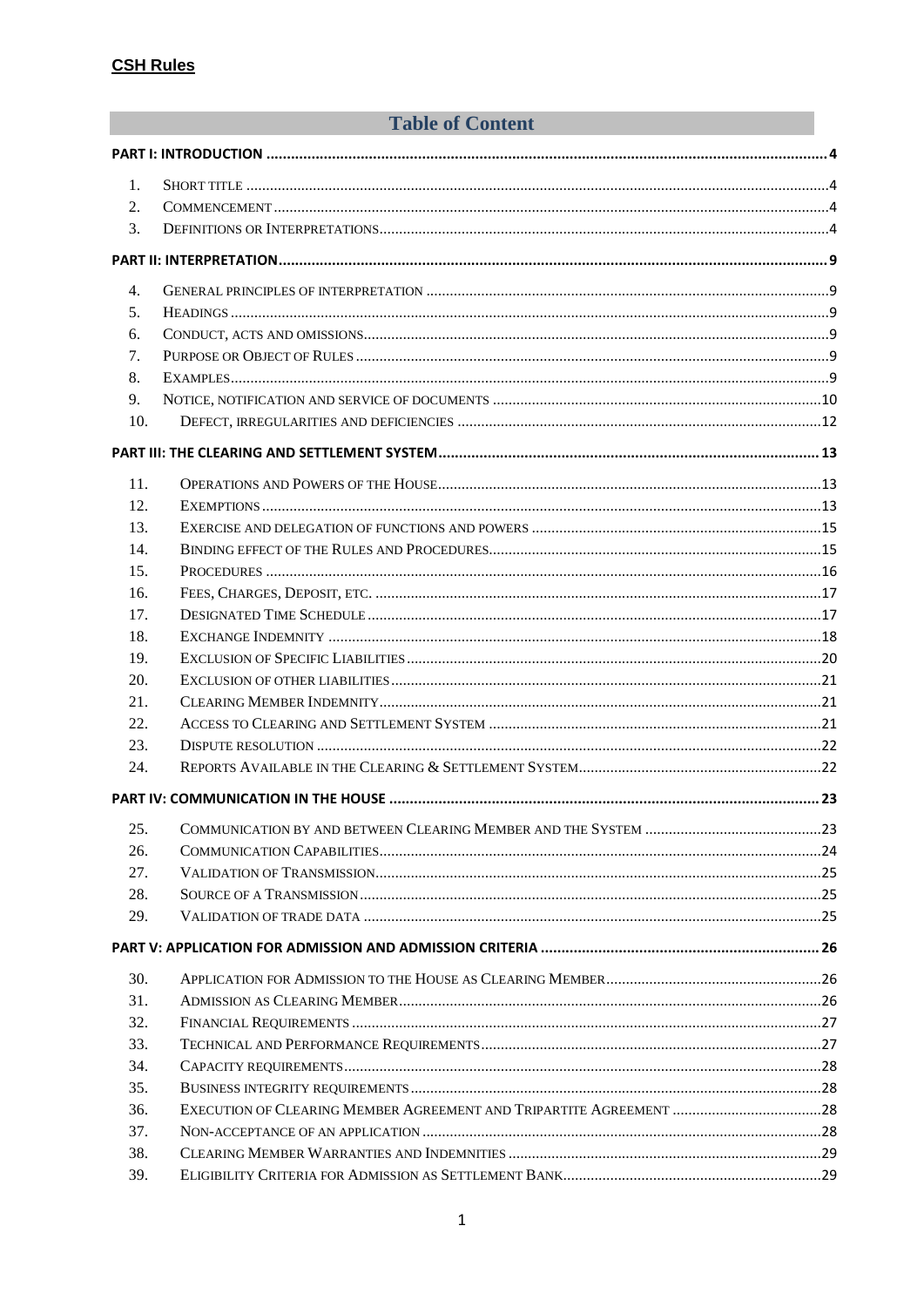| 40. |                                                                                                 |    |
|-----|-------------------------------------------------------------------------------------------------|----|
| 41. |                                                                                                 |    |
| 42. |                                                                                                 |    |
| 43. | REQUIREMENT OF THE HOUSE FOR CLEARING MEMBER'S STAFF ON NON-BUSINESS DAY31                      |    |
|     |                                                                                                 |    |
| 44. |                                                                                                 |    |
|     |                                                                                                 |    |
| 45. |                                                                                                 |    |
| 46. |                                                                                                 |    |
| 47. |                                                                                                 |    |
|     |                                                                                                 |    |
| 48. |                                                                                                 |    |
| 49. |                                                                                                 |    |
|     |                                                                                                 |    |
| 50. |                                                                                                 |    |
|     |                                                                                                 |    |
| 51. |                                                                                                 |    |
|     |                                                                                                 |    |
|     | PART XII: RESTRICTION, SUSPENSION OR TERMINATION OF ACCESS TO SERVICES OFFERED BY THE HOUSE  37 |    |
| 52. |                                                                                                 |    |
| 53. |                                                                                                 |    |
| 54. | LIABILITY OF THE HOUSE UPON SUSPENSION OR TERMINATION OF A CLEARING MEMBER WITH RESPECT         |    |
| 55. |                                                                                                 |    |
| 56. | LIABILITY OF CLEARING MEMBER UPON ITS RESTRICTION, SUSPENSION OR TERMINATION WITH               |    |
|     |                                                                                                 |    |
| 57. |                                                                                                 | 39 |
| 58. |                                                                                                 |    |
|     |                                                                                                 |    |
| 59. |                                                                                                 |    |
|     |                                                                                                 |    |
| 60. |                                                                                                 |    |
|     |                                                                                                 |    |
| 61. |                                                                                                 |    |
| 62. |                                                                                                 |    |
| 63. |                                                                                                 |    |
|     |                                                                                                 |    |
|     |                                                                                                 |    |
| 64. |                                                                                                 |    |
|     |                                                                                                 |    |
| 65. |                                                                                                 |    |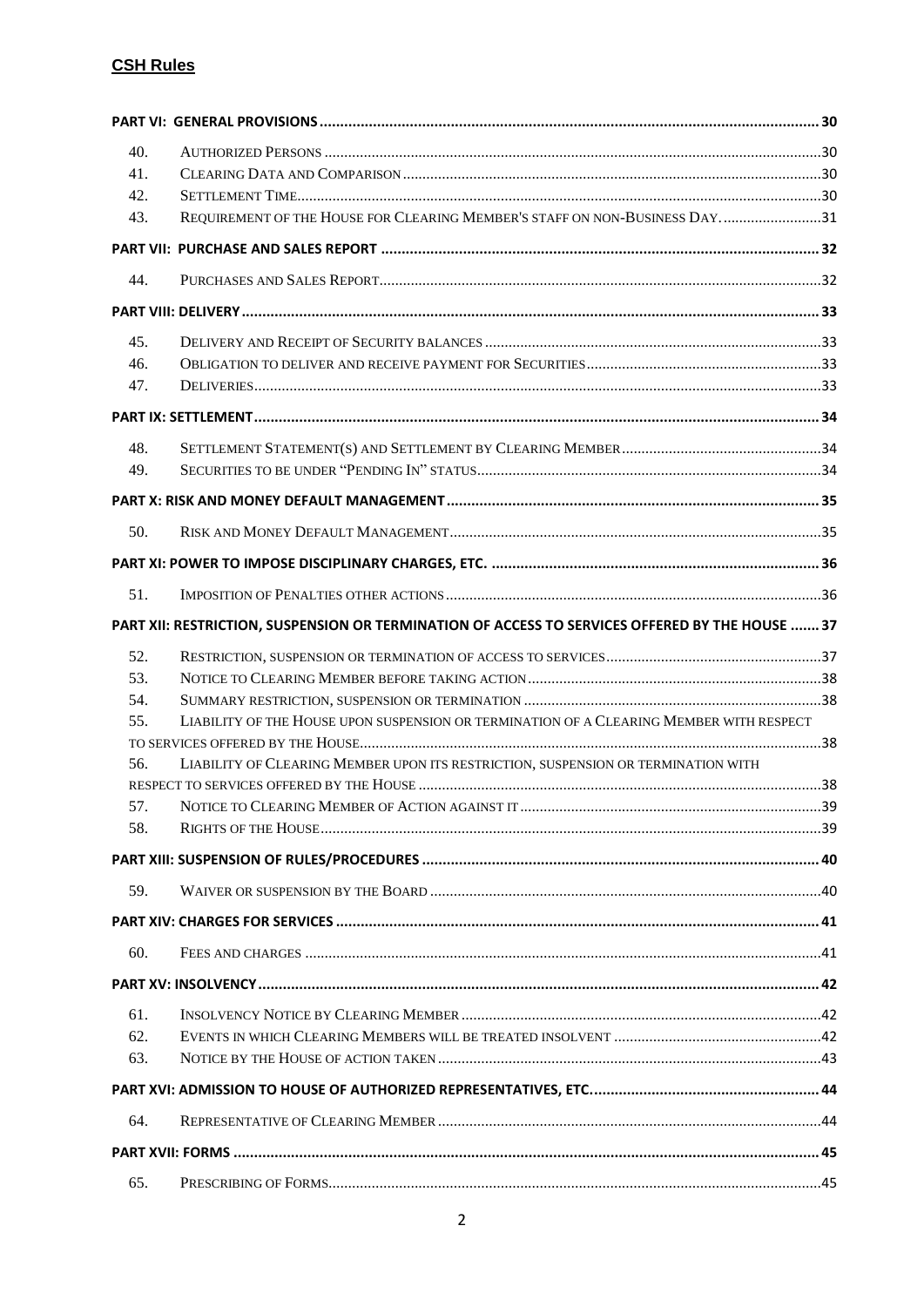| 66. |  |
|-----|--|
|     |  |
| 67. |  |
|     |  |
| 68. |  |
| 69. |  |
|     |  |
| 70. |  |
| 71. |  |
| 72. |  |
|     |  |
| 73. |  |
| 74. |  |
| 75. |  |
| 76. |  |
| 77. |  |
| 78. |  |
| 79. |  |
|     |  |
| 80. |  |
|     |  |
| 81. |  |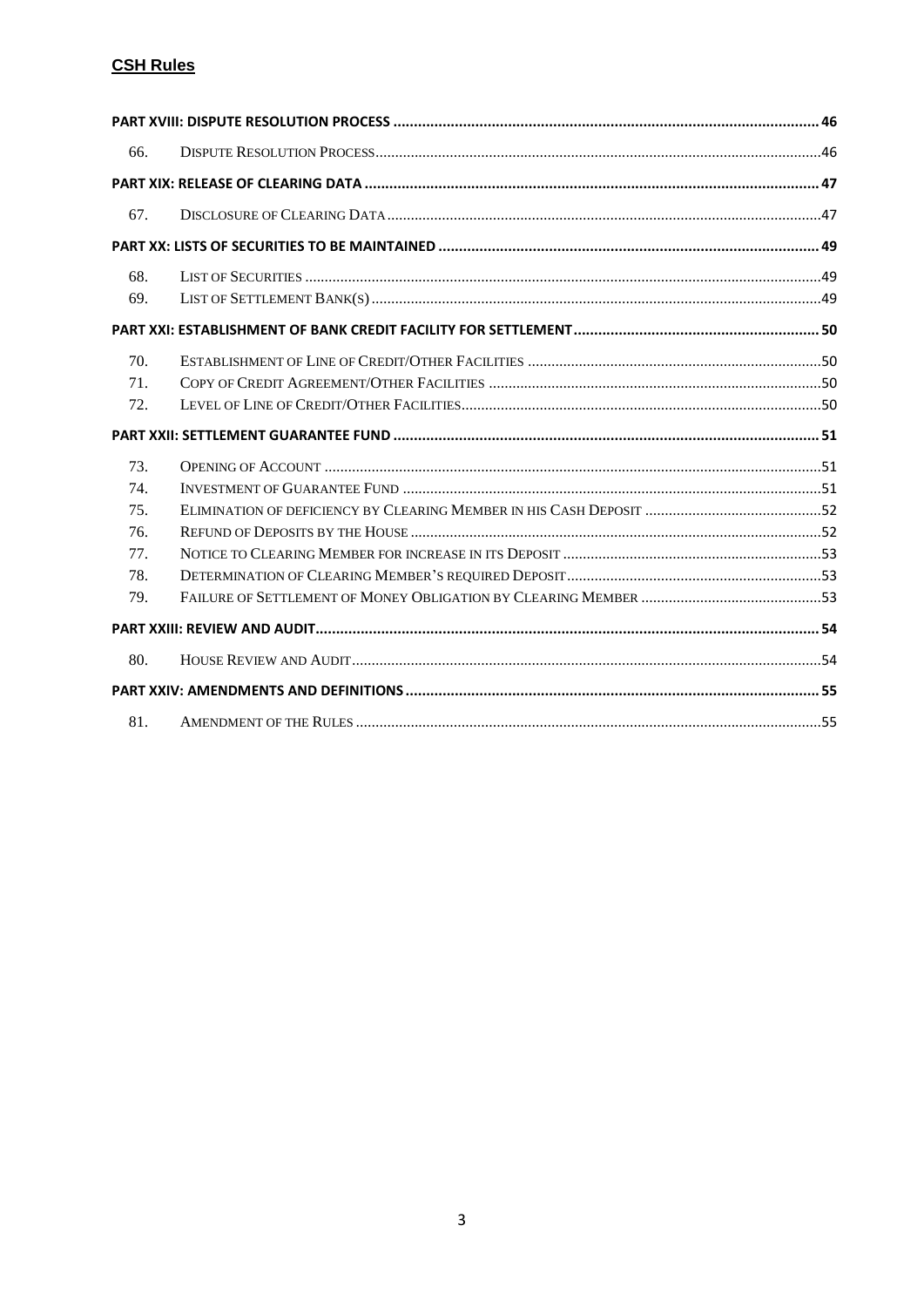# <span id="page-4-0"></span>**PART I: INTRODUCTION**

# <span id="page-4-1"></span>**1. Short title**

These Rules shall be called the RSEB Clearing and Settlement House Rules.

# <span id="page-4-2"></span>**2. Commencement**

These Rules shall come into effect upon the date of approval by the Authority and upon commencement of the Exchange's Automated Trading System Rules.

# <span id="page-4-3"></span>**3. Definitions or Interpretations**

When used in these Rules and, where applicable, in the Procedures, the following expressions shall, unless the context otherwise requires, have the meanings herein below specified:

| Authorized Representative             | Means any person who has the actual<br>authority of the Clearing Member to make<br>transmissions or to act on its behalf or to<br>undertake such other actions as he may be<br>authorized so as to legally bind the Clearing<br>Member.                                                                                                                           |
|---------------------------------------|-------------------------------------------------------------------------------------------------------------------------------------------------------------------------------------------------------------------------------------------------------------------------------------------------------------------------------------------------------------------|
| <b>Automated Trading System (ATS)</b> | Means the Automated Trading System of the<br>Exchange for the execution of orders by its<br>members and for the purpose of this<br>definition ATS shall be the Trading System<br>as defined in the relevant Trading Rules of<br>the Exchange                                                                                                                      |
| Authority                             |                                                                                                                                                                                                                                                                                                                                                                   |
|                                       | Means the Royal Monetary Authority.                                                                                                                                                                                                                                                                                                                               |
| <b>Blocked Status</b>                 | The securities of the selling client will be<br>blocked on a sell order entered in the<br>Trading System and shall remain blocked till<br>day end. After ascertaining the actual filled<br>sell order, the securities will be removed<br>from blocked status and will be transferred<br>to "pending out" in the client of the seller till<br>the settlement date. |
| Board                                 | Means the Board of Directors of the RSEB.                                                                                                                                                                                                                                                                                                                         |
| <b>Clearing Member</b>                | Means a person licensed by the Authority to<br>conduct Clearing and Settlement Business.                                                                                                                                                                                                                                                                          |
| <b>Business Day</b>                   | Means any day on which the House is open<br>for business                                                                                                                                                                                                                                                                                                          |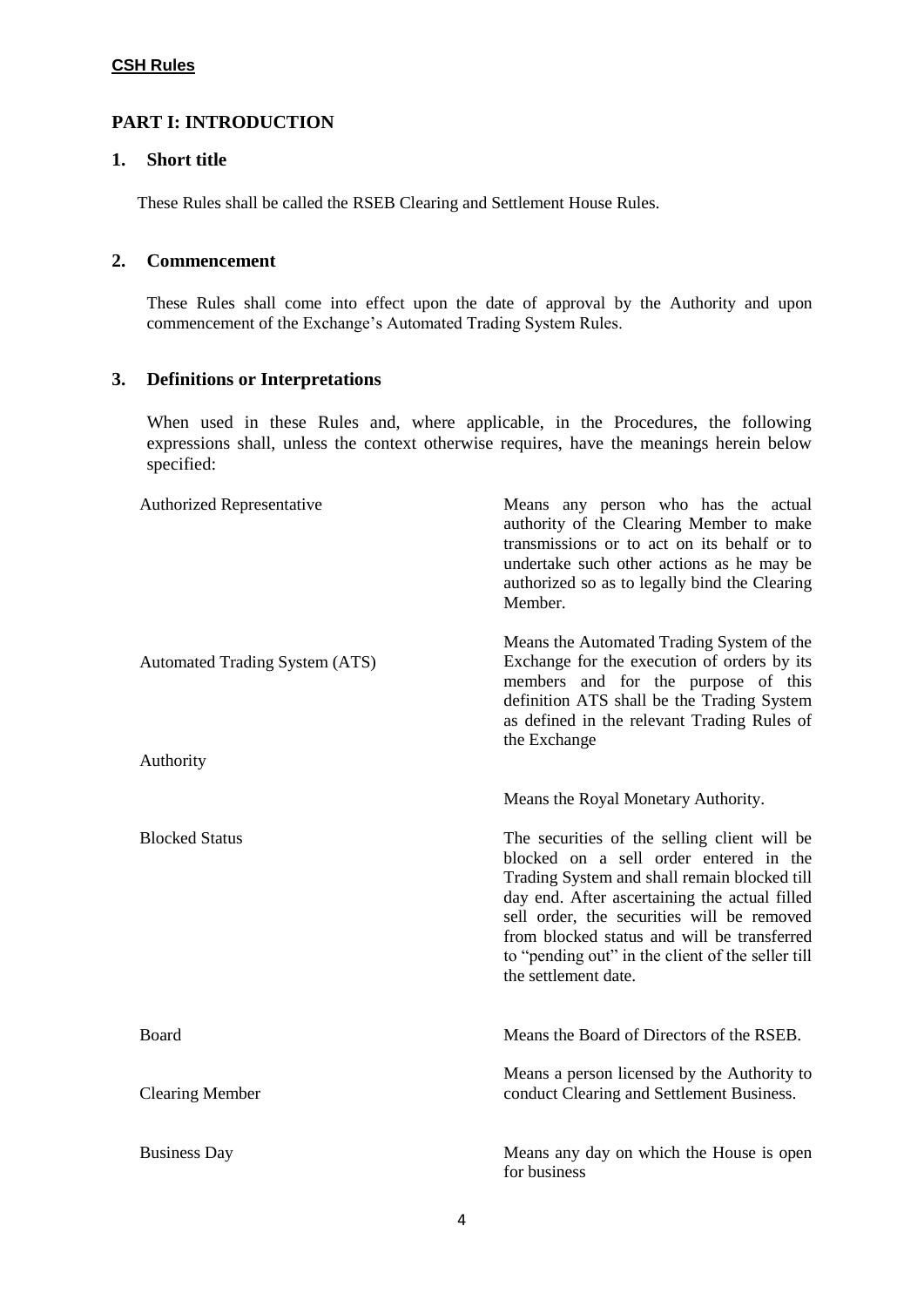| CD or Depository                    | Means Central Depository of the Royal<br>Exchange of Bhutan<br>Securities<br>Ltd.                                                                                                                                          |
|-------------------------------------|----------------------------------------------------------------------------------------------------------------------------------------------------------------------------------------------------------------------------|
| <b>Chief Executive Officer</b>      | Means any person occupying the position of<br>the CEO of the Exchange or any person<br>authorized by the Board to perform the<br>functions of CEO during his absence.                                                      |
| <b>Clearing Member</b><br>Agreement | Means an agreement, in the form prescribed<br>by the House from time to time, entered into<br>by a Clearing Member with the House as a<br>pre-condition for admission of that Member<br>to the House as a Clearing Member. |
| Clearing Member ID (CM ID)          | Means Clearing Member identification<br>issued by the House. The CM ID for all<br>stockbroking clearing members shall be the<br>same as their stockbroking ID or Participant<br>Depository.<br>ID<br>the<br>in             |
| <b>Computer System</b>              | Means the computer system forming part of<br>the RSEB's Clearing and Settlement House<br>System.                                                                                                                           |
| Court                               | Means Royal Court of Justice.                                                                                                                                                                                              |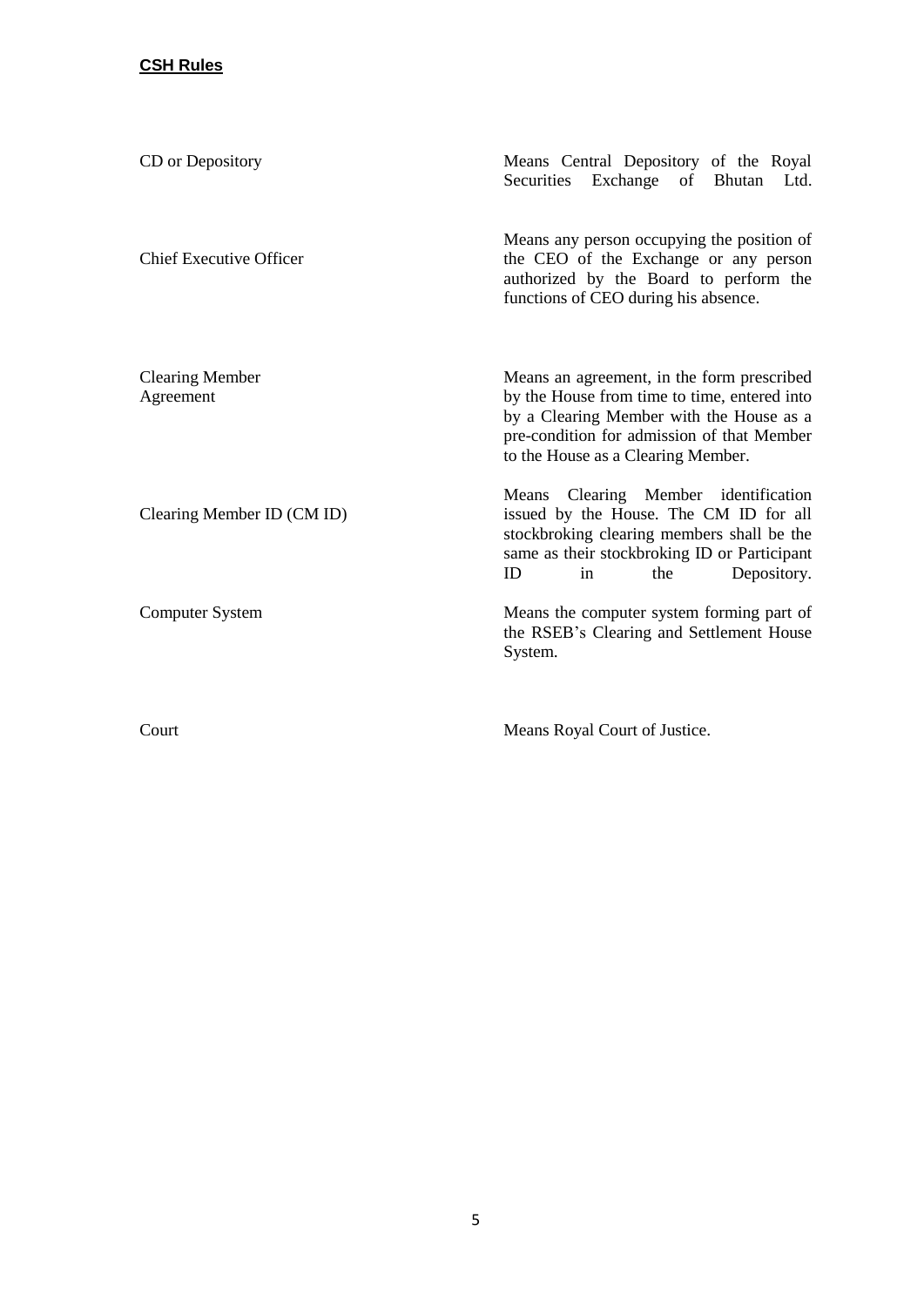| Clearing and Settlement System | Means<br>all<br>systems<br>and<br>application<br>programmes relevant to the operation of the<br>House including all of the computer software<br>maintained and used by the House for the<br>purposes of the business of the House (other<br>than software used by a Clearing Member to<br>communicate with the Exchange in relation to<br>the House). |
|--------------------------------|-------------------------------------------------------------------------------------------------------------------------------------------------------------------------------------------------------------------------------------------------------------------------------------------------------------------------------------------------------|
| Client                         | Means the client of a Broker Clearing<br>Member and the Broker Clearing Member<br>itself if it trades on its own account.                                                                                                                                                                                                                             |
| Collect                        | Means that the Broker has a payable position and<br>and has to pay the amount to the House.                                                                                                                                                                                                                                                           |
| Designated Time                | Means the time on a Business Day as<br>reflected in the Designated Times Schedule<br>of the House, within or by which a<br>requirement under these Rules and/or the<br>Procedures must be complied with.                                                                                                                                              |
| Designated Time Schedule       | Means the set time period made by the<br>House which an activity shall be carried out.                                                                                                                                                                                                                                                                |
| End of Day                     | Means on any business day, activities as are<br>required to complete the transactions for the<br>day.                                                                                                                                                                                                                                                 |
| Exchange trade                 | Means a trade which is affected on the Stock<br>Exchange and is received in the House<br>System as a locked-in trade contract for<br>clearing<br>settlement.<br>and                                                                                                                                                                                   |
| Fees and Charges Schedule      | Means such Fees and Charges Schedule for<br>the time being in force as has been made<br>under these Rules, and any amendment, or<br>revision thereof made with the prior<br>approval of the Authority                                                                                                                                                 |
| Force Majeure                  | Means fire, explosion, earthquake, flooding,<br>power failure, communication breakdown,<br>civil strife, labour dispute, unavailability of<br>data processing, act of God or any other<br>Similar event.                                                                                                                                              |
| <b>Government Securities</b>   | Means any Government Securities that are<br>listed on the Exchange                                                                                                                                                                                                                                                                                    |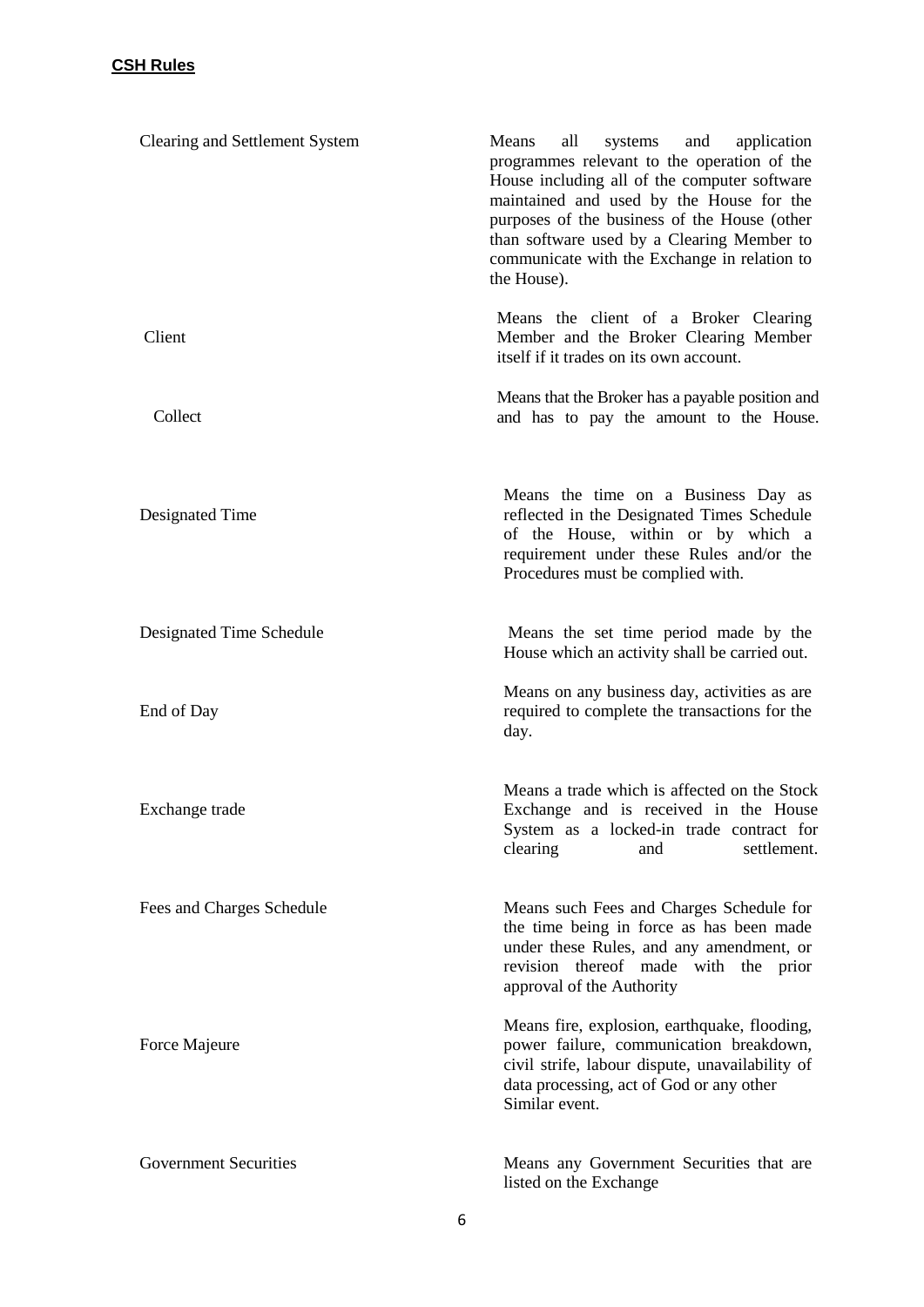| House /Clearing & Settlement House | Means the Clearing unit established by<br>Royal Securities Exchange of Bhutan Ltd<br>under these Rules.                                                                                                                |
|------------------------------------|------------------------------------------------------------------------------------------------------------------------------------------------------------------------------------------------------------------------|
| ID                                 | Means the code or identification allocated by<br>the House to a Clearing Member pursuant to<br>the Rules.                                                                                                              |
| Locked-in                          | Means the status of a contract in the<br>Clearing and Settlement System which<br>require no additional action either by a<br>selling or buying Clearing Member.                                                        |
| Notice                             | has the meaning given by Rule 9.                                                                                                                                                                                       |
| Position                           | Means the net of a Clearing Member's open<br>commitment in a security.                                                                                                                                                 |
| Pre-commencement Testing           | Means testing, under the direction of the<br>House, to establish whether a Clearing<br>Technical<br>Member<br>the<br>and<br>meets<br>Performance Requirements for linking up to<br>the Clearing and Settlement System. |
| Pay                                | Means that the broker has a receivable<br>position and has to receive the amount<br>from the Clearing House, which is the<br>central counterparty.                                                                     |
| Procedure                          | Means procedures of the House made under<br>the Rules and include any amendment,<br>modification, revision and/or substitution<br>thereof.                                                                             |
| Report                             | Means any of the reports whose parameters are<br>prescribed in the Procedures from time to time.                                                                                                                       |
| <b>Registration Details</b>        | Means in respect of an individual or body<br>corporate, the name, address and Depository<br>account and includes other Registration details<br>as may be required by the House.                                        |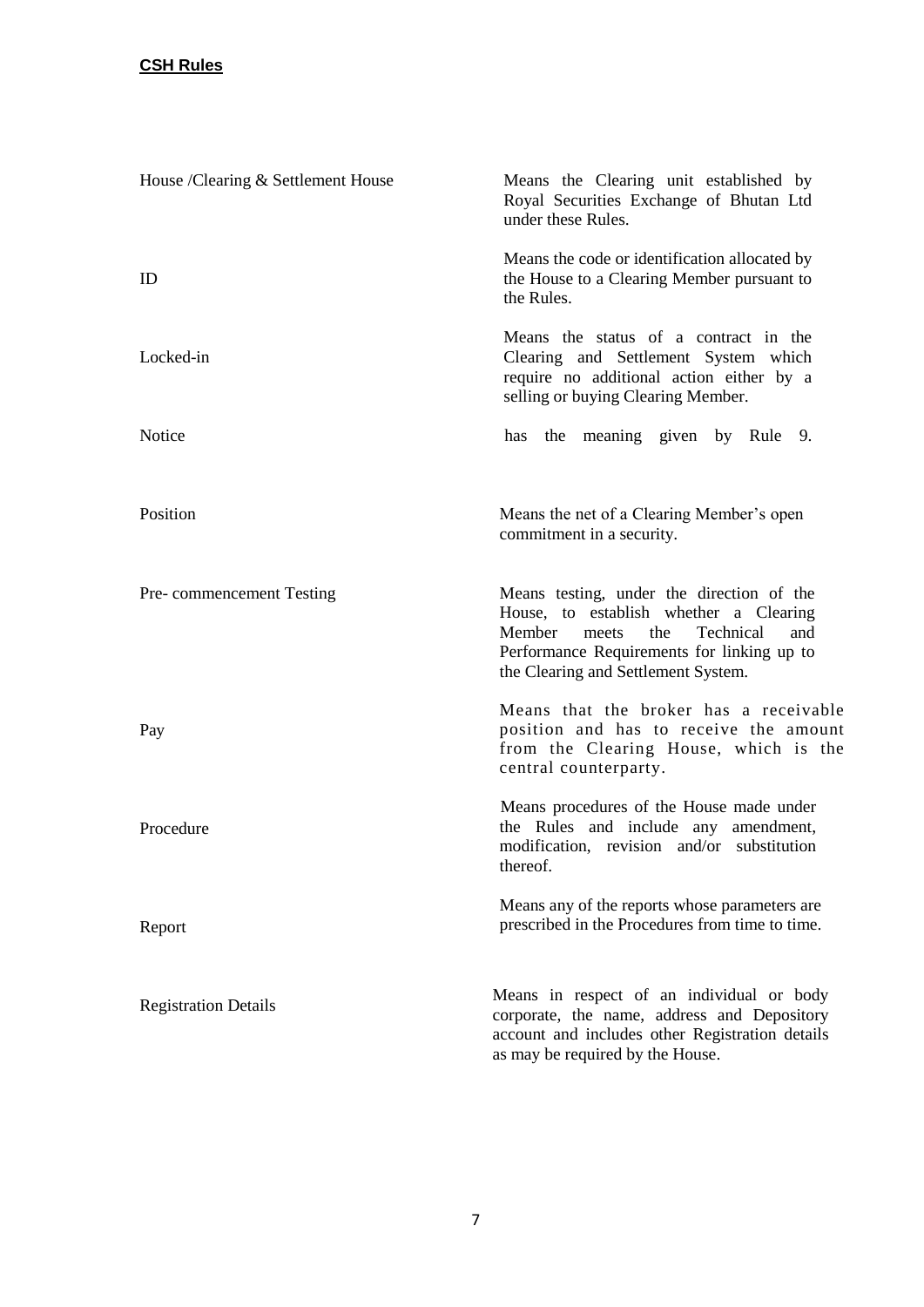| Security                          | Means a security as defined in the Central<br>Depository Rules, which may be the subject of<br>contracts eligible to be settled in the House.                                                                                                                                                                                                                                                                                                                |
|-----------------------------------|--------------------------------------------------------------------------------------------------------------------------------------------------------------------------------------------------------------------------------------------------------------------------------------------------------------------------------------------------------------------------------------------------------------------------------------------------------------|
| <b>Settlement Date</b>            | Means the date on which the delivery of and<br>payment for securities is due as per the Clearing<br>and Settlement Calendar issued by the House<br>pursuant to the Procedures.                                                                                                                                                                                                                                                                               |
| <b>Settlement Bank</b>            | Means a bank acceptable to the House which<br>meets the eligible criteria set out in these Rules<br>and is a party to a Tripartite Agreement whereby<br>such bank undertakes to perform money settlement<br>services for Clearing Members.                                                                                                                                                                                                                   |
| <b>Stock Exchange or Exchange</b> | Means the Royal Securities Exchange of<br>Bhutan Ltd.                                                                                                                                                                                                                                                                                                                                                                                                        |
| <b>Settlement Account</b>         | Means a bank account maintained by a Clearing<br>Member at the Settlement Bank which shall be<br>debited with funds due from the Member and<br>credited with moneys due to the Member on the<br>day of settlement on account of all its trades.                                                                                                                                                                                                              |
| Transmit                          | Means to cause a message, document or other<br>information to be sent through electronic or any<br>other suitable means.                                                                                                                                                                                                                                                                                                                                     |
| <b>Trade Date</b>                 | Means the date on which the Exchange trade was<br>entered into between a buying and a selling<br>Clearing Member.                                                                                                                                                                                                                                                                                                                                            |
| <b>Tripartite Agreement</b>       | Means an agreement, in the form prescribed by<br>the Exchange from time to time, entered into<br>between the House, a Clearing Member and the<br>Settlement Bank where the Settlement Bank<br>undertakes to perform money settlement services<br>for the Clearing Members in connection with all<br>their trades, including an agreement or a<br>supplement to an existing Tripartite Agreement in<br>the form prescribed by the House from time to<br>time. |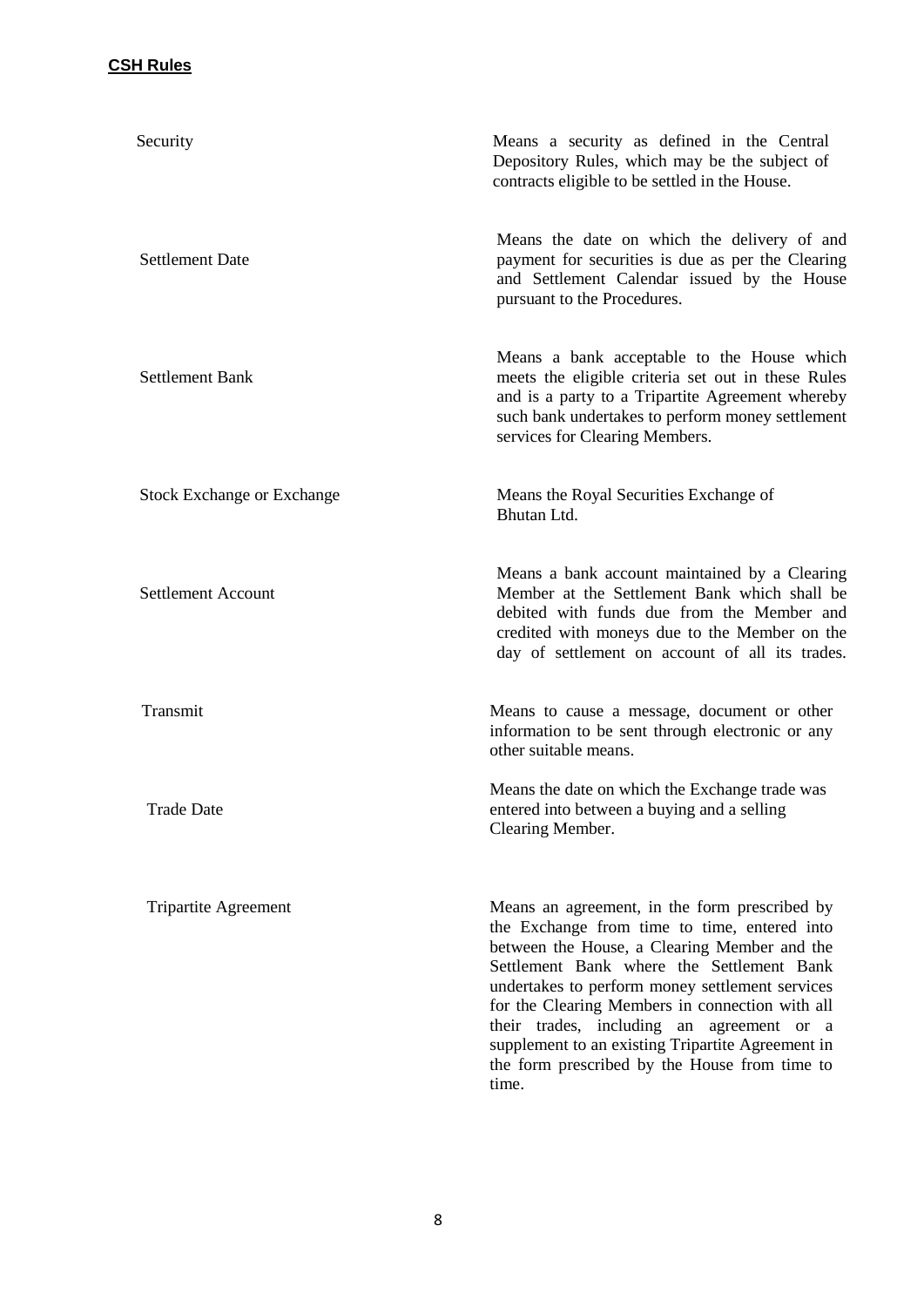# <span id="page-9-0"></span>**PART II: INTERPRETATION**

### <span id="page-9-1"></span>**4. General principles of interpretation**

In these Rules, unless the context otherwise requires:

- 1. a reference to these Rules, the Procedures, and Schedule is a reference to these Rules, Procedures, and the Schedule of Fees and Charges , or the Designated Times Schedule, as modified or amended from time to time;
- 2. a reference to "power" includes a reference to authority and direction;
- 3. The words importing the singular shall include the plural, and vice versa, and words importing the masculine gender shall include the feminine gender, and words importing persons shall include companies or other bodies corporate.

# <span id="page-9-2"></span>**5. Headings**

In these Rules, headings are for convenience of reference only and do not affect interpretation.

### <span id="page-9-3"></span>**6. Conduct, acts and omissions**

- 1. In these Rules, a reference to conduct includes a reference to doing or refusing to do any act, including the making of, or the giving effect to a provision of an agreement.
- 2. In these Rules, unless the contrary intention appears, a reference to doing any act or thing includes a reference to causing, permitting or authorizing the act or thing to be done.

# <span id="page-9-4"></span>**7. Purpose or Object of Rules**

In the interpretation of the Rules, a construction that would promote the purpose or object of the underlying Rules (whether that purpose or object is expressly stated in the Rules or not) is to be preferred to a construction that would not promote that purpose or object.

# <span id="page-9-5"></span>**8. Examples**

If these Rules or the Procedures include an example of the operation of a Rule or a Procedure:

- 1. The example is not to be taken to be exhaustive; and
- 2. If the example is inconsistent with the Rules or Procedure, the Rules or Procedure shall prevail.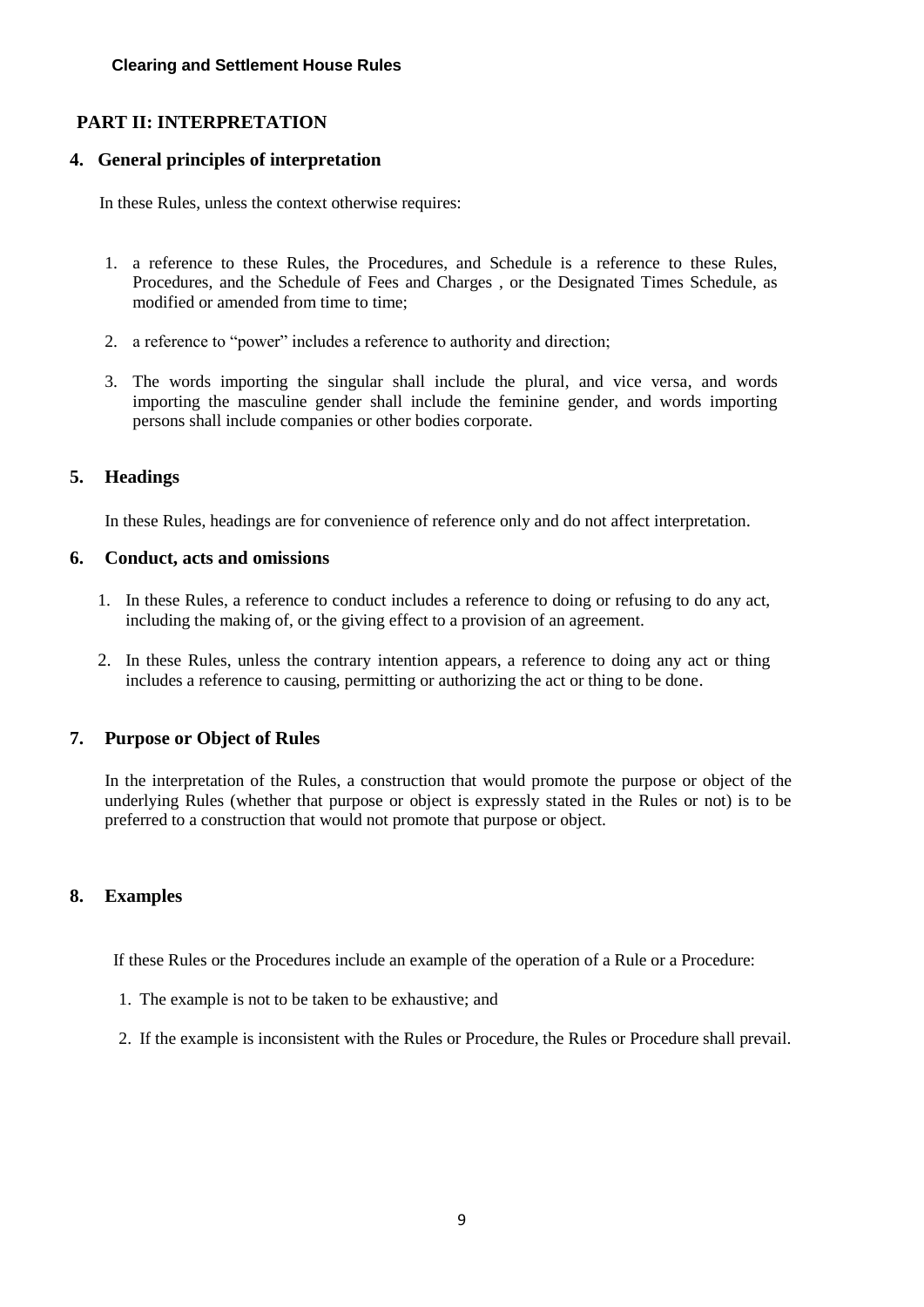### <span id="page-10-0"></span>**9. Notice, notification and service of documents**

- (1) In these Rules or the Procedures, a reference to notifying a person of any matter includes a reference to transmitting a message containing that matter to the person.
- (2) For the purposes of these Rules and the Procedures, a Notice which is transmitted by the House to a Clearing Member or to a Settlement Bank shall be taken to be received by the Clearing Member or the Settlement Bank when the Notice shows up on the Member or Bank's computer terminal that is linked to the Clearing and Settlement System.
- (3) Subject to Rule 9(2), if any Rule requires or permits the giving of Notice of any matter to a person, such Notice shall be given in writing.
- (4) For the purposes of any of the Rules, or any provision of the Procedures that requires or permits a notice or document to be given to a person, whether the expression "serve", "give" or "send" or any other similar expression is used, the notice or document may be given:
	- (a) to a natural person:
		- (i) by delivering it to the person personally;
		- (ii) by leaving it at, or by sending it by courier or registered post to, the address of the place of residence or business of the person last known to the person serving the notice or document;
		- (iii) by sending it by facsimile to the person's facsimile number last known to the person giving the notice or document; or
		- (iv) by sending it by email or other electronic means to the person's email address or electronic address that the House has established for the giving of notices or documents to such person.
	- (b) to a company or other body corporate:
		- (i) by leaving it at, or sending it by courier or registered post to, in the case of a company, its registered office and, in the case of any other body corporate, its head office;
		- (ii) by sending it by facsimile to company's or body corporate's facsimile number last known to the person giving the notice or document; or
		- (iii) by sending it by email or other electronic means to such company or body corporate's email or similar address that the House has established for the giving of notices or documents to such company or body corporate.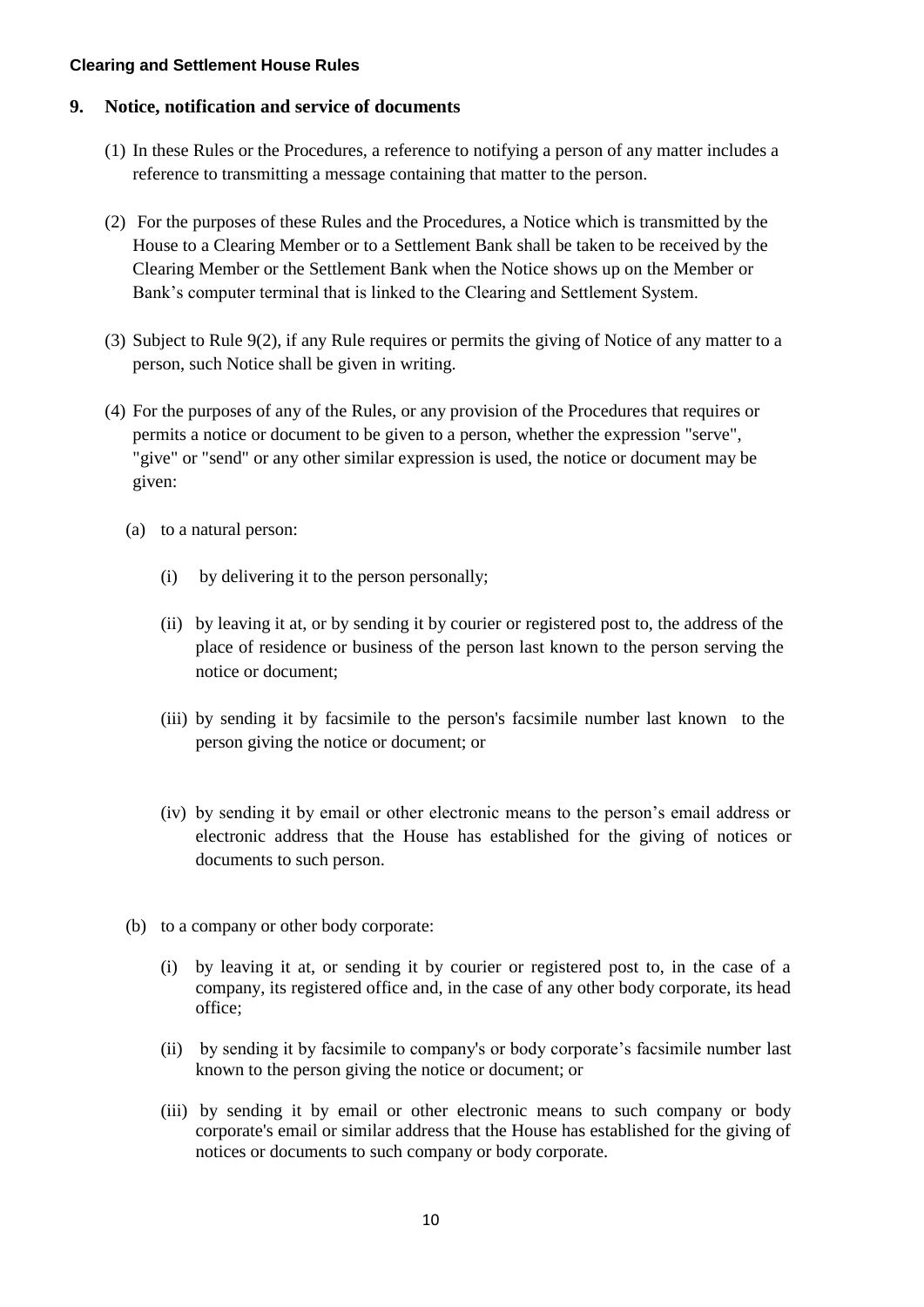- (5) For the purposes of Rule 9(4):
	- (a) a notice or document sent by courier shall be taken to be received at the time of delivery to the courier service provider;
	- (b) a notice or document if sent by registered post shall be taken to be received after the notice or document is put in the registered post;
	- (c) a notice or document sent by facsimile shall be taken to be received when the sender's facsimile machine indicates a successful transmission to the correct facsimile number;
	- (d) a notice or document sent by email or other electronic means shall be taken to be received when the sender's computer or electronic gadget indicates a successful transmission; and
	- (e) notwithstanding anything to the contrary contained in these Rules, if a notice or document is sent by courier or registered post, as provided in Rule 9(4) and is returned undelivered because:
		- (i) of the unavailability of the addressee at the address to which the notice or document was sent, or
		- (ii) the place of business, the registered or the head office, as the case may be, to which the notice or the document was sent was found to be closed or found to be not the place of business, the registered or the head office, as the case may be, of the addressee such notice or document shall nevertheless be deemed to have been received by the addressee for the purposes of these Rules.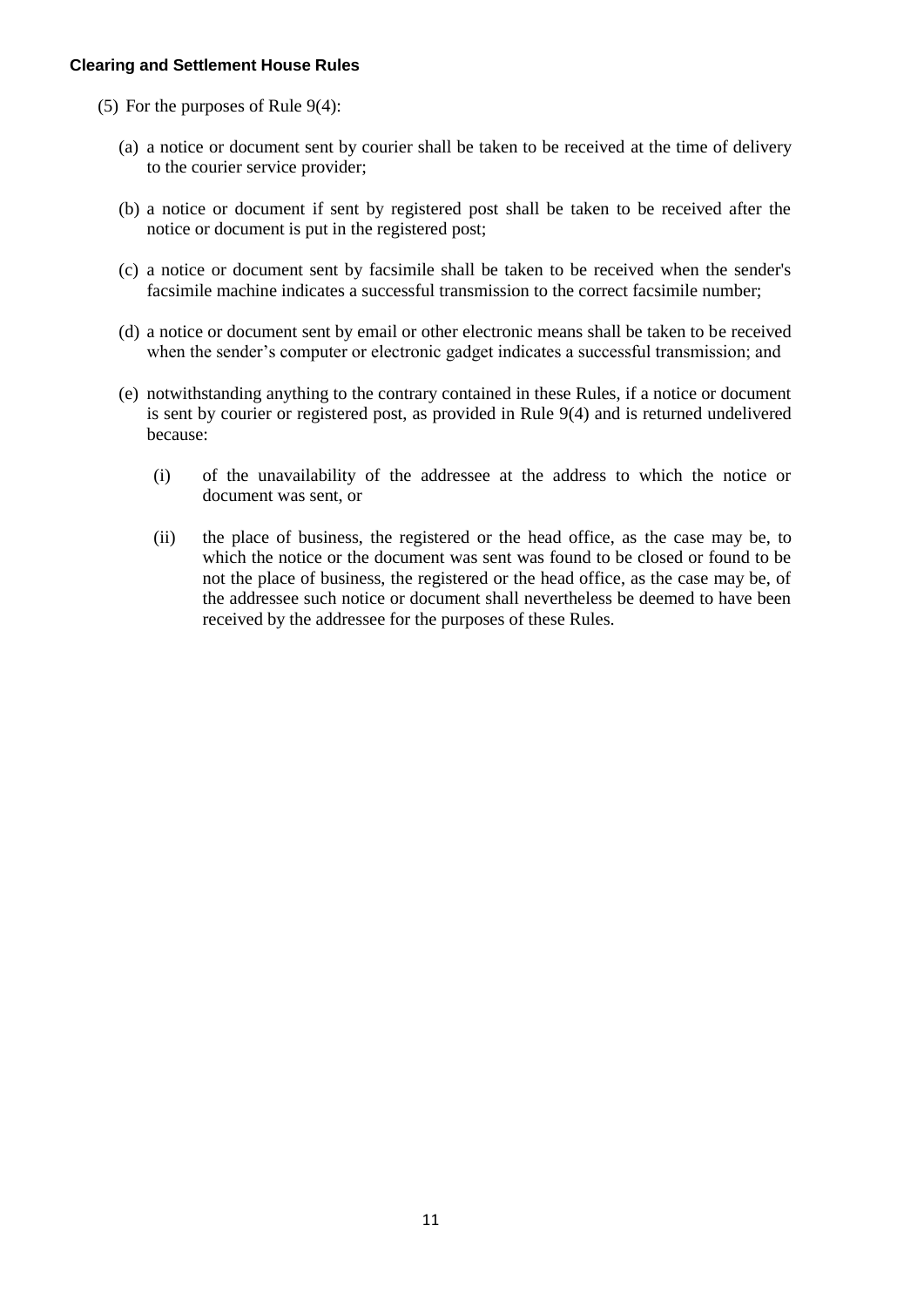(6) Nothing in Rule 9(4) prevents notices or documents from being sent or given to, or served on a person in any other manner required or permitted by law or custom. If under these Rules the House is to give any Notice or document to Clearing Members, an accidental omission by the House to give Notice or document to one or more Clearing Members does not affect the validity and enforceability of any resolution, decision, proceedings or act in connection with which the Notice or document was to have been given.

# <span id="page-12-0"></span>**10. Defect, irregularities and deficiencies**

- (1) A decision, resolution, proceeding or act of the House under these Rules is not invalidated by any defect, irregularity, or deficiency in the Notice or time.
- (2) A decision, resolution, proceeding or act of the House under these Rules is invalidated by defect, irregularity, deficiency in the Notice or time if:
	- (a) a Clearing Member concerned by the defect, irregularity or deficiency requests the Exchange to resolve that the decision, resolution, proceedings or act is invalid; and
	- (b) the Exchange reasonably believes that the defect, irregularity or deficiency has caused or may cause substantial injustice which cannot reasonably be avoided and therefore declares it invalid.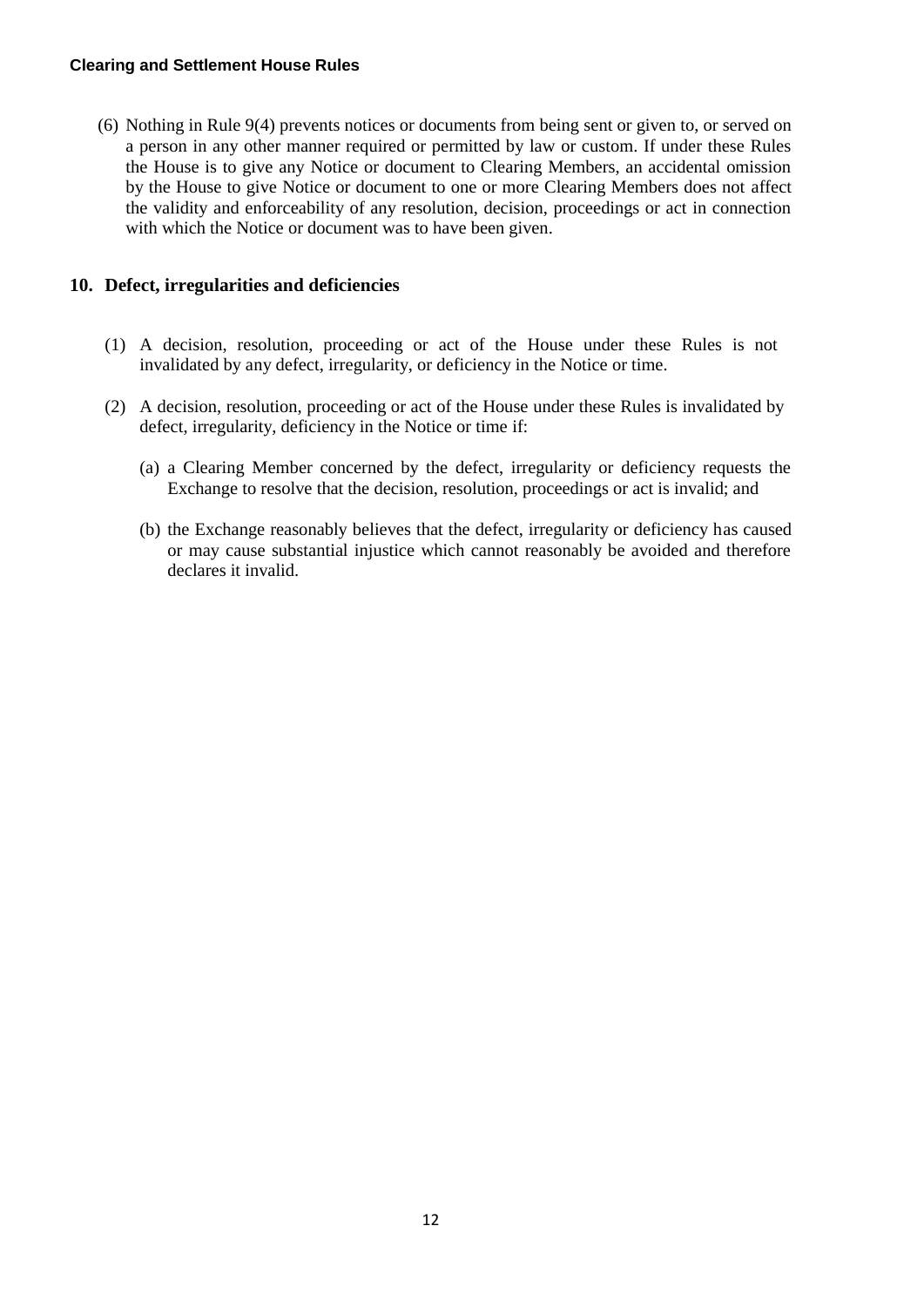# <span id="page-13-0"></span>**PART III: THE CLEARING AND SETTLEMENT SYSTEM**

### <span id="page-13-1"></span>**11. Operations and Powers of the House**

- (1) The House shall be maintained and operated by the Exchange in accordance with these Rules and Procedures.
- (2) The House has such powers as are conferred on it by or under
	- (a) Securities Clearing House Regulations
	- (b) these Rules;
	- (c) the Procedures; and
	- (d) any contract or arrangement with a Clearing Member, Settlement Bank, or Depository.
- (3) Unless the contrary intention appears, powers conferred on the House by or under these Rules and/or the Procedures shall be exercised in such manner as the Board may from time to time prescribe.
- (4) If under any of these Rules or the Procedures, the Exchange has power to make or issue guidelines, specifications, determinations, schedules, conditions or restrictions on or in respect of admission to the House or other instruments (in this Rules called, collectively "instruments"), this power will include a power exercisable in the same manner and subject to the same conditions (if any) to rescind, revoke, or vary any such instruments.

# <span id="page-13-2"></span>**12. Exemptions**

- (1) The Board may, subject to Rule 12(2) exempt any person or group of persons from the obligation to comply with a provision of these Rules or the Procedures, either generally or in a particular case, and either unconditionally or subject to such conditions as the Board thinks fit.
- (2) The Board shall not exempt any person or group of persons from an obligation to comply with:
	- (a) a Warranty and Indemnity Provision;
	- (b) a provision of this Part and of Part X (Risk and Money Default management), Part XII (Restriction, Suspension or termination of access to services offered by the Exchange) and Part XVIII (Dispute Resolution process).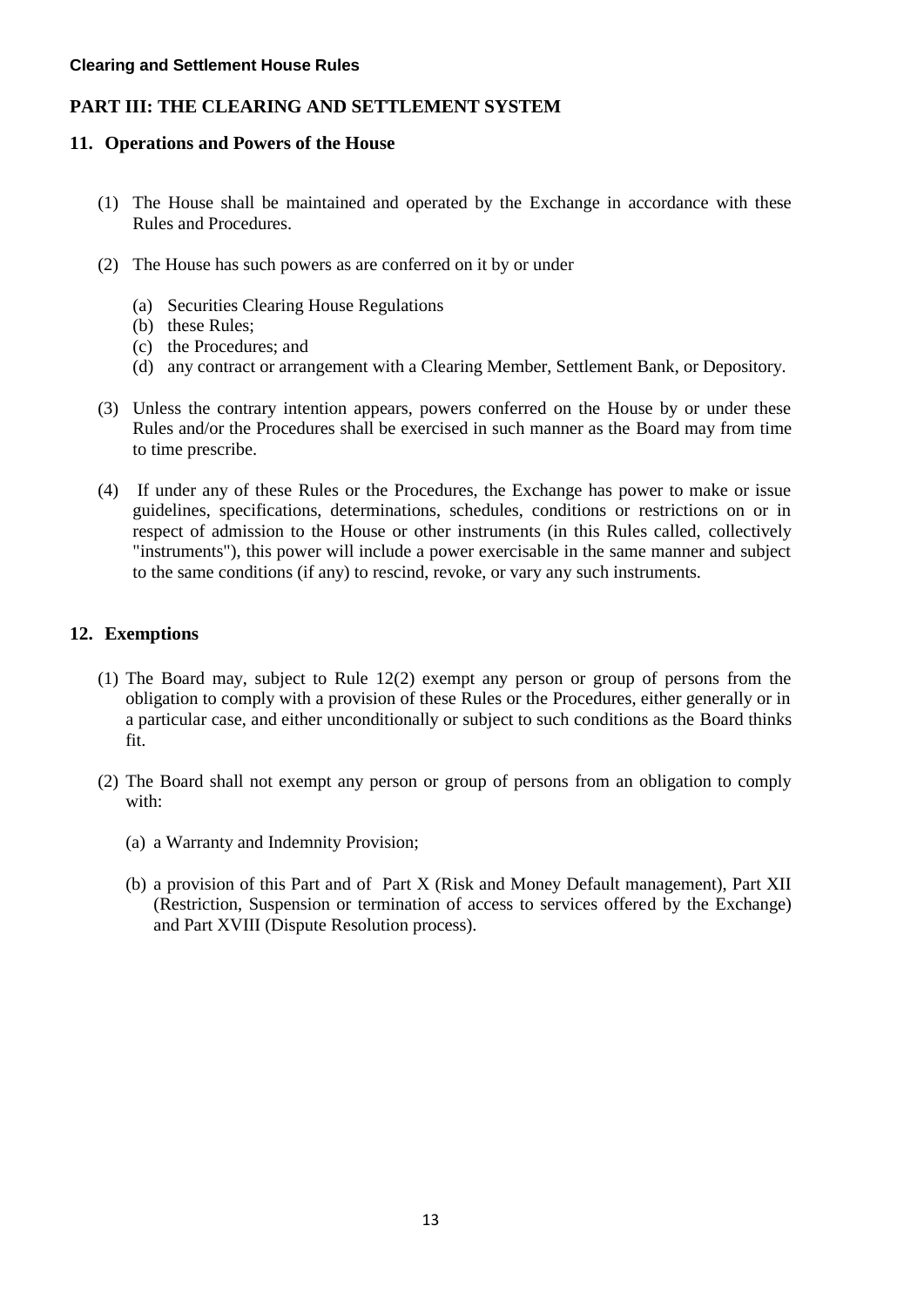- (3) The Board may specify the period during which any exemption from an obligation to comply with a provision of these Rules or of the Procedures will apply. If the Board:
	- (a) does not specify a period, the period shall be 30 business days; or
	- (b) does specify a period, the period shall not exceed 30 business days.
- (4) The House shall set up and maintain a register for recording details of exemptions granted by it.
- (5) If the House exempts a person or group of persons from the obligation to comply with a provision of these Rules or of the Procedures under Rule 12(4), the House shall enter the following details in the register maintained under Rule 12(5):
	- (a) effective date and expiry date of the exemption;
	- (b) the person or group of persons exempted from the obligation;
	- (c) the provision to which the exemption applies;
	- (d) brief reasons for the exemption;
	- (e) any condition that applies to the exemption; and
	- (f) description of exemption granted.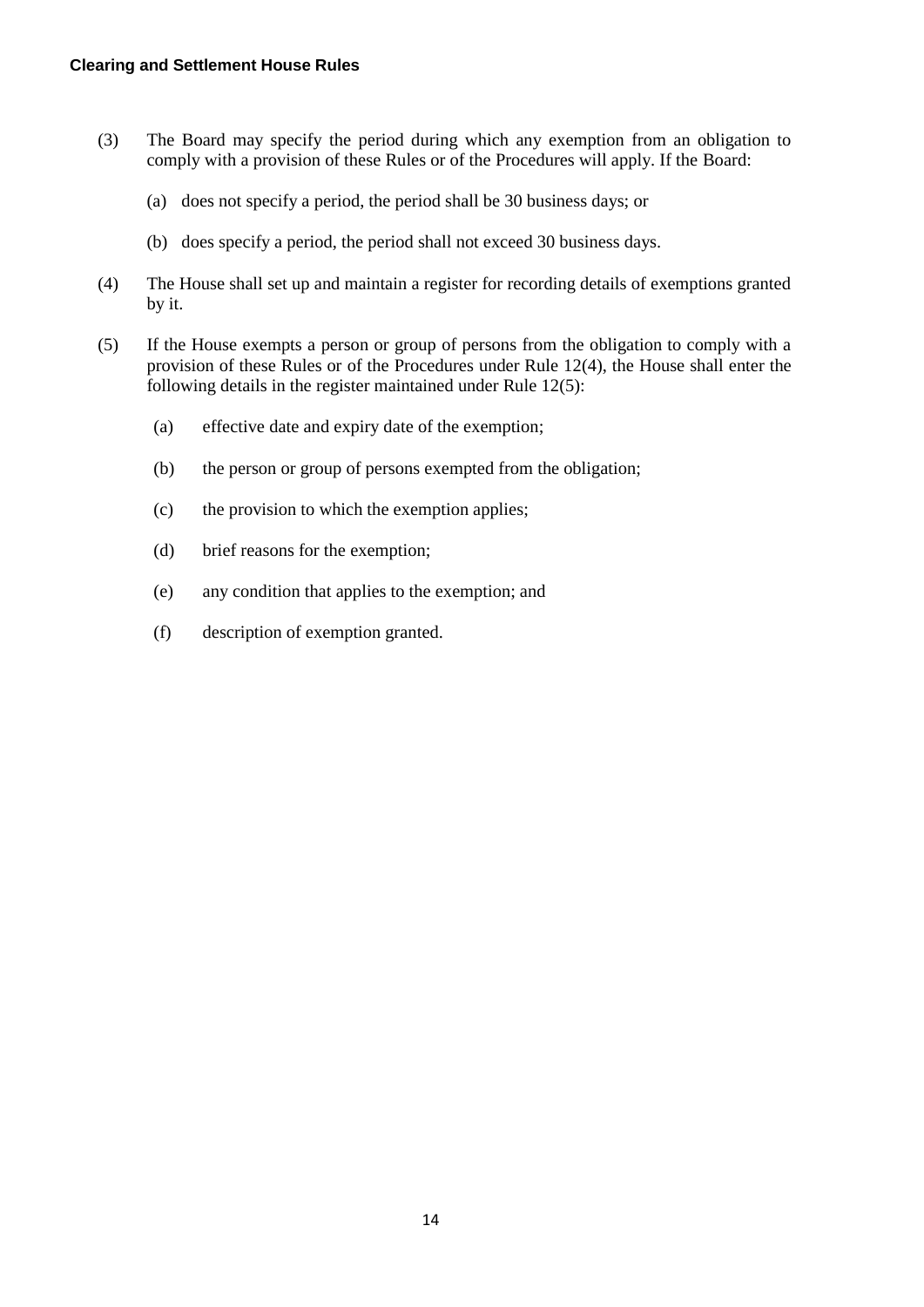# <span id="page-15-0"></span>**13. Exercise and delegation of functions and powers**

- (1) The Board shall exercise all the powers and functions of the House under these Rules and the Procedures.
- (2) The Board may delegate any of the powers and functions under these Rules and/or the Procedures to:
- (a) the CEO; or
- (b) any one or more officers of the House or any other person or persons.
- (3) Where the Board delegates any of the powers or functions in accordance with Rule 13(2), the Board may authorize those delegatees to sub-delegate any of the delegated powers.
- (4) A delegation of power or function may be made either generally or as otherwise provided by the terms of the delegation.
- (5) If any power or function is delegated:
	- (a) performance or exercise by the delegatee of the power or function shall be taken to be the performance or exercise by the House or the Board, as the case requires;
	- (b) the delegation shall not prevent the performance or exercise of the power or function by the House or the Board, as the case requires.

# <span id="page-15-1"></span>**14. Binding effect of the Rules and Procedures**

(1) These Rules and the Procedures shall have the effect of a contract between the House and each Clearing Member under which each Clearing Member covenants with the House to observe the Rules and the Procedures, and to perform the obligations which the Rules and the Procedures impose on the Clearing Member, in the manner provided by the Rules and the Procedures.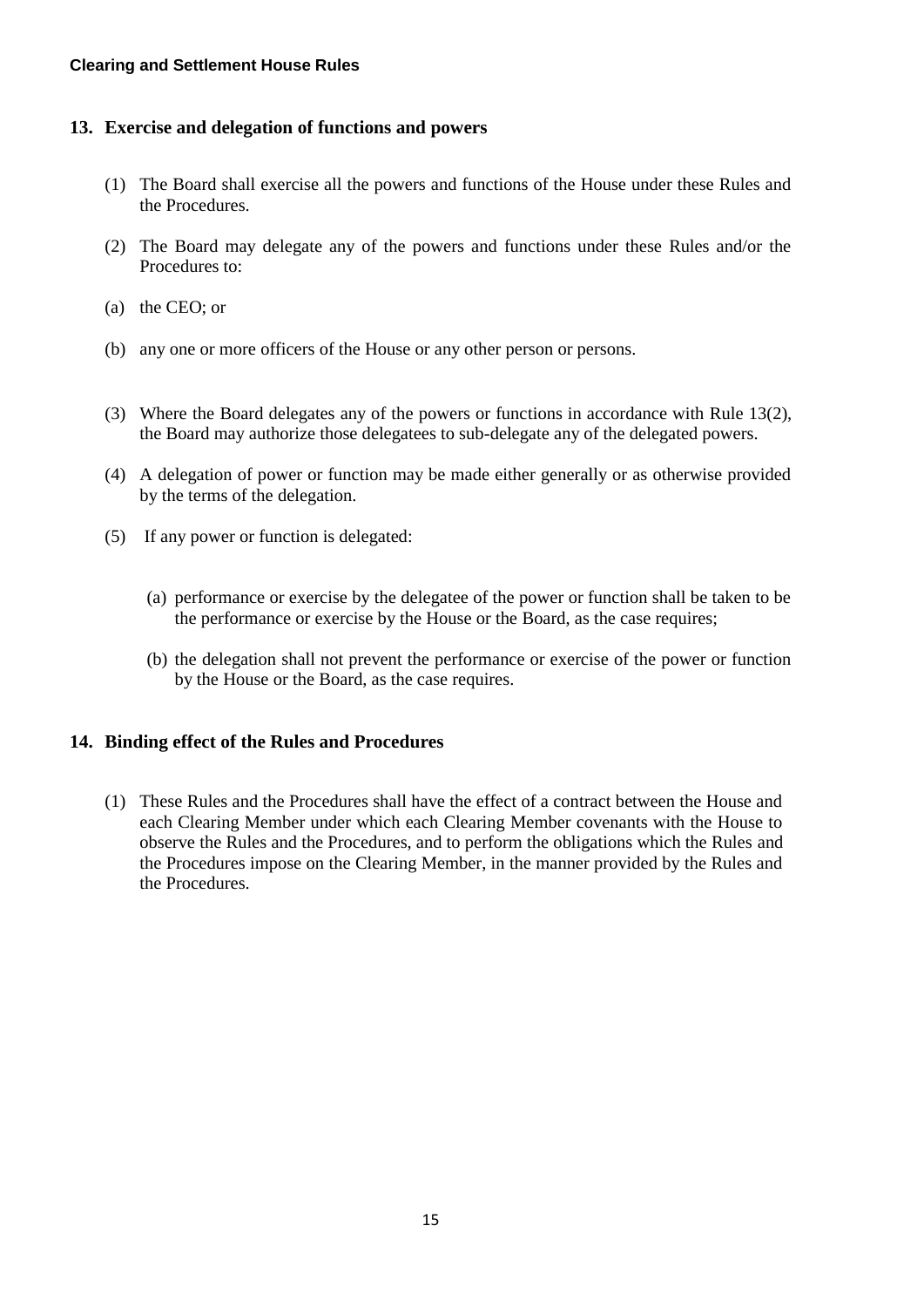- (2) The House and the Clearing Member are not liable for failure to comply with the Rules or any requirement of the Procedures (other than a Warranty and Indemnity Provision), if and to the extent to which, compliance has been delayed, interfered with, curtailed or prevented by the occurrence of an event of Force Majeure, affecting the Exchange and or the House.
- (3) The House shall not be liable to any Clearing Member or to any other person, company or other entity whatsoever which may have any rights under these Rules or the Procedures for any failure or delay in the performance of its functions if such failure, delay, break down or suspension is directly or indirectly attributable to the occurrence of an event of Force Majeure.
- (4) The House's Indemnity under Rule 18 has the effect of a contract between the House and each Clearing Member.
- (5) The Clearing Member Warranties and Indemnities under Rule 38 have the effect of a contract between the Clearing Member, the House and any other Clearing Member.

# <span id="page-16-0"></span>**15. Procedures**

- (1) The Exchange may make Procedures from time to time relating to the operations and functions of the House.
- (2) The Procedures shall have binding effect on the Clearing Members.
- (3) If a Rule requires a Clearing Member to comply with any part of the Procedures, failure by the Member to comply with that part of the Procedures is a contravention of the Rules.
- (4) The House or the Exchange shall have the right at any time to make such changes in the Procedures, including substituting the same, as it may deem necessary, provided that it shall give such Notice as is reasonable in the circumstance, being of not less than ten (10) business days, to Clearing Members prior to implementing those changes or substituting the Procedures.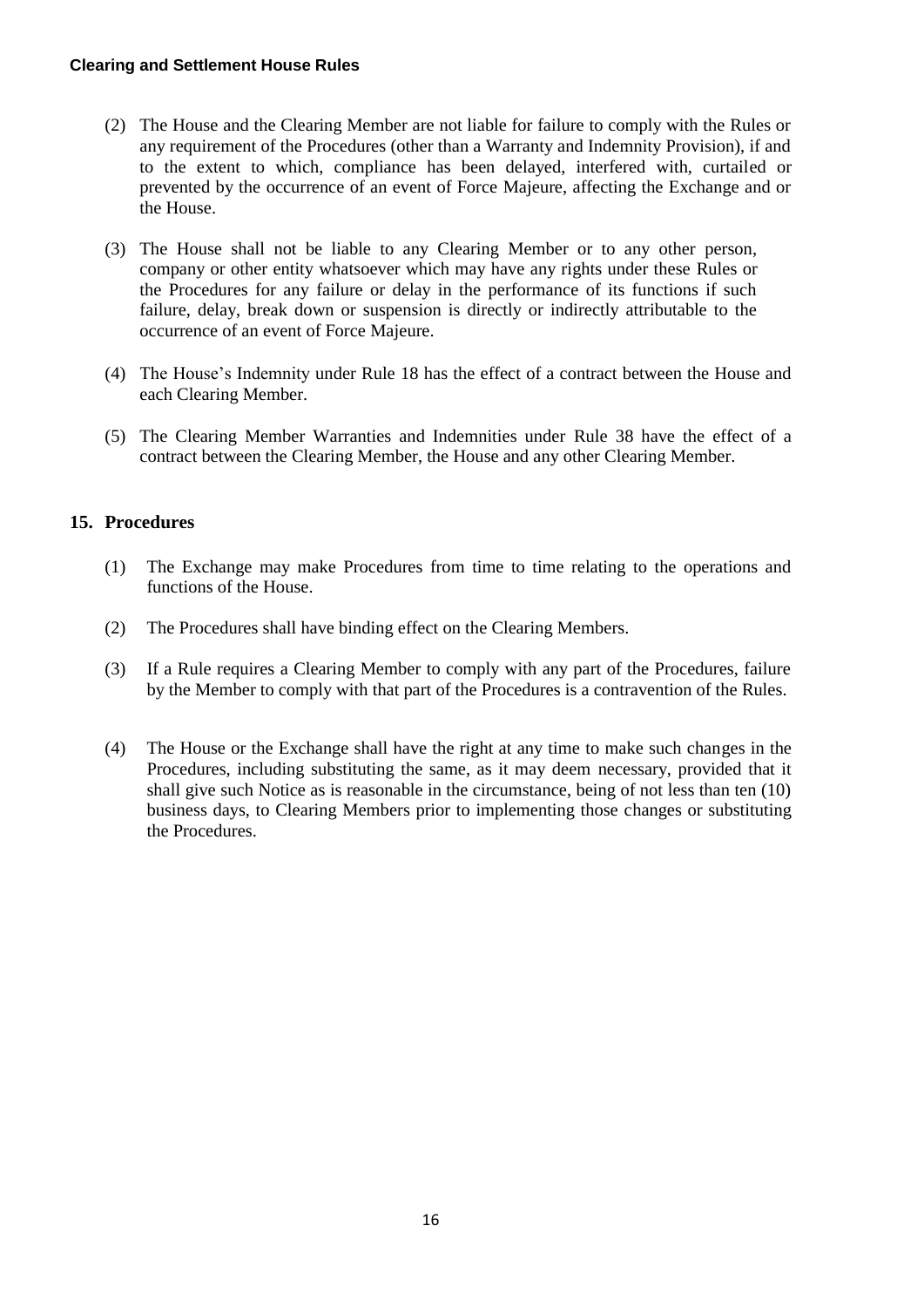# <span id="page-17-0"></span>**16. Fees, Charges, Deposit, etc.**

- (1) The Board shall, with the prior approval of the Authority, make a Fees Charges and Deposit Schedule specifying
	- i) The fees and charges payable for facilities and services provided by the House or the Exchange and the period within which, the fees and charges must be paid,and
	- ii) The Deposit to be maintained by the Clearing Members.
- (2) In consideration for the facilities and services provided to it by the Exchange through the House, each Clearing Member shall pay fees and charges to the House in accordance with the Fees, Charges and Deposit Schedule.
- (3) The Fees, Charges and Deposit Schedule may include fees and charges imposed to recover costs, damages and expenses incurred by the House by reason of a failure by a Clearing Member to comply with these Rules and/or the Procedures.
- (4) The Exchange through the House, shall have the right, with the prior approval of the Authority, at any time to make such changes in the Fees, Charges and Deposit Schedule as it may deem necessary, provided that the Exchange shall promptly notify the Clearing Members of any changes to the Fees,Charges and Deposit Schedule prior to implementing those changes.
- (5) A Clearing Member may be charged for any exceptional expenses caused directly or indirectly by such Clearing Member including but without limitation, the cost of producing records pursuant to a court order or other legal process in any litigation or other legal proceeding to which such Clearing Member is a party or in which such records relating to such Clearing Member are so required to be produced, whether such production is required at the instance of such Clearing Member or of any other party other than the Exchange.

# <span id="page-17-1"></span>**17. Designated Time Schedule**

- (1) The Board shall make a Designated Time Schedule specifying the Designated Times. The Designated Time Schedule in force on the date of coming into force of these Rules shall be deemed to have been made under this Rule.
- (2) The Board or the CEO or any Officer of the Exchange designated may vary the requirements of the Designated Time Schedule or grant extension in any Designated Time in an emergency or on a case by case basis.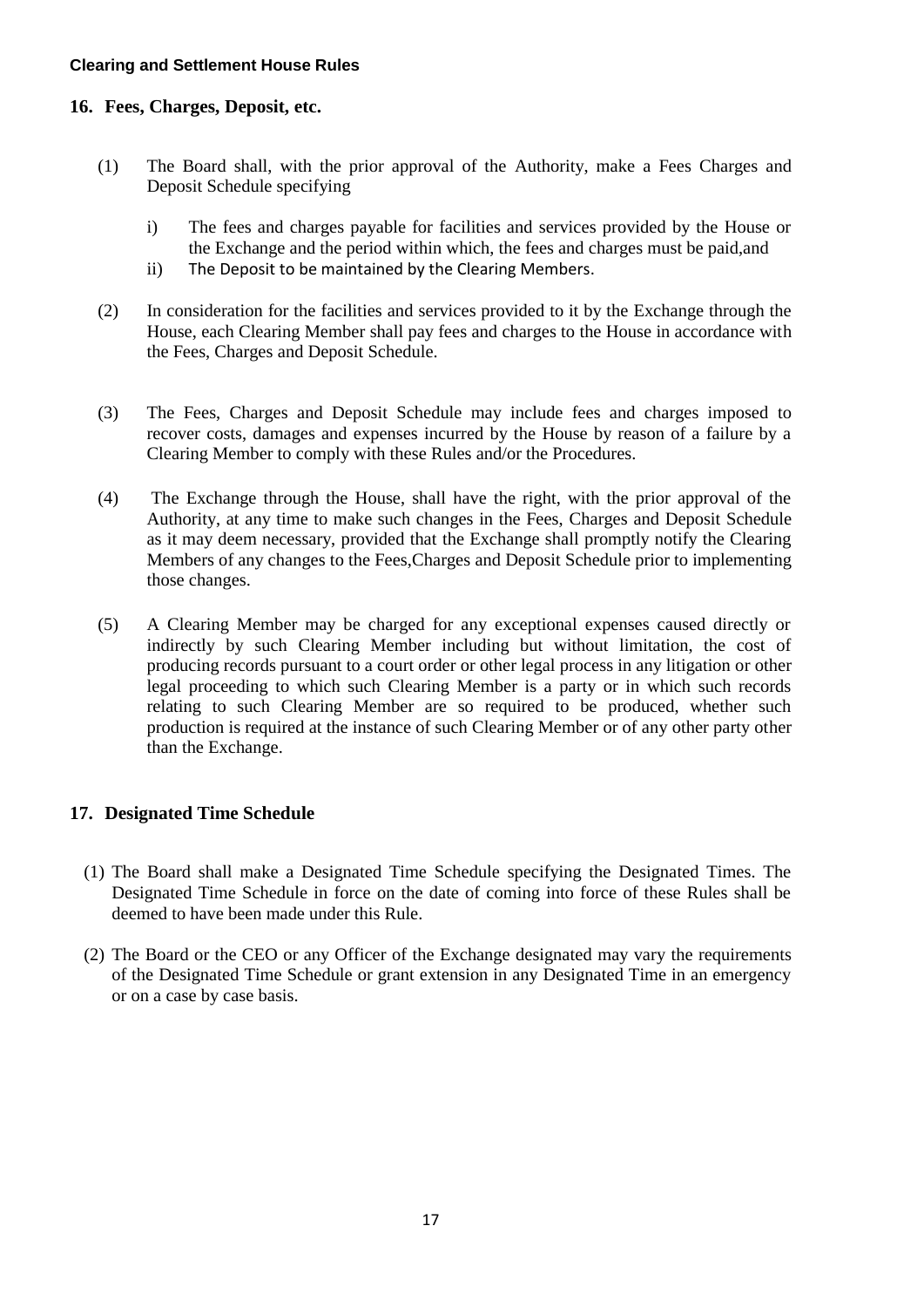### <span id="page-18-0"></span>**18. Exchange Indemnity**

- (1) The purpose of Rules 18, 19 and 20 is to set out the circumstances under which the Exchange may become liable to compensate a Clearing Member or any person for a loss arising out of any act or omission of the Exchange in matters to do with the clearing and settling of transactions.
- (2) Subject to Rules 18(7), 19 and 20, if:
	- a) the House Transmits a Report or takes any action, in accordance with these Rules and/or the Procedures, and the Report or action:
		- (i) has been transmitted or taken, by mistake; or
		- (ii) the Report or action, contains a mistake, due to any wrongful act or omission, or negligence on the part of the Exchange; and
	- b) the Clearing Member to whom or in respect of whom the Exchange:
		- (i) took the mistaken action suffers a loss because of the mistake; or
		- (ii) transmitted the mistaken Report and the Clearing Member relies on the Report and suffers a loss because of the mistake,

the Exchange shall indemnify the Clearing Member for that loss, provided that the Clearing Member files a claim with the Exchange within seven (7) days of the occurrence of the loss and if the Clearing Member does not file his claim with the Exchange within the said seven (7) days, the Exchange shall stand discharged of its obligations under these Rules**.**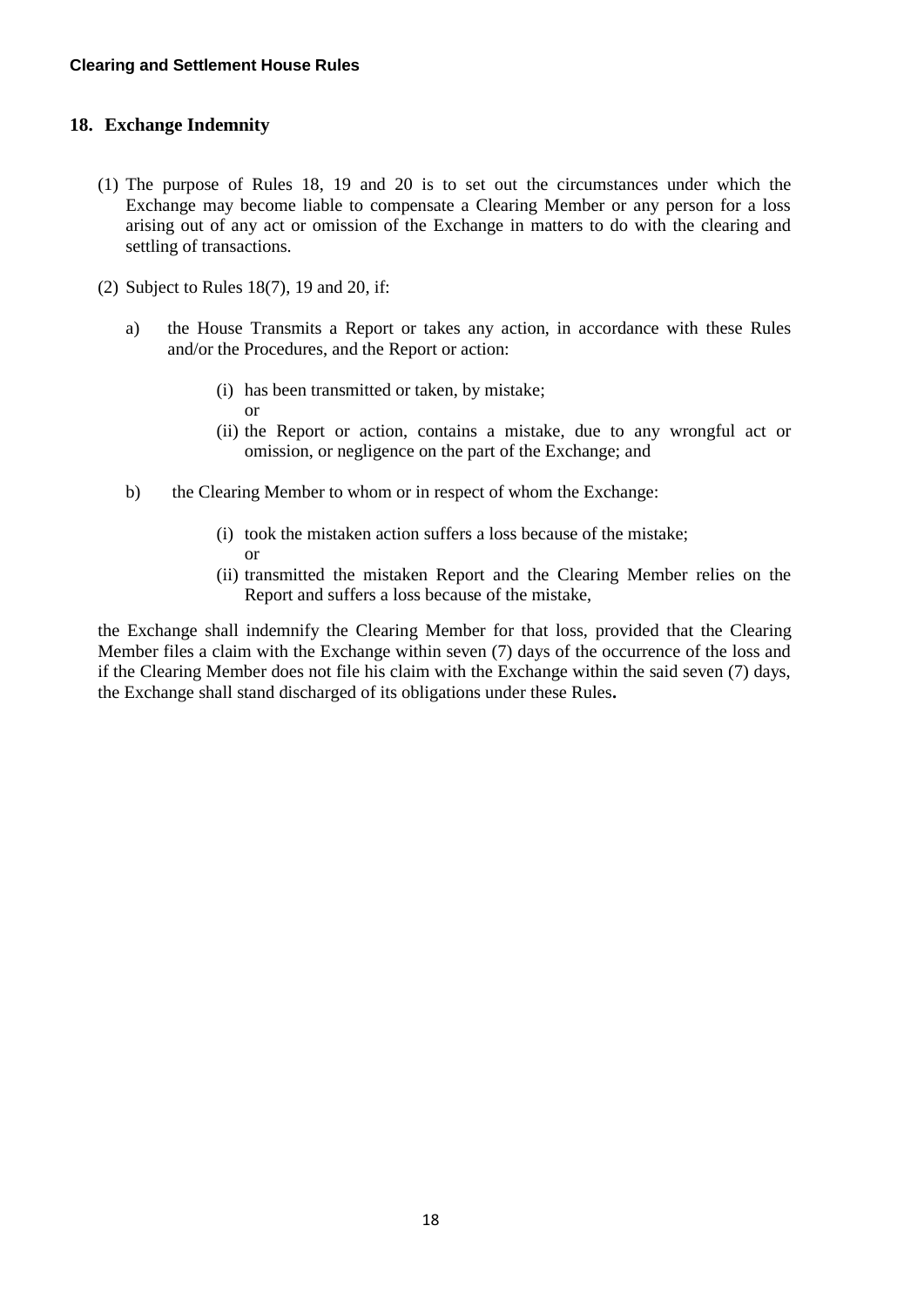- (3) The amount of any compensation payable by the Exchange for that loss shall be reduced to the extent that the mistake was caused or contributed to by negligent conduct or omission, or contravention of these Rules and/or of the Procedures and/or of any applicable agreements by the Clearing Member.
- (4) Where the Exchange makes compensation to a Clearing Member in discharge of its liability to that Member under this Rule, the Exchange shall be subrogated to all rights which that Member may have against any other Member with respect to the matter.
- (5) The indemnity contained in Rule 18 does not apply if the mistaken information contained in a Report is derived from information supplied to the Exchange by a Clearing Member, a Settlement Bank or any third party.
- (6) The indemnities contained in these Rules are not applicable to any loss, damage, cost or expense suffered or incurred by any Clearing Member to the extent that such loss, damage, cost or expense would have been avoided if the Clearing Member had acted reasonably.
- (7) Every exemption from or qualification of liability applicable to the Exchange in these Rules shall also extend to protect every director, employee or agent of the Exchange.
- (8) The amount payable by the Exchange in pursuance of its indemnity contained in Rules 18(2) shall not exceed the market value of the securities or any amount in respect of which the Exchange took the mistaken action or transmitted the mistaken Report.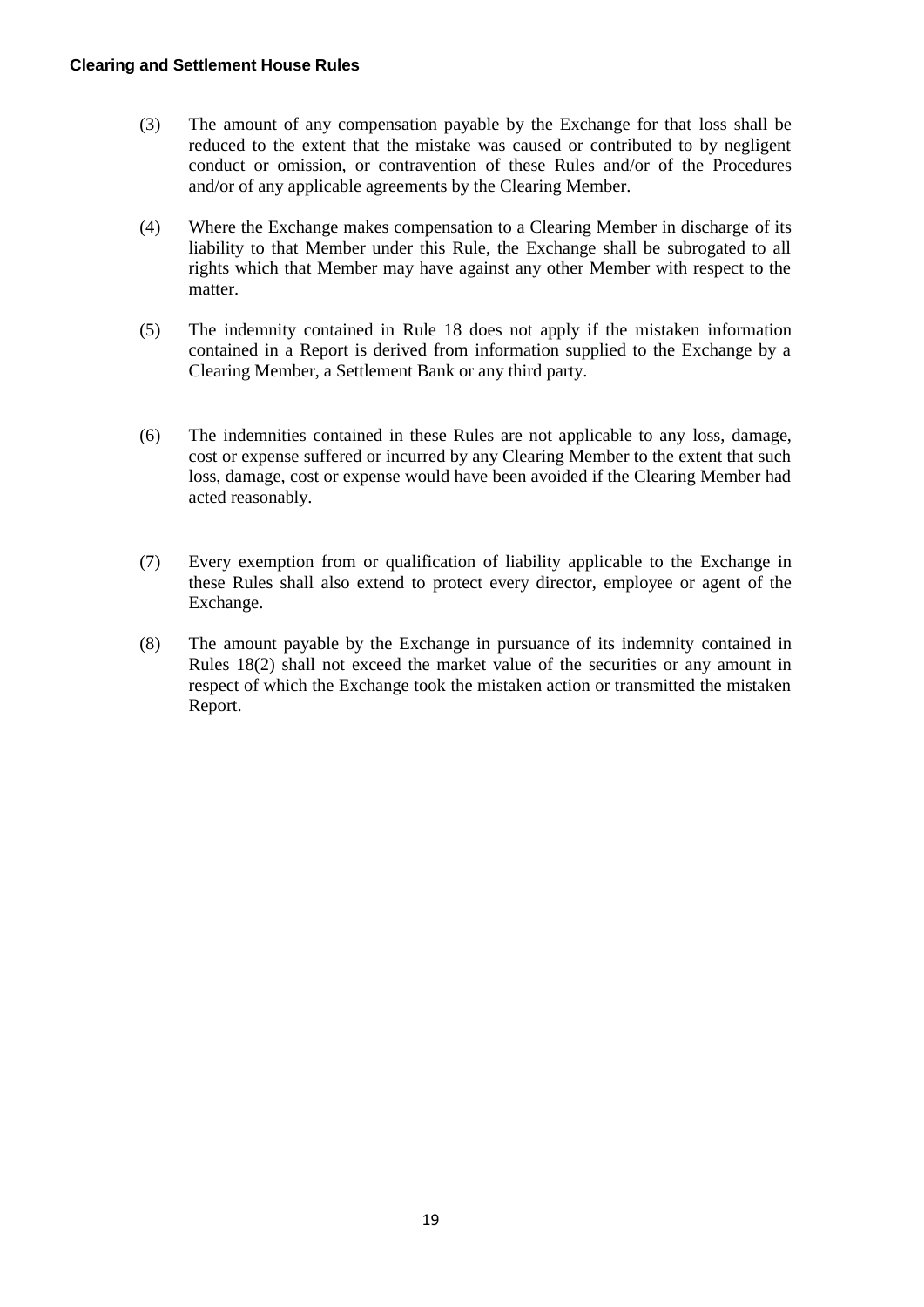# <span id="page-20-0"></span>**19. Exclusion of Specific Liabilities**

- (1) Rules 14, 18 and 20 are subject to Rule 19, which applies whether or not the Exchange is negligent or is in willful default.
- (2) The Exchange is not liable to compensate any person for any loss, damage, cost or expense suffered or incurred by him in consequence of a failure to admit a person as a Clearing Member.
- (3) The Exchange is not liable to compensate any person for any losses, damages, costs or expenses suffered or incurred in consequence of the Exchange not declaring any securities as eligible to be cleared and settled by the House.
- (4) The Exchange is not liable to compensate any person for losses, damages, costs or expenses suffered or incurred by him in consequence of:
	- (a) suspension or revocation of the eligibility of any security to be cleared and settled in the House**;**
	- (b) any appeal whether in accordance with these Rules or not;
	- (c) any enforcement action taken by the Exchange in accordance with a determination of the CEO, the Board or the Authority under Part XVIII (Dispute Resolution Process); or
	- (d) any action to suspend, prohibit or limit a Clearing Member with respect to access to services offered by the House in terms of these Rules.
- (5) The Exchange is not liable to compensate any person for losses, damages, costs or expenses suffered or incurred in consequence of any action taken under Part XII (Restriction, Suspension or Termination of Access to Services offered by the House , Part XV (Insolvency) and Part XIX (Release of Clearing data).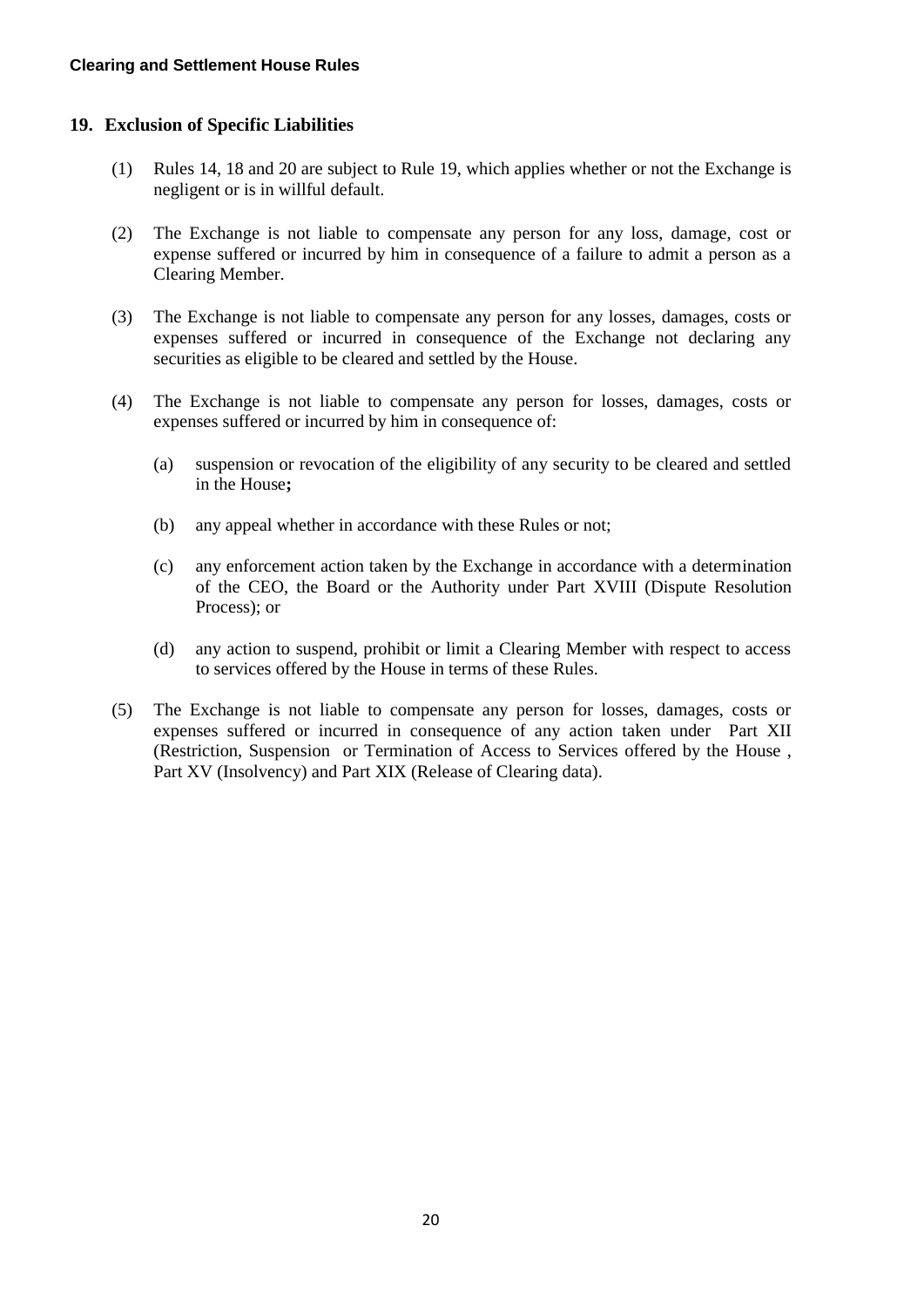# <span id="page-21-0"></span>**20. Exclusion of other liabilities**

The Exchange is not liable to compensate, indemnify or pay any amounts to any Clearing Member for losses, damages, costs or expenses suffered or incurred in consequence of failure by the Exchange to comply with any provision of these Rules and/or the Procedures unless the contravention or failure is caused by wrongful act or omission or negligence on the part of the Exchange.

### <span id="page-21-1"></span>**21. Clearing Member Indemnity**

- (1) If as consequence of any mistaken action or mistaken Report of the Exchange, any securities are delivered to the Clearing Member or any amount is paid into CMs Settlement account to which such Clearing Member or client is not entitled, the Clearing Member client securities or the amount shall return the same by the end of day on the next business day.
- (2) Provided further that where the Exchange has itself discovered making of such delivery or payment, as the case may be, the Clearing Member shall forthwith as per the Exchange's Notice, return the said securities or the said amount, as the case may be.
- (3) If the Clearing Member does not return the securities or the amount delivered or paid to him by mistake within the period(s) indicated, such non-compliant Clearing Member shall indemnify the Exchange for any compensation and/or expenses that may arise.

### <span id="page-21-2"></span>**22. Access to Clearing and Settlement System**

- (1) Subject to the payment of fees and charges in accordance with the Fees and Charges Schedule, the Exchange grants to each Clearing Member a non-exclusive, non-transferable access to use the Clearing and Settlement System to communicate with the House to the extent and in the manner required or permitted by these Rules and the Procedures.
- (2) Subject to the access granted in Rule 22(1), the Exchange reserves all rights it has or may have in relation to Clearing and Settlement System and also reserves any rights that it may have in relation to the confidentiality of information passing into or out of, or held within the House.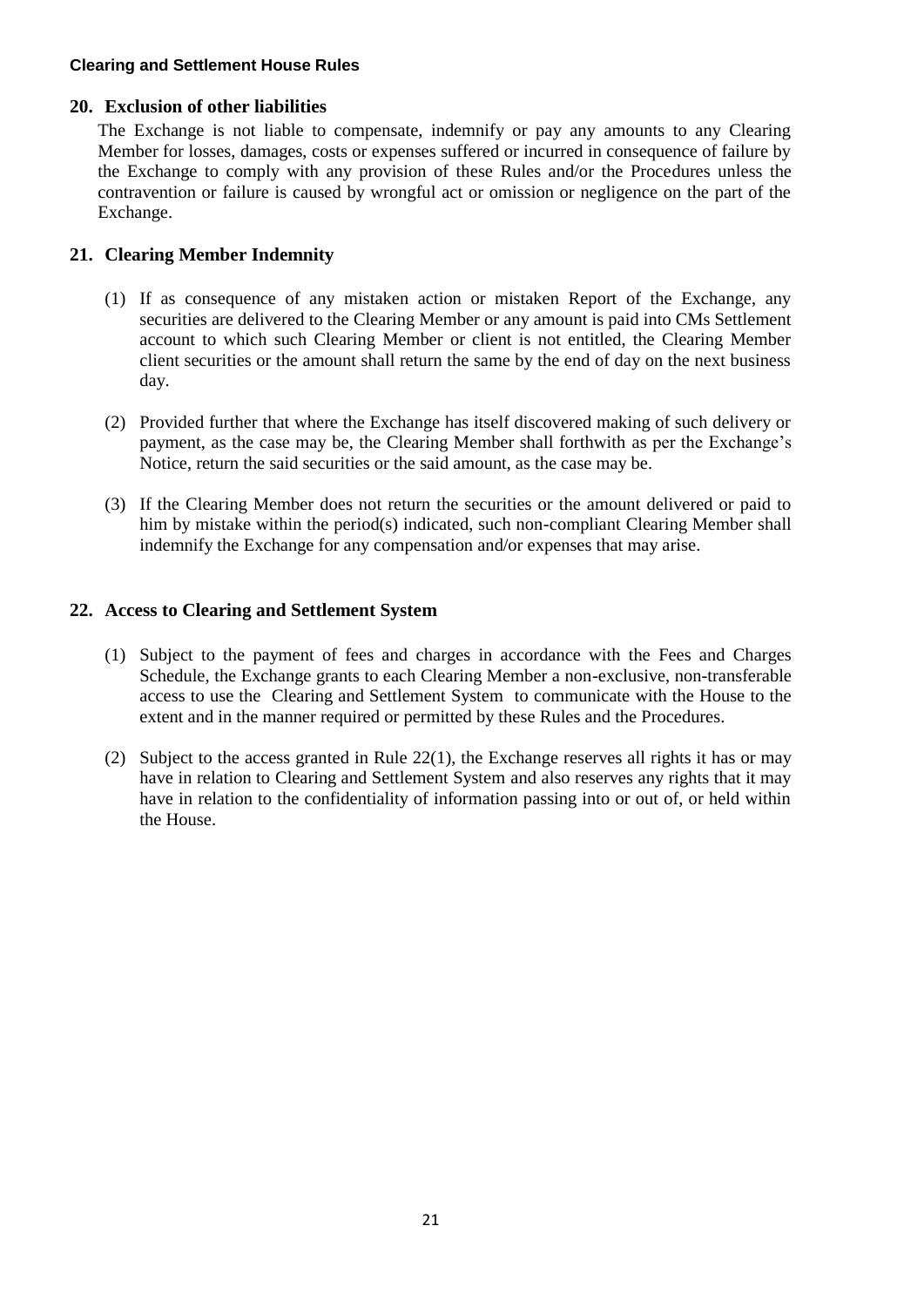- (3) The Exchange prohibits each Clearing Member from:
	- (a) attempting to alter or modify all or any part of the Clearing and Settlement System;
	- (b) allowing a person that is not an Authorized Person access to the Clearing and Settlement System.

### <span id="page-22-0"></span>**23. Dispute resolution**

Any dispute between two or more Clearing Members, between a Clearing Member and the House or between a Clearing member and his client shall follow the process under Chapter 2 Rule 8 of the Clearing and Settlement House procedure.

# <span id="page-22-1"></span>**24. Reports Available in the Clearing & Settlement System**

Reports as may be prescribed from time to time in the Procedures may be obtained from the system by any Clearing Member.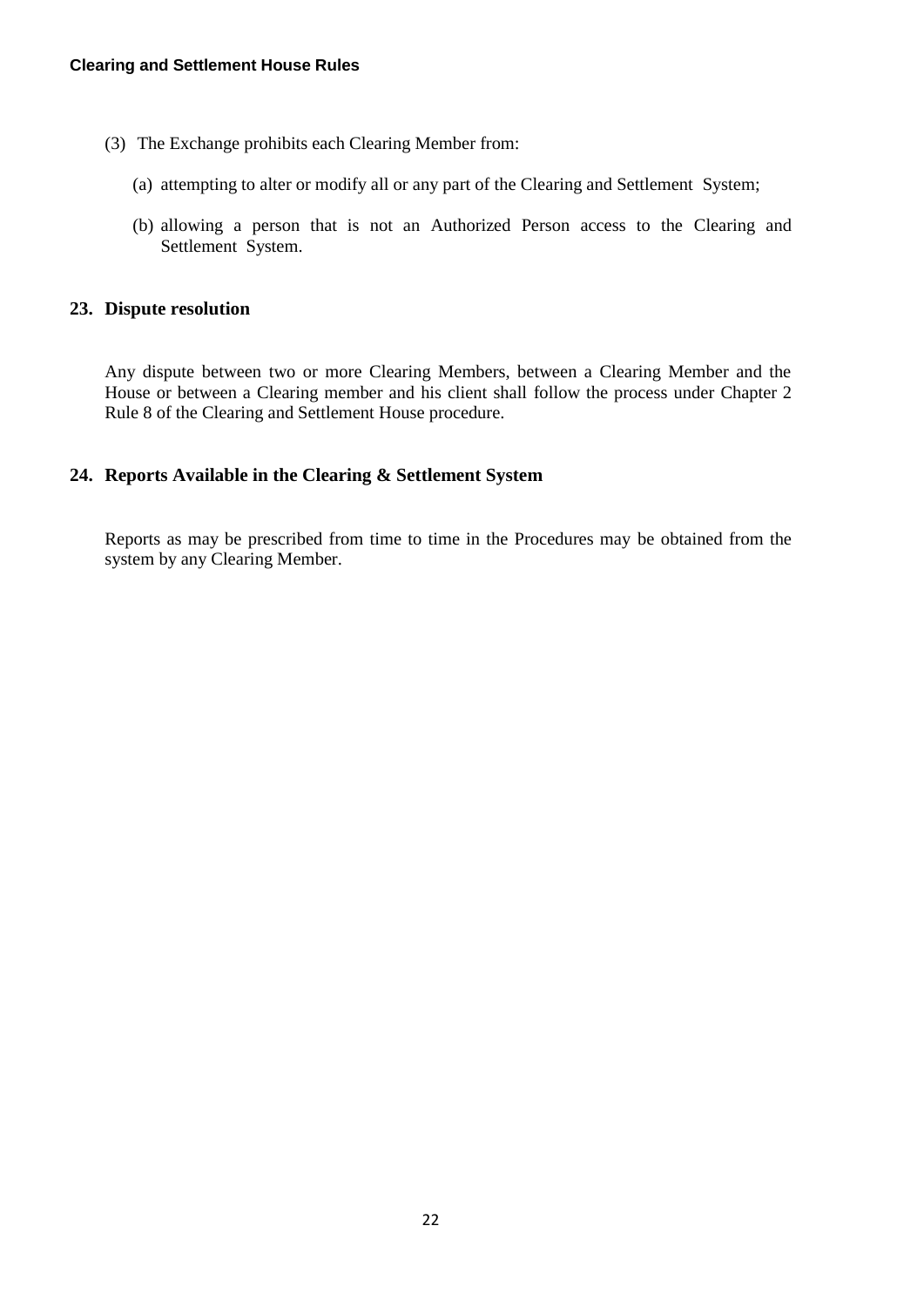# <span id="page-23-0"></span>**PART IV: COMMUNICATION IN THE HOUSE**

### <span id="page-23-1"></span>**25. Communication by and between Clearing Member and the System**

- (1) Each Clearing Member shall :
	- (a) have an access with the Clearing and Settlement System; and
	- (b) ensure that no person other than the Clearing Member's Authorised Person has access to the interface with the Clearing and Settlement System.
- (2) A Clearing Member shall promptly give Notice to the House if its Authorised Person:
	- (a) is aware of any fact or matter; or
	- (b) intends to take any action,

.

that may affect its capacity to communicate reliably with the Clearing and Settlement System.

- (3) If the House gives advice or directions to a Clearing Member, the Clearing Member shall observe and give effect to the advice or directions.
- (4) Communications between Clearing Members and the Clearing and Settlement System shall be by electronic means.
- (5) Every Clearing Member shall file with the House, a list of its Authorized Persons, who will represent the Member on matters relating to the House.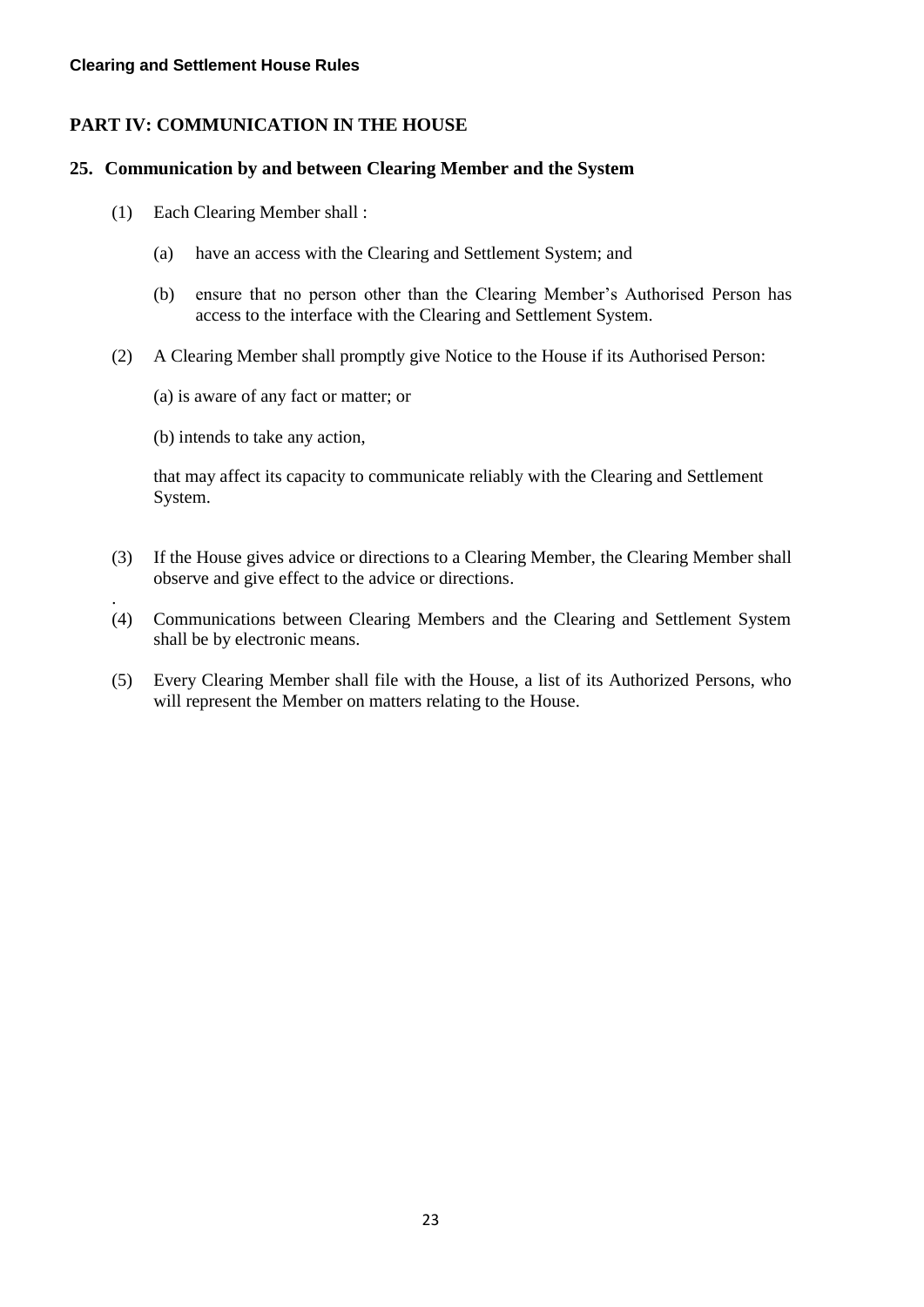### <span id="page-24-0"></span>**26. Communication Capabilities**

- (1) A Clearing Member shall at all times ensure that:
	- (a) it has the capacity to communicate reliably with the House; and
	- (b) it employs or retains such personnel familiar with these Rules and the Procedures as are necessary to allow the Clearing Member to carry out its obligations in accordance with these Rules and the Procedures and to generate, receive and obtain Reports in accordance with the Procedures.
- (2) The House may by Notice give advice or directions to a Clearing Member in order to ensure that the Clearing Member meets or continues to meet the Technical and Performance Requirements.
- (3) Without limiting Rule 26(2), the Exchange may on reasonable Notice require a clearing member to undertake additional testing of the clearing Members ability to meet the Technical and Performance Requirements if :
	- (a) the House reasonably believes that the number of erroneous transmissions or electronic communications problems with, that Clearing Member warrants such action;
	- (b) the House introduces new House Software or make any modification therein, that will affect that Clearing Member's ability to meet those Technical and Performance Requirements;
	- (c) the Clearing Member gives Notice to the House under Rule 25(2);
	- (d) the Clearing Member fails to give Notice to the Exchange under Rules 25(2) but the House becomes aware that the Clearing Member has effected or proposes to effect:
		- (i) a change to its interface with the Clearing and Settlement System; or
		- (ii) changes to its computing environment alters or may alter its capacity to communicate with the Clearing and Settlement System.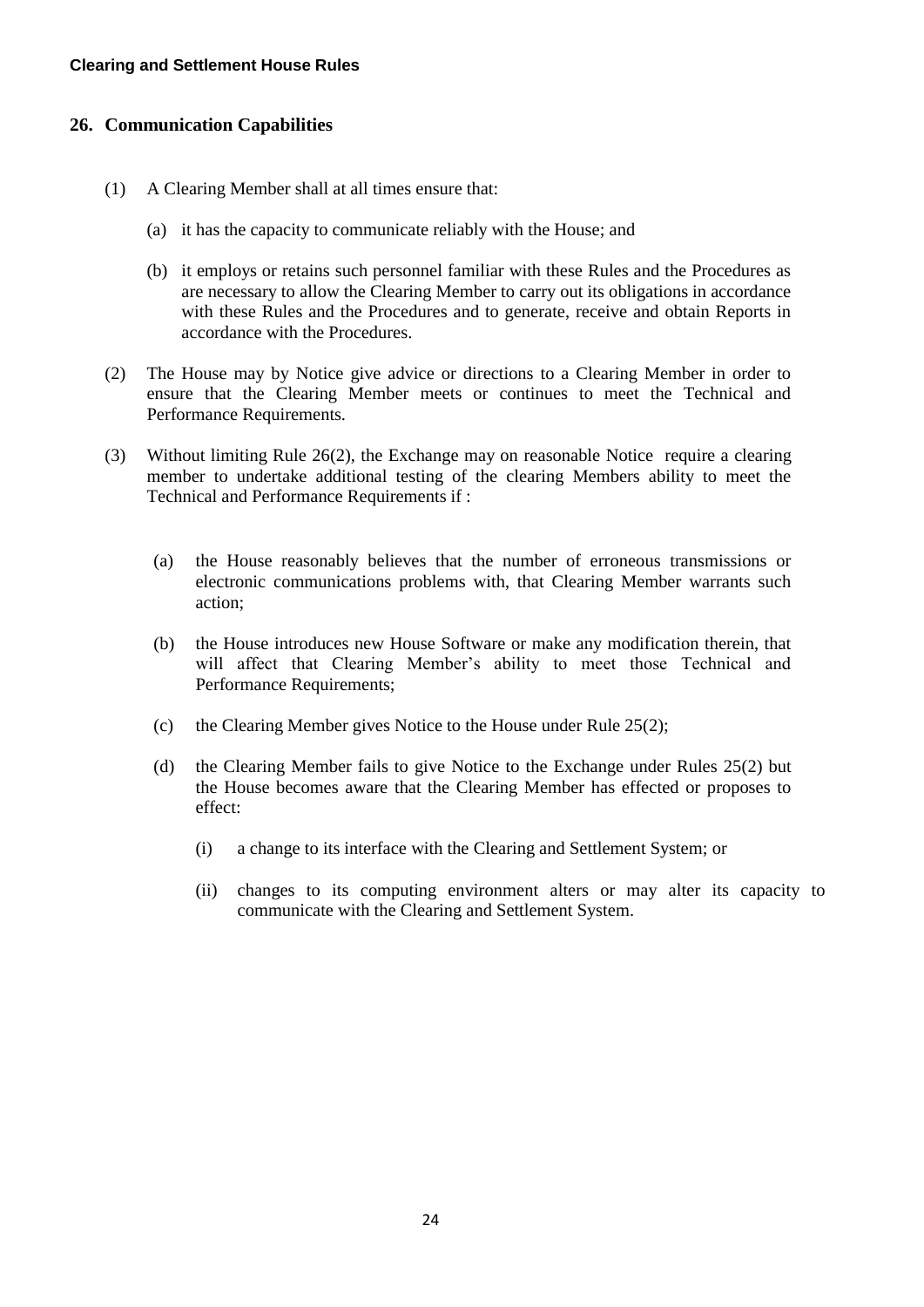### <span id="page-25-0"></span>**27. Validation of Transmission**

- (1) The Exchange shall allocate an Clearing Member ID to each Clearing Member on admission to the Clearing and Settlement House.
- (2) A Clearing Member shall use the Clearing Member ID allocated to it pursuant to Rule 27(1) ) in each Transmission made by it to identify the source of the Transmission.

# <span id="page-25-1"></span>**28. Source of a Transmission**

If a Transmission identifies the source of it by specifying the Clearing Member ID of the source, that Transmission is taken for all purposes under these Rules and/or the Procedures to have been made by the source.

# <span id="page-25-2"></span>**29. Validation of trade data**

Any trade data received by the House from the Exchange's Automated Trading System shall be treated as valid, subject to these Rules and/or the Procedures.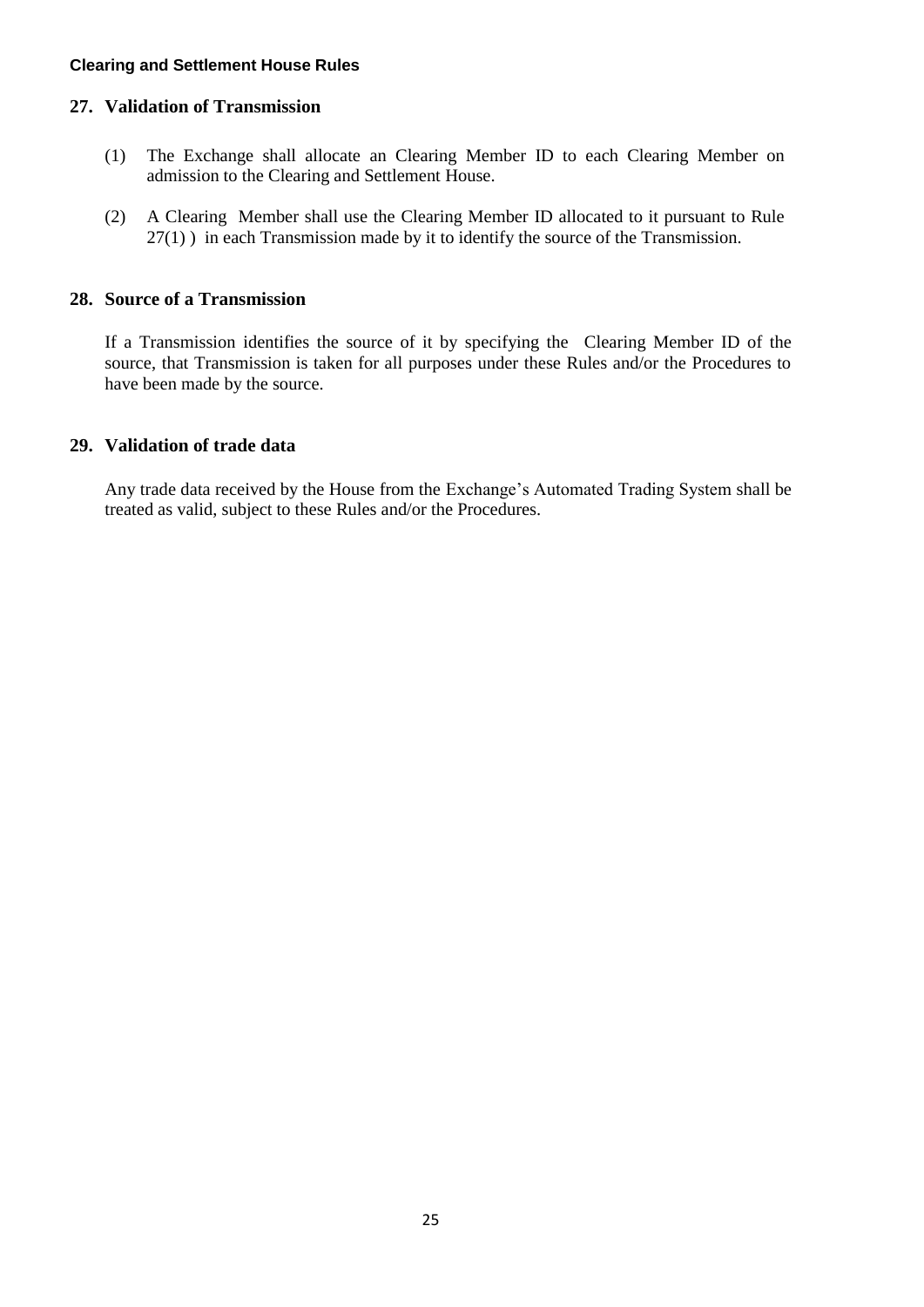# <span id="page-26-0"></span>**PART V: APPLICATION FOR ADMISSION AND ADMISSION CRITERIA**

### <span id="page-26-1"></span>**30. Application for Admission to the House as Clearing Member**

Subject to the admission criteria set out in the Securities Clearing House regulations……. any of the following may apply for admission to the House as a Clearing Member.

- (a) Licensed Broker;
- (b) Banks approved by RMA as Custodial Service Provider;
- (c) Any other body corporate that is approved by the Authority, meets the requirement of these Rules and whose admission can facilitate settlement.

### <span id="page-26-2"></span>**31. Admission as Clearing Member**

The House shall admit as a Clearing Member, a body corporate making an application pursuant to Rule 31 and 32(1) if the Exchange is satisfied that:

- (a) the applicant meets the Technical and Performance Requirements of Rules 26 and 33.
- (b) the applicant meets the business integrity requirements of Rule 35;
- (c) the applicant meets the capacity requirements of Rule 34;
- (d) the House has the data processing capacity and operational capabilities to provide service to the new or additional Clearing Member without endangering or impairing the integrity of the Clearing and Settlement System or its orderly functioning.
- (e) the applicant meets the financial requirements of the House as per Rule 32;
- (f) the applicant has signed and submitted the Clearing Member and Tripartite Agreements as per Rule 36;
- (g) the applicant has (or will hire) a qualified Authorized Person or Representative to represent it at the business of the House;
- (h) the applicant has a bank account with the Settlement Bank that the House can have online access for clearing and settlement purposes.
- (i) the applicant is a Participant of or has an account with the Central Depository.
- (j) the applicant has supplied any additional information required by the House.
- (k) the applicant will have a bank guarantee, a funded Settlement Account or committed line of credit facility, with its bankers or the Settlement bank to meet any shortfall in its settlement obligations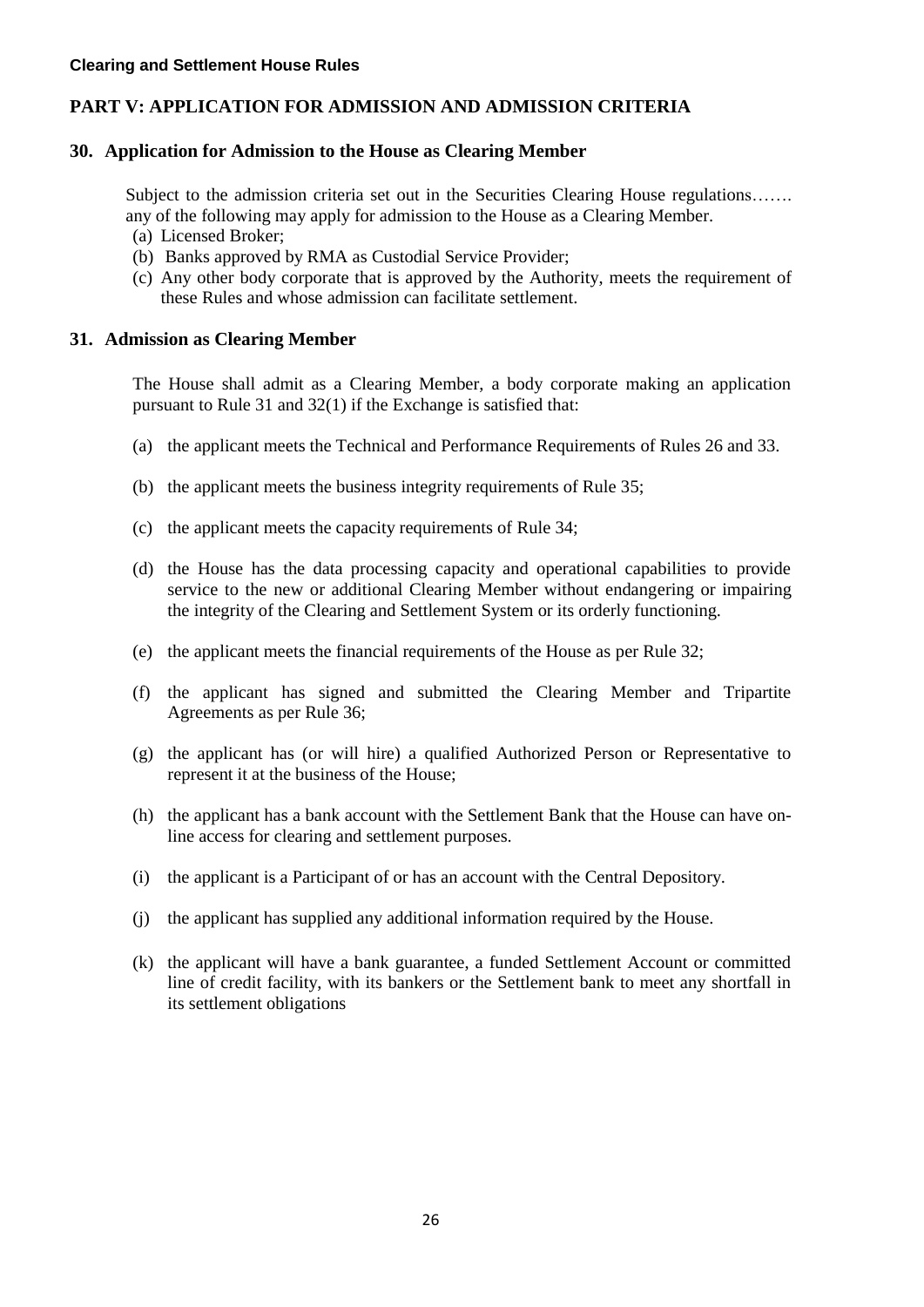### <span id="page-27-0"></span>**32. Financial Requirements**

- 1) Any application for admission to the House as a Clearing Member shall be by the most current version of the Admission Form duly completed and signed and shall show that the applicant has the financial capability to operate as a Clearing Member:
	- (a) show that the applicant meets the capital requirement as determined by the House from time to time;
	- (b) be accompanied by the relevant application fee;
	- (c) Contain an undertaking by the applicant that if the application is accepted, the applicant shall enter into a Clearing Member Agreement and a Tripartite Agreement.
- 2) The House may by Notice require an applicant for admission to the House as a Clearing Member, to provide it with any additional information in relation to the application which the House thinks necessary for the consideration of the application.
- 3) The House may seek information from persons other than the applicant to the extent that the House thinks necessary in considering whether to grant admission to the applicant or not.
- 4) Subject to any need to disclose information in order to seek other information, or unless disclosure is required by law, the House shall maintain the confidentiality of each application and information contained in or supplied in connection with an application.

### <span id="page-27-1"></span>**33. Technical and Performance Requirements**

- (1) The technical requirements are that, to the reasonable satisfaction of the House:
- (a) as determined during Pre-commencement Testing, the applicant has the full complement of equipment necessary to communicate reliably with the Clearing and Settlement System; and
- (b) the applicant has the operational capabilities to the extent envisaged in these Rules and **Procedures**
- (2) The performance requirements are that, to the reasonable satisfaction of the Exchange, the applicant employs or retains such personnel familiar with these Rules and the Procedures as are necessary to allow the applicant to carry out its obligations in accordance with these Rules and the Procedures.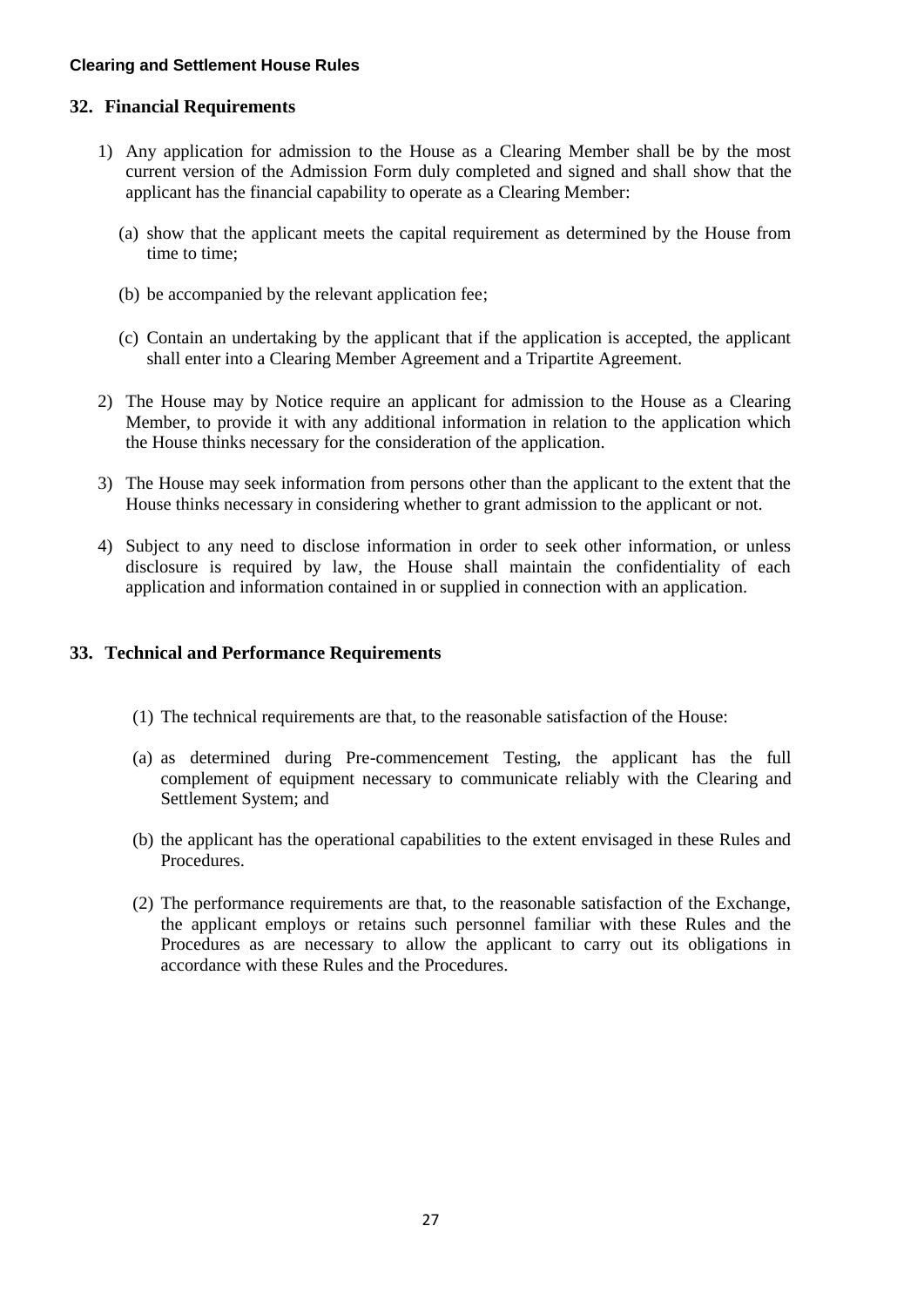# <span id="page-28-0"></span>**34. Capacity requirements**

The capacity requirements are that for an applicant which is a company or other body corporate, it must not be in any form of receivership or winding up or liquidation.

# <span id="page-28-1"></span>**35. Business integrity requirements**

The business integrity requirements for an applicant which is a company or other body corporate are that:

- (a) its Chief Executive Officer, Director or other officer has not, at any time while making an application for admission to the House, been convicted of an offence involving fraud.
- (b) being a member of the Stock Exchange, the applicant is not in default; and
- (c) the Exchange has no reason to believe that the applicant will not carry out its obligations in connection with the House efficiently, honestly and fairly.

### <span id="page-28-2"></span>**36. Execution of Clearing Member Agreement and Tripartite Agreement**

An applicant shall, as a pre-condition to admission to the House in the capacity of a Clearing Member pursuant to Rule 32(1), enter into a Clearing Member Agreement (with the House) and Tripartite Agreement (involving the Member, the House and the Settlement Bank).

# <span id="page-28-3"></span>**37. Non-acceptance of an application**

- 1) The House shall not reject an application made under Rule 30, unless the House:
	- (a) gives notice to the applicant of deficiencies in its application;
	- (b) affords the applicant a period of ten (10) business days in which to provide further information or otherwise take steps to address the deficiencies stated; and
	- (c) after the end of that period, considers whether any further information provided or steps taken by the applicant addresses the deficiencies.
- 2) If, after following the procedure in Rule 37(1), the House is not satisfied that the applicant meets the requirements set out in the Rules, the House may give notice to the applicant rejecting the application.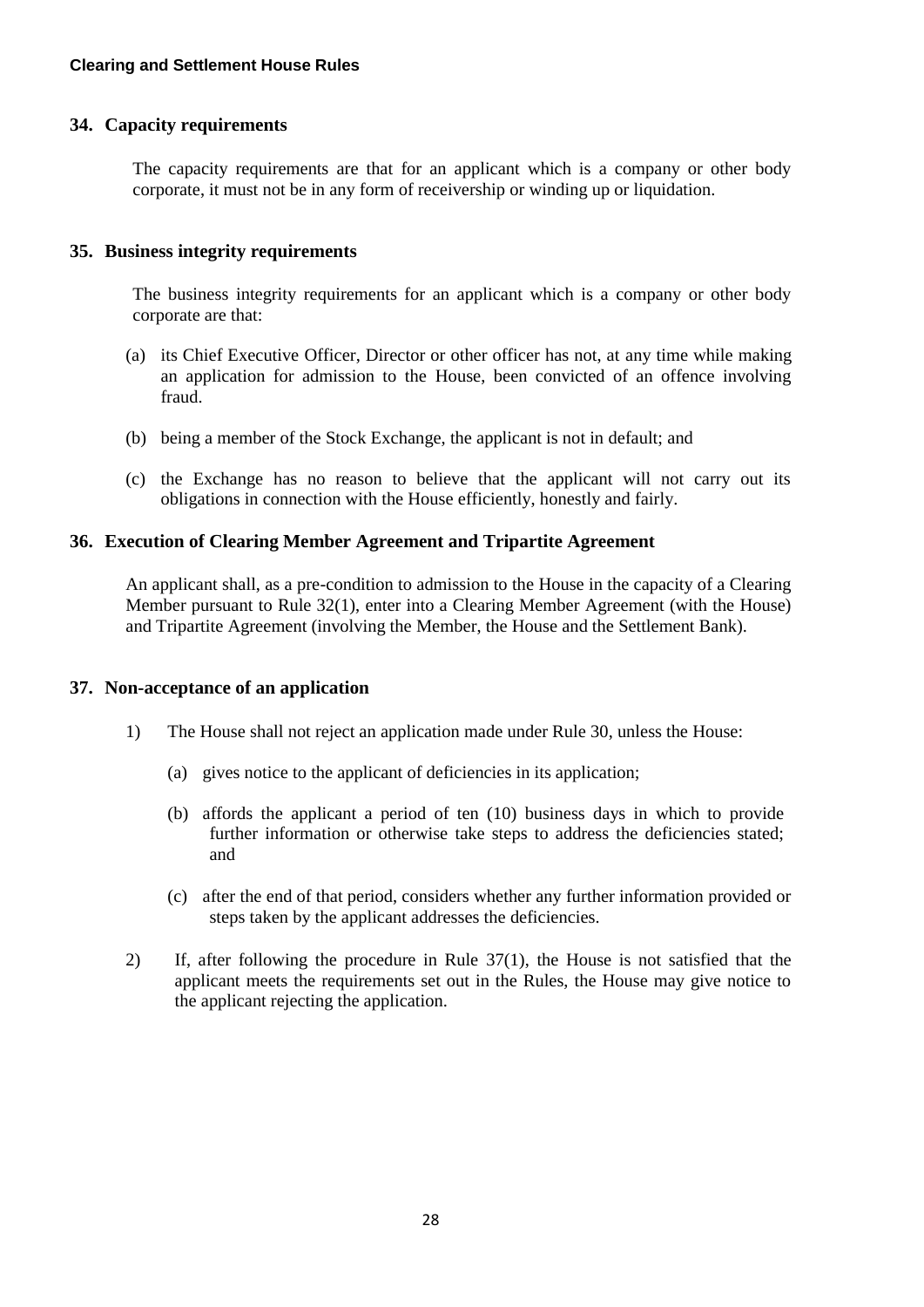3) If the House rejects an application on the basis that it does not have the data processing capacity or operational capabilities to provide services to the additional Clearing Member, it shall give notice of such decision to the applicant.

### <span id="page-29-0"></span>**38. Clearing Member Warranties and Indemnities**

A Clearing Member supplying any information to the House in pursuance of any obligation of the Clearing Member under these Rules and the Procedures shall:

- (a) be deemed to have warranted to the House that the information supplied is true and accurate; and
- (b) Indemnify the House if any losses, damages, costs or expenses are suffered or incurred by the House as a result of any inaccuracy contained in the information supplied by the Clearing Member.

### <span id="page-29-1"></span>**39. Eligibility Criteria for Admission as Settlement Bank**

- 1) The Exchange may admit a bank as a Settlement Bank if the bank:
	- (a) is duly licensed to carry on banking business by the Authority;
	- (b) is capable of maintaining real time services and online access.
	- (c) has signed or agreed to sign with the Exchange, an agreement ("Tripartite Agreement") in the form prescribed by the Exchange whereby it undertakes to perform cash settlement services for the benefit of the Exchange and its Clearing Members;
	- (d) is listed on the Exchange;
	- (e) any other condition that the House shall impose including the non-charging of any fees or Commissions on clients funds deposited in accounts for purposes of clearing and settling transactions.
- 2) The Agreement shall provide for the review of the performance of the Settlement Bank every two (2) years.
- 3) The Tripartite Agreement shall provide for the right to abrogate the contract at any time for poor services or non-compliance with the terms of the agreement after giving notice.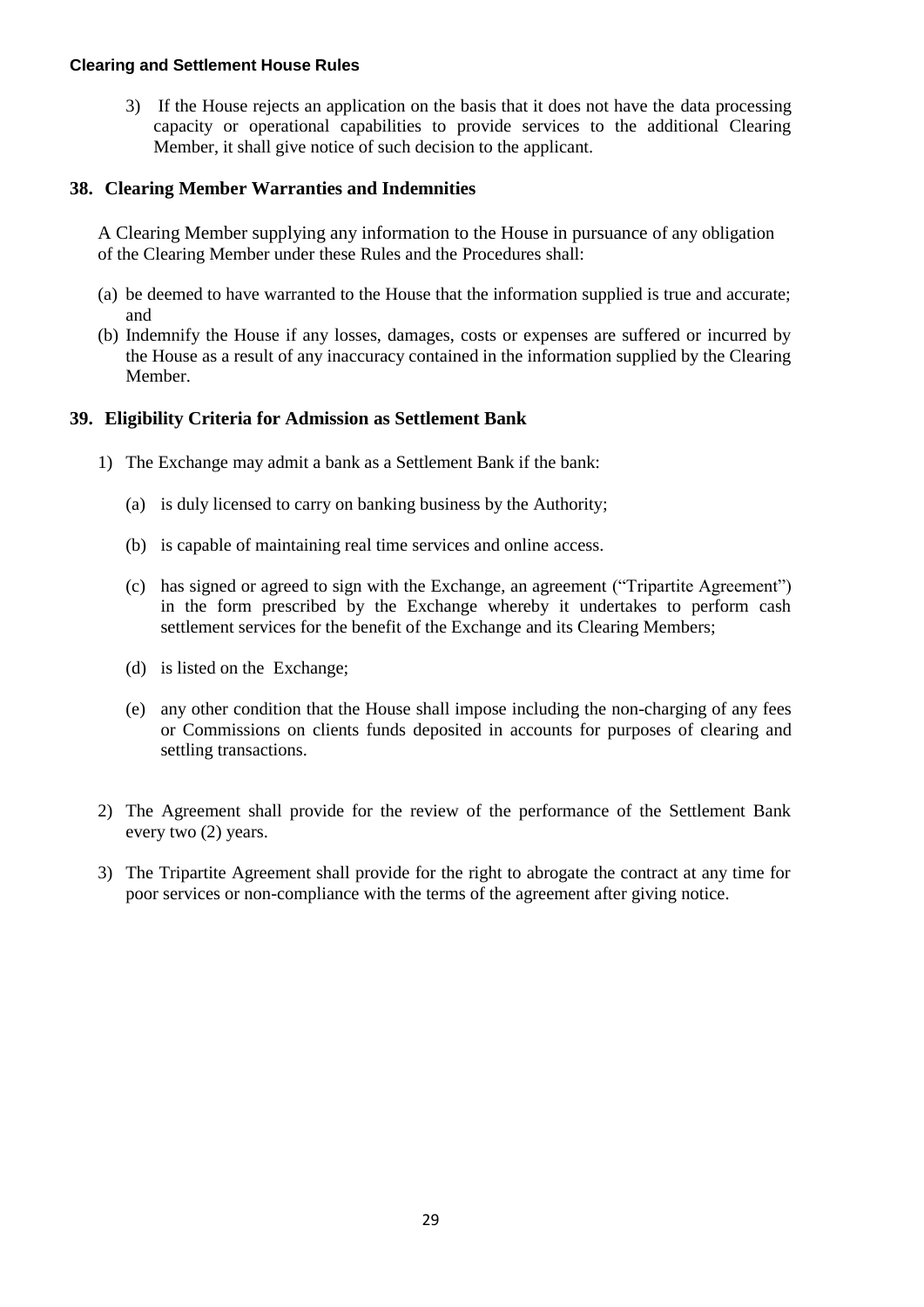# <span id="page-30-0"></span>**PART VI: GENERAL PROVISIONS**

### <span id="page-30-1"></span>**40. Authorized Persons**

- 1) Each Clearing Member shall be represented in respect of its business by one or more Authorized Persons or Representatives whose name(s) and specimen signature(s) shall be submitted in writing by the Member to the House.
- 2) A Member is responsible for the action(s) of its Authorized Representative.

# <span id="page-30-2"></span>**41. Clearing Data and Comparison**

- (1) Exchange trade data covering both the "buy side" and the "sell side" of any contract shall be sent by the Exchange's ATS to the Clearing and Settlement System.
- (2) Such contracts shall be considered and confirmed by the parties to it.
- (3) The official date of the comparison of positions, the clearing of transactions and the settlement of contracts is the Settlement Date for such contracts and all correspondence and documents relating thereto shall bear that date.
- (4) Transactions for a trading session (T) shall be cleared and settled (2) business days after the related trading session (i.e.  $T+2$ ) or within a given time frame that the House shall specify by notice. Spot trades shall however settle on T+0 basis.
	- (a) Where a trade settlement falls on a known public holiday, the settlement date shall be moved to the next business day.
	- (b) Where a holiday falls between the trade date and the settlement date and the holiday becomes known only after the trade has taken place, the settlement date for that trade shall be moved to the next business day
	- (c) Where the settlement day falls on a holiday, that particular settlement day shall be moved to the next business day.

# <span id="page-30-3"></span>**42. Settlement Time**

.

- (1) Delivery for Exchange trades shall be made on T+2 in accordance with the Procedures for all trades except otherwise permitted.
- (2) Only negotiated trades shall settle T+0 but on member to member basis.
- (3) Transactions settling T+1 shall be allowed.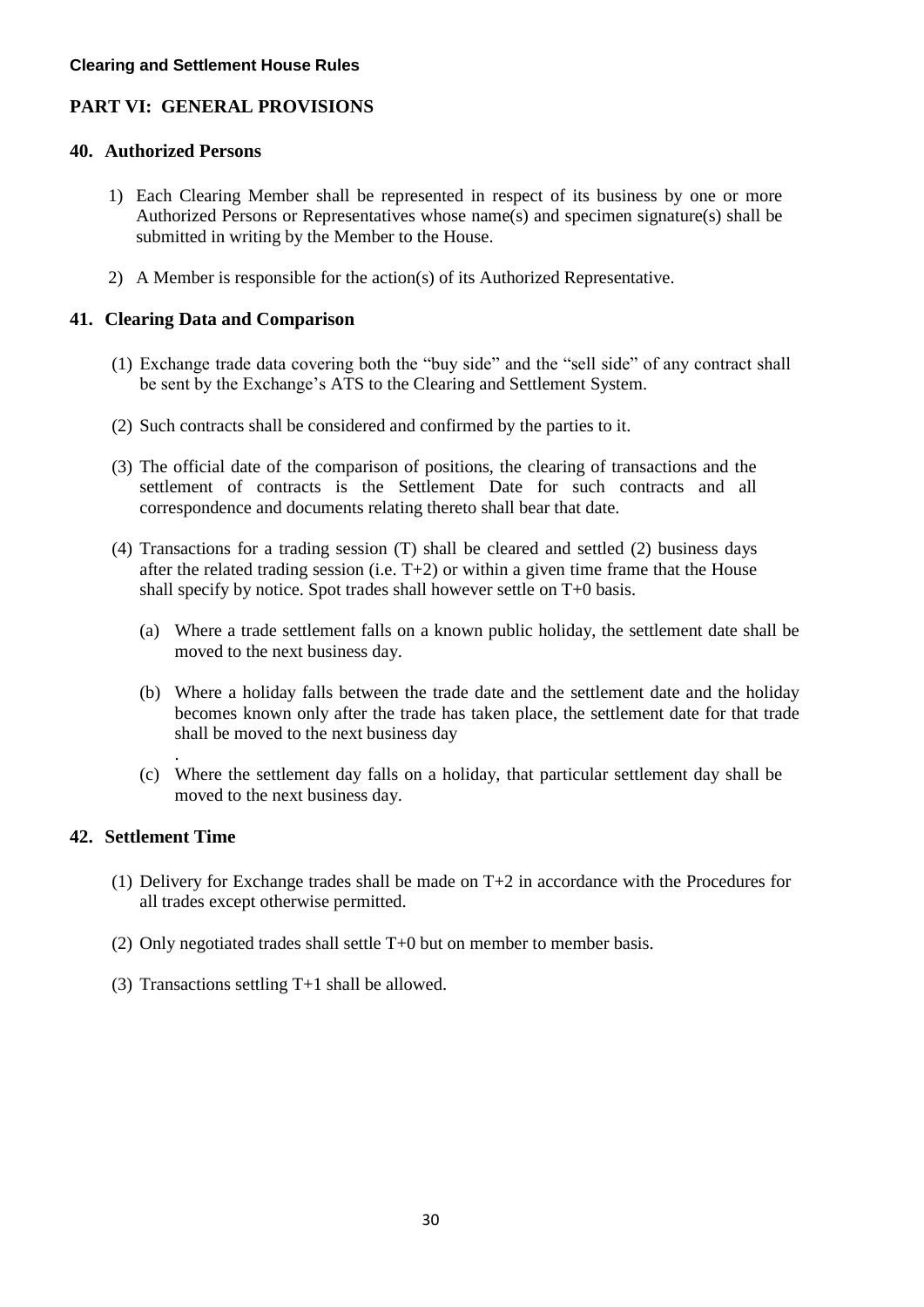# <span id="page-31-0"></span>**43. Requirement of the House for Clearing Member's staff on non-Business Day.**

The House may, in its discretion require Clearing Members to provide appropriate staff in their offices during specified hours on non business days when such is deemed necessary by the House to ensure the integrity of its systems.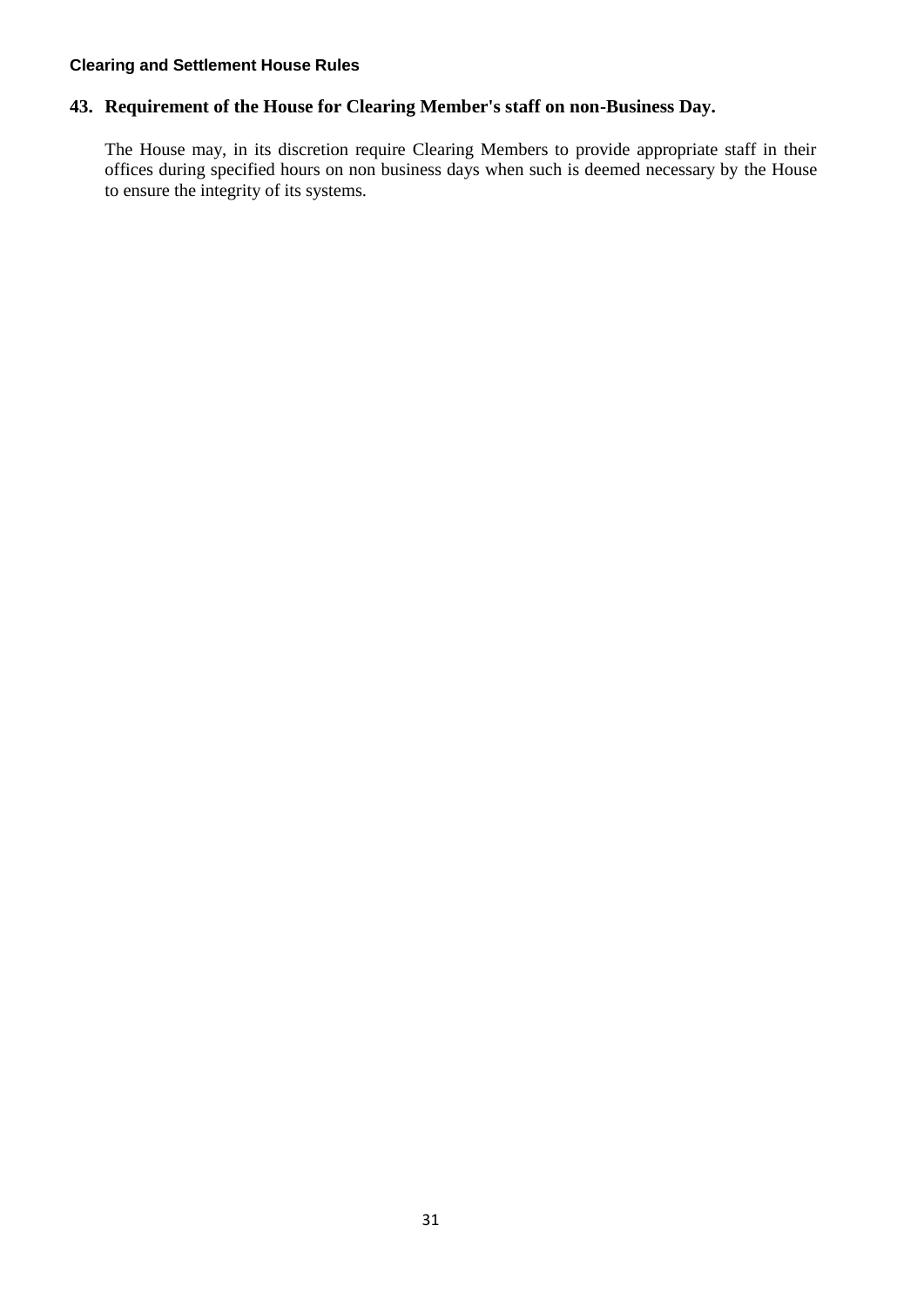# <span id="page-32-0"></span>**PART VII: PURCHASE AND SALES REPORT**

#### <span id="page-32-1"></span>**44. Purchases and Sales Report**

- (1) Exchange trades or contracts provided for in Rule 42(1) are considered as pre-compared or "locked in" trades and require no additional action by either the seller or buyer Clearing Member.
- (2) The House will provide evidence of the Exchange trades that it has received through a Purchases and Sales Report which shall be called Trade Detail Report.
- (3) The Purchases and Sales Report will provide details of each specific trade or contract including the settlement cycle through which it will be processed.
- (4) It is the responsibility of each Clearing Member to review this Report and to notify the Clearing and Settlement House System of any discrepancy or omission requiring correction and/or any additional Exchange trade.
- (5) Such notification must be made to the House by the Designated Time by the Clearing Members who are parties to such locked-in Exchange trades.
- (6) If such notification is made after the Designated Time, such notification shall not be valid.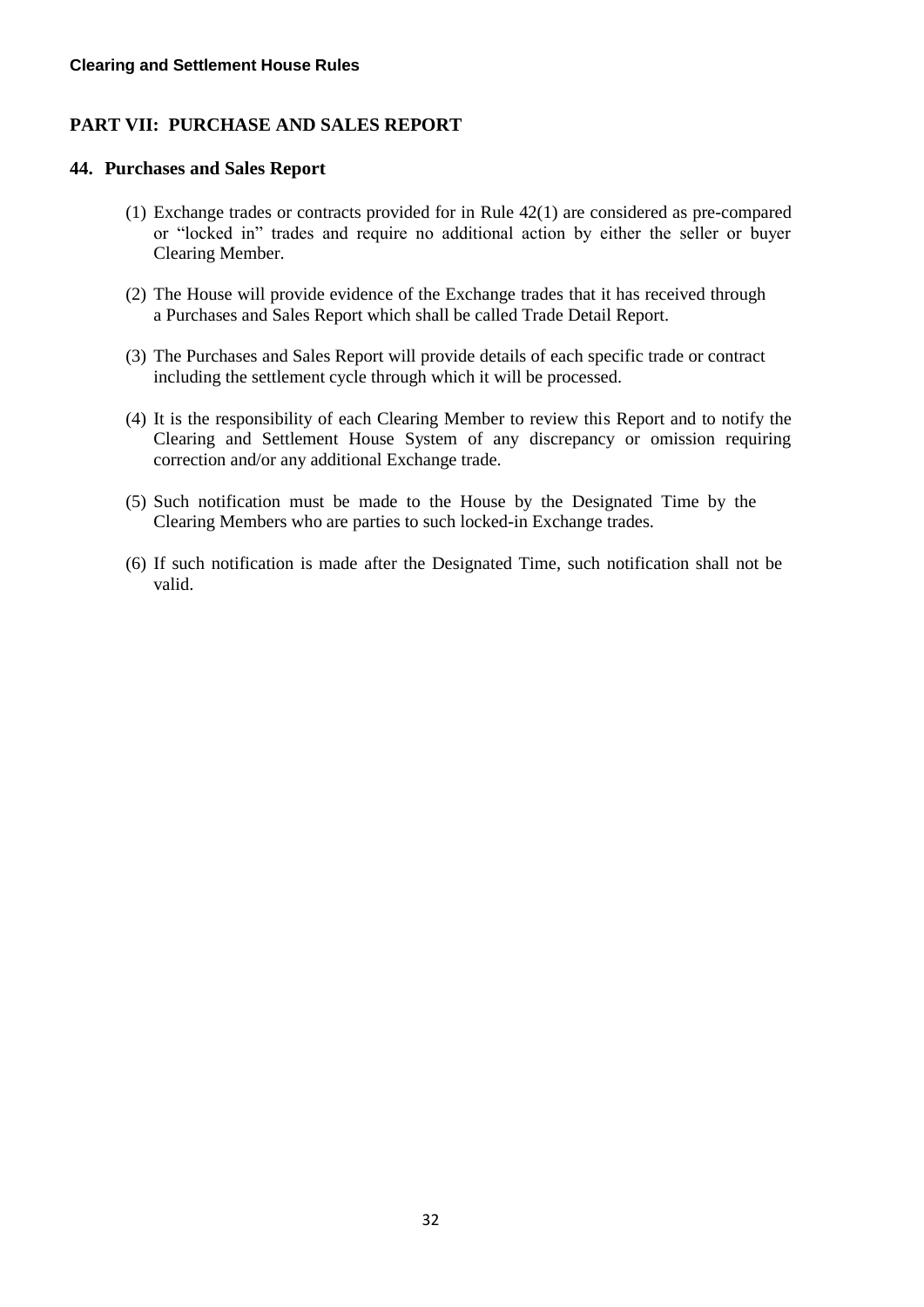# <span id="page-33-0"></span>**PART VIII: DELIVERY**

# <span id="page-33-1"></span>**45. Delivery and Receipt of Security balances**

- (1) The Clearing and Settlement System will prepare the deliver and receive obligations of each Clearing Member.
- (2) The netting will be performed client-wise under each Clearing Member.
- (3) The prepared balances will move automatically on real time into the Depository System on the basis of the balance order position transmitted by the Clearing and Settlement System.

# <span id="page-33-2"></span>**46. Obligation to deliver and receive payment for Securities**

The obligation of a buying Clearing Member to receive securities and pay for them and the obligation of a selling Clearing Member to deliver securities and receive payment for them shall be determined by the Designated Time on a Settlement Date.

### <span id="page-33-3"></span>**47. Deliveries**

- (1) Deliveries will be by way of book entry system in a Depository.
- (2) Deliveries will be made on Settlement Day as determined by the Procedures.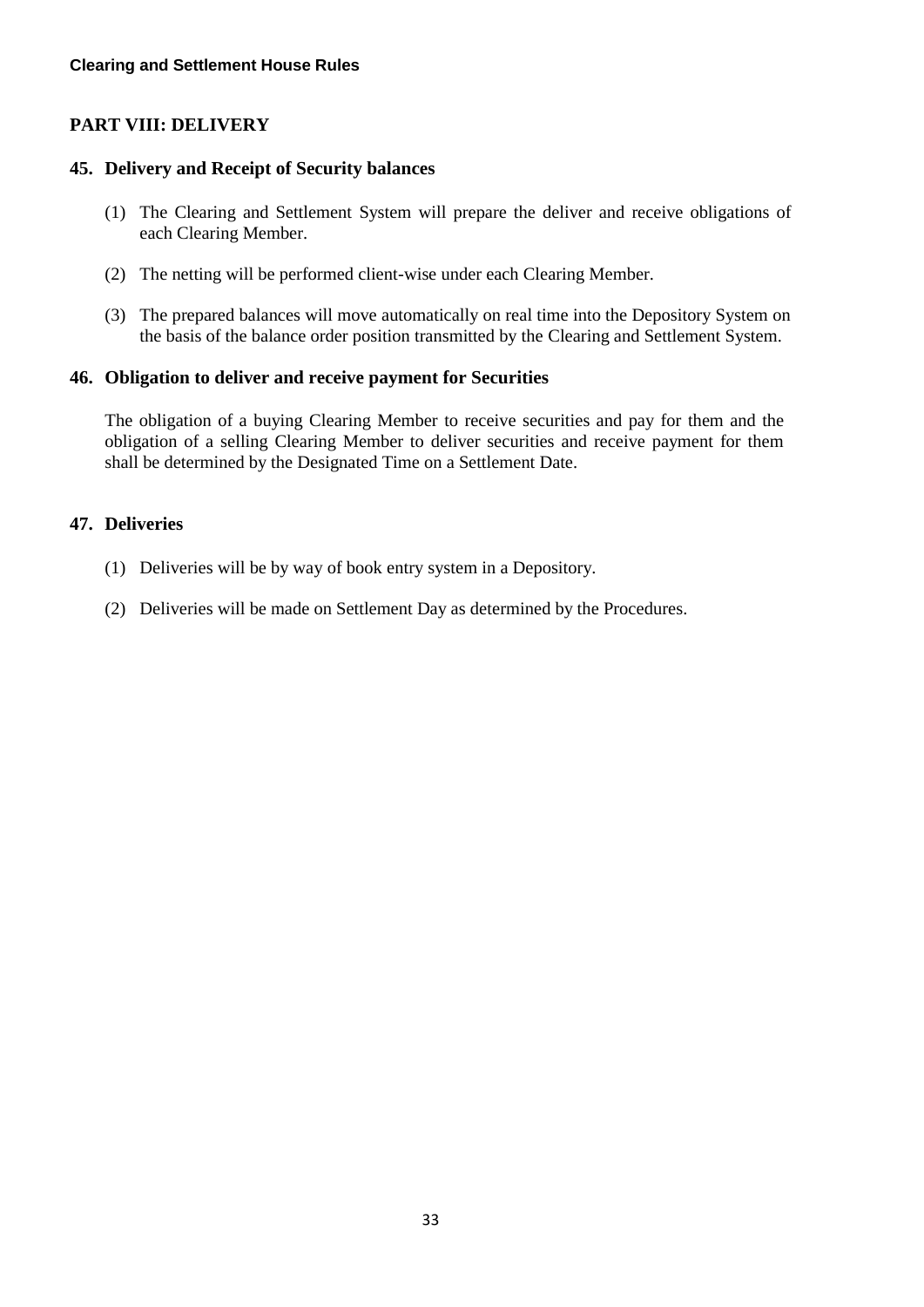# <span id="page-34-0"></span>**PART IX: SETTLEMENT**

# <span id="page-34-1"></span>**48. Settlement Statement(s) and Settlement by Clearing Member**

- (1) Settlement or money payments with respect to transactions or matters covered by these Rules shall be made as provided in these Rules and the Procedures.
- (2) At the Designated Time, each Clearing Member can access Pay and Collects (Clearing House debits and credits) reports which are to be processed by the Settlement Bank in the Account of the Clearing Members in accordance with the Procedures.
- (3) At the Designated Time on the Settlement date, the House shall transmit the net money obligations payable by each Clearing Member to the Settlement Bank and the necessary instructions shall be effected.
- (4) A Clearing Member is deemed to have failed settlement when the Settlement Bank /Clearing House is unable to pay by the Designated Time on any Settlement date the net amount referred to in 48(2) due to lack of funds in Clearing member's Account.

# <span id="page-34-2"></span>**49. Securities to be under "Pending In" status**

Prior to a Clearing Member being debited with the net amount reflected in the settlement instructions set out in 48(3), any transfer of securities to such a client account of a receiving Clearing Member shall be under "Pending In" status.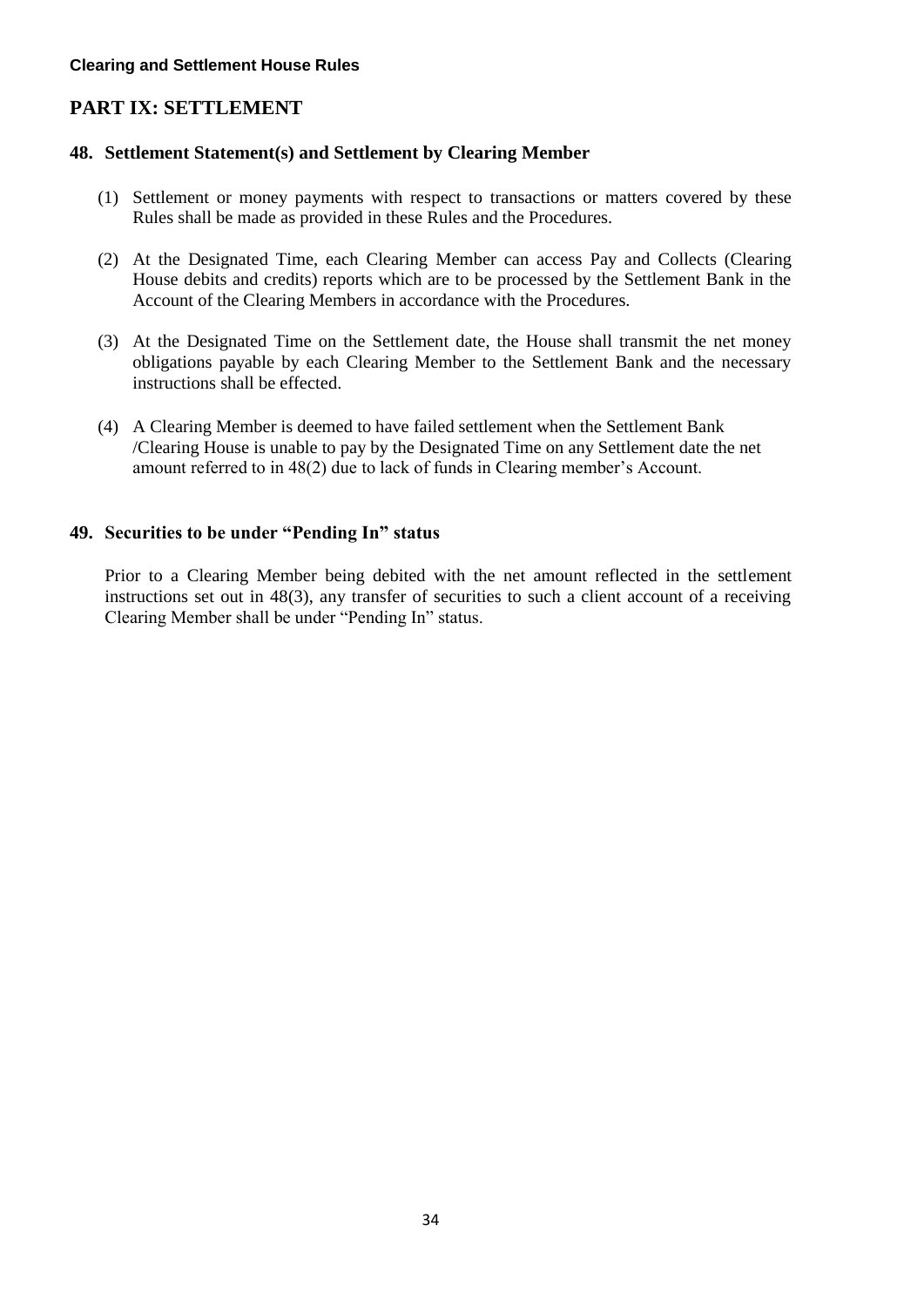# <span id="page-35-0"></span>**PART X: RISK AND MONEY DEFAULT MANAGEMENT**

### <span id="page-35-1"></span>**50. Risk and Money Default Management**

- (1) Each Clearing Member shall have an account opened with the Settlement Bank for the purpose of settling trades.
- (2) The sufficient funds have to be made available in their account by settlement Day.
- (3) Each Clearing Member shall further have a funded or committed line of credit facility which shall automatically be activated to meet any shortfall in its settlement obligation.
- (4) At 9.00 AM on a Settlement Date, if a Clearing Member's fund in 50(1) and 50(2) is inadequate to meet the Member's settlement obligation, the Member shall be notified. Also at 9.00 am, collection shall commence of settlement amounts due to be collected by the Clearing House.
- (5) If at 10.00 AM, the deficiency in 50(4) is not rectified, the Clearing member is deemed to have defaulted or failed the trade and the Settlement Guarantee Fund shall be automatically activated.
- (6) The Settlement Bank/House shall effect the necessary debits and credits to complete settlement at 11.30 AM.
- (7) In the event the actions in 50(5) are still not adequate to meet the shortfall, the House shall secure a credit line/bank guarantee from the Settlement Bank to complete the settlement.
- (8) The House shall request Clearing Members doing trades above a certain pre-determined limit, to secure prior additional lines of bank credit so as to guarantee the settlement of the trade of that Clearing Member.
- (9) The House shall also have the right to institute court proceedings in order to sell assets of a defaulting Clearing Member to meet any unpaid shortfalls arising from default of settlement.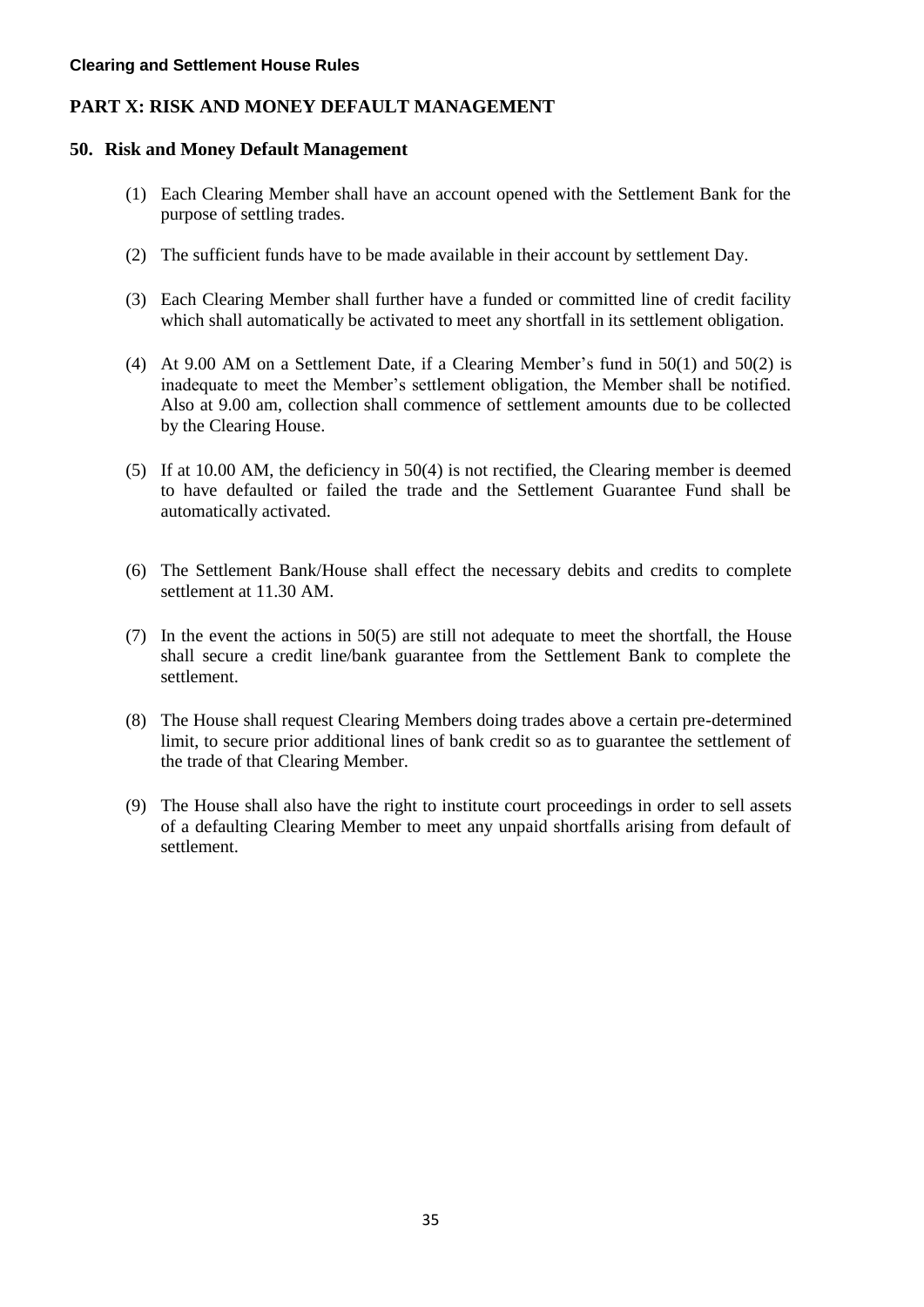# <span id="page-36-0"></span>**PART XI: POWER TO IMPOSE DISCIPLINARY CHARGES, ETC.**

### <span id="page-36-1"></span>**51. Imposition of Penalties other actions**

If the House receives information in respect of a Clearing Member which in the reasonable opinion of the management of the Exchange discloses any contravention of any provisions of these Rules and/or the Procedures by the Clearing Member, or discloses errors, delays or other conduct of the Clearing Member embarrassing or adversely affecting the operations of House, the management may by order in writing, request:

- (a) an explanation from the Clearing Member.
- (b) the payment of any loss suffered by the House or by another Clearing Member as a result of the contravention.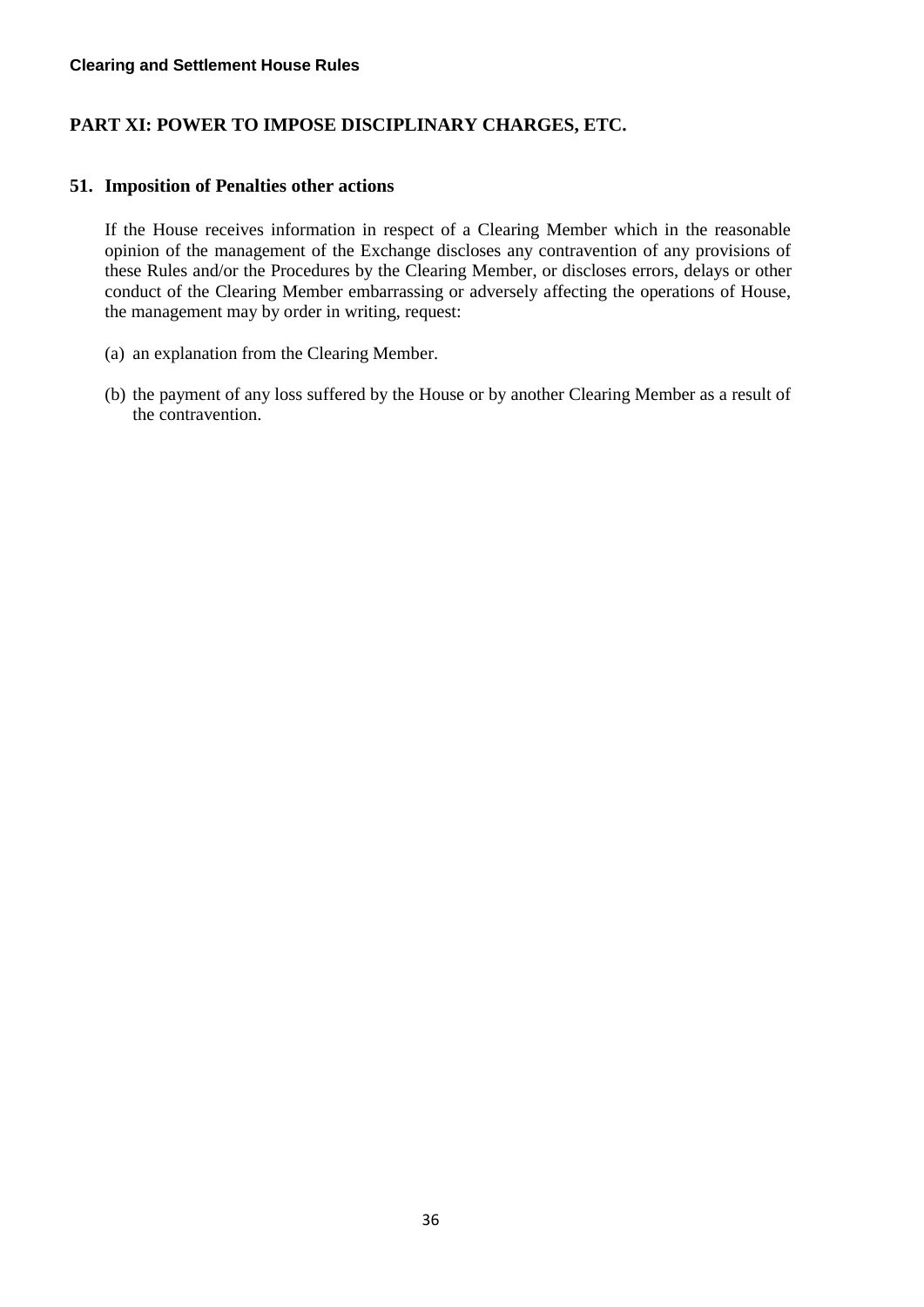# <span id="page-37-0"></span>**PART XII: RESTRICTION, SUSPENSION OR TERMINATION OF ACCESS TO SERVICES OFFERED BY THE HOUSE**

# <span id="page-37-1"></span>**52. Restriction, suspension or termination of access to services**

The House may restrict, suspend or terminate a Clearing Member with respect to access to services offered by the House in the event that:

- (a) being a stockbroker, its license is suspended or cancelled by the Authority;
- (b) being a member of the Exchange, it is suspended or ceases to be a member of the Exchange.
- (c) the Clearing Member ceases to be a Participant or ceases to have an account with the Depository or is suspended by the Depository, or any such Restrictions are imposed on it by the Depository which make it impossible for it to act as a Clearing Member under these Rules and/or the Procedures
- (d) such Clearing Member is in such financial or operating difficulty, which in the determination of the House, such action is necessary for the protection of the House, Clearing Members, and/or investors;
- (e) the House has reasonable grounds to believe that that Clearing Member is subject to a legal disability by virtue of which it cannot act as a Clearing Member;
- (f) the House determines that such Clearing Member no longer meets the applicable qualifications for membership set forth in Part V (Application for admission and admission criteria) or has been inactive for a period of more than six (6) months;
- (g) the Clearing Member has given a Notice to the House under Rule 61(1) or the House treats the Clearing Member as an insolvent under Rule 62;
- (h) the Clearing Member has given Notice to the House of its intention to terminate its business with the House; or
- (i) in any other circumstances in which, in the discretion of the House, adequate cause exists to do so.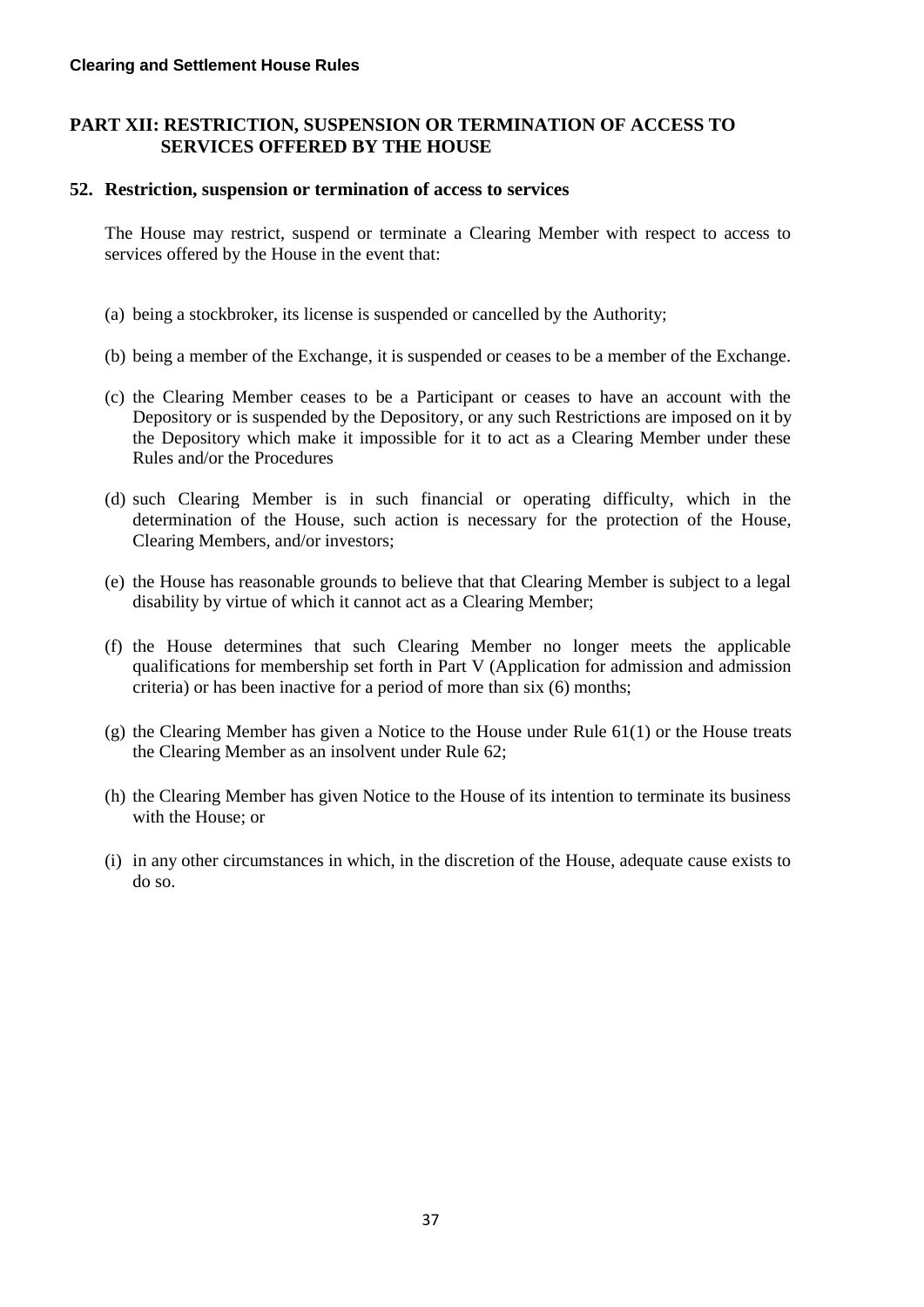# <span id="page-38-0"></span>**53. Notice to Clearing Member before taking action**

- (1) Before restricting, suspending or terminating a Clearing Member's access to services offered by the House pursuant to this Part, the House shall notify such Clearing Member.
- (2) Any Notice required to be given by the House pursuant to Rule  $57(1)$  shall set forth the specific grounds upon which any restriction, suspension, or termination, as the case may be**,**  of access may be based and shall call upon the Clearing Member to show cause as to why its access to the services offered by the House should not be restricted, suspended or terminated, on account of the grounds set out in the said Notice.

# <span id="page-38-1"></span>**54. Summary restriction, suspension or termination**

Notwithstanding Rules 57(1), the House may summarily restrict, suspend or terminate, as the case may be, a Clearing Member's access to services offered by the House in the event that either one or more of conditions (a), (b), (c), (g) and (h) of Rule 52 apply to such Clearing Member.

# <span id="page-38-2"></span>**55. Liability of the House upon suspension or termination of a Clearing Member with respect to services offered by the House**

In the event of suspension or termination of a Clearing Member with respect to services offered by the House under these Rules and/or the Procedures, the House shall close out or cause to be closed out, the positions of the Clearing Member at the time any of the said action is taken by the House.

# <span id="page-38-3"></span>**56. Liability of Clearing Member upon its restriction, suspension or termination with respect to services offered by the House**

In the event of a restriction, suspension or termination of a Clearing Member with respect to services offered by the House, such an event shall not release the Member from the unsatisfied obligations to the House and other Clearing Members.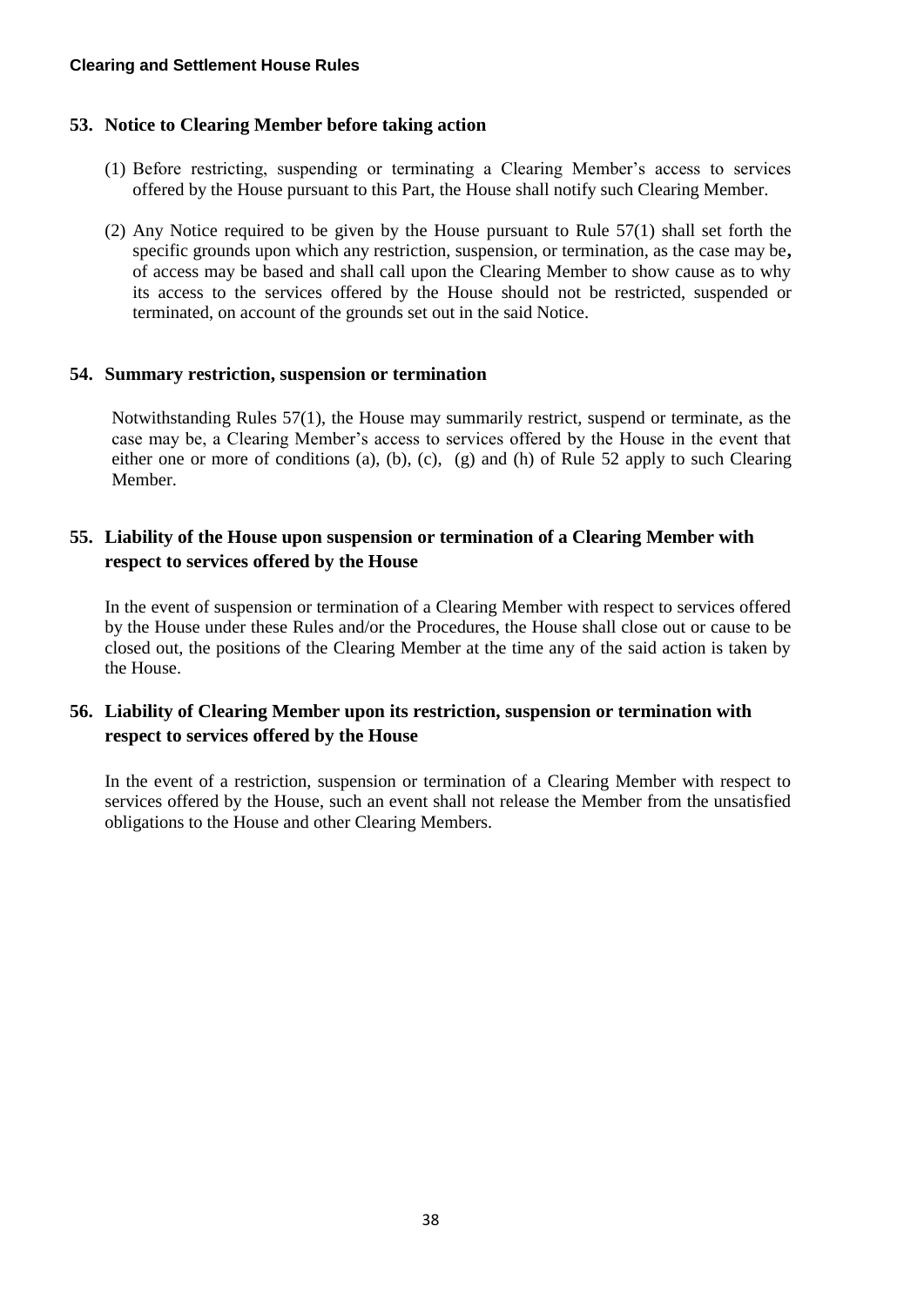# <span id="page-39-0"></span>**57. Notice to Clearing Member of Action against it**

- (1) When the House takes any action in respect of a Clearing Member pursuant to Part XII (Restriction, Suspension or Termination of access to services), it shall provide that Clearing Member with a Notice to this effect and a general Notice to all Clearing Members and the Depository of the action taken.
- (2) The Notice required to be given to a Clearing Member under Rule 57(1) shall state therein, any consequent steps to be taken and as to how pending Exchange trades shall be effected.
- (3) When the House has taken any action against a Clearing Member, as aforesaid, the Clearing Member may be permitted limited access to the House within the limits prescribed by the House to the extent that the liability of the Clearing Member is reduced.
- (4) Any further Exchange trades (of a Clearing Member against whom such action has been taken), transmitted to the House or recorded with the House during such limited access and which have the effect of increasing the liability of the Clearing Member may be ignored and excluded from all operations of the House, provided that any unreleased Exchange transactions transmitted to the House which may increase the liability of such Clearing Member shall not be ignored or excluded.
- (5) Any Exchange trades so excluded shall be settled in a manner deemed appropriate by the Exchange and not through the House.

# <span id="page-39-1"></span>**58. Rights of the House**

- (1) After the House has taken any action against a Clearing Member pursuant to Rule 52 (restriction, suspension or termination of access to services) either in respect of a particular transaction or transactions generally, the House shall nevertheless have the same rights and remedies in respect of any debit balance due from such Clearing Member or any liability incurred on its behalf as though it had not taken any such action against the said Clearing Member.
- (2) As security for any or all liabilities existing or arising at any time of a Clearing Member to the House, the House shall have a lien on:
	- (a) all cash received by the House for delivery to such Clearing Member; and
	- (b) any securities which are retrieved by the House in terms of these Rules and/or the Procedures.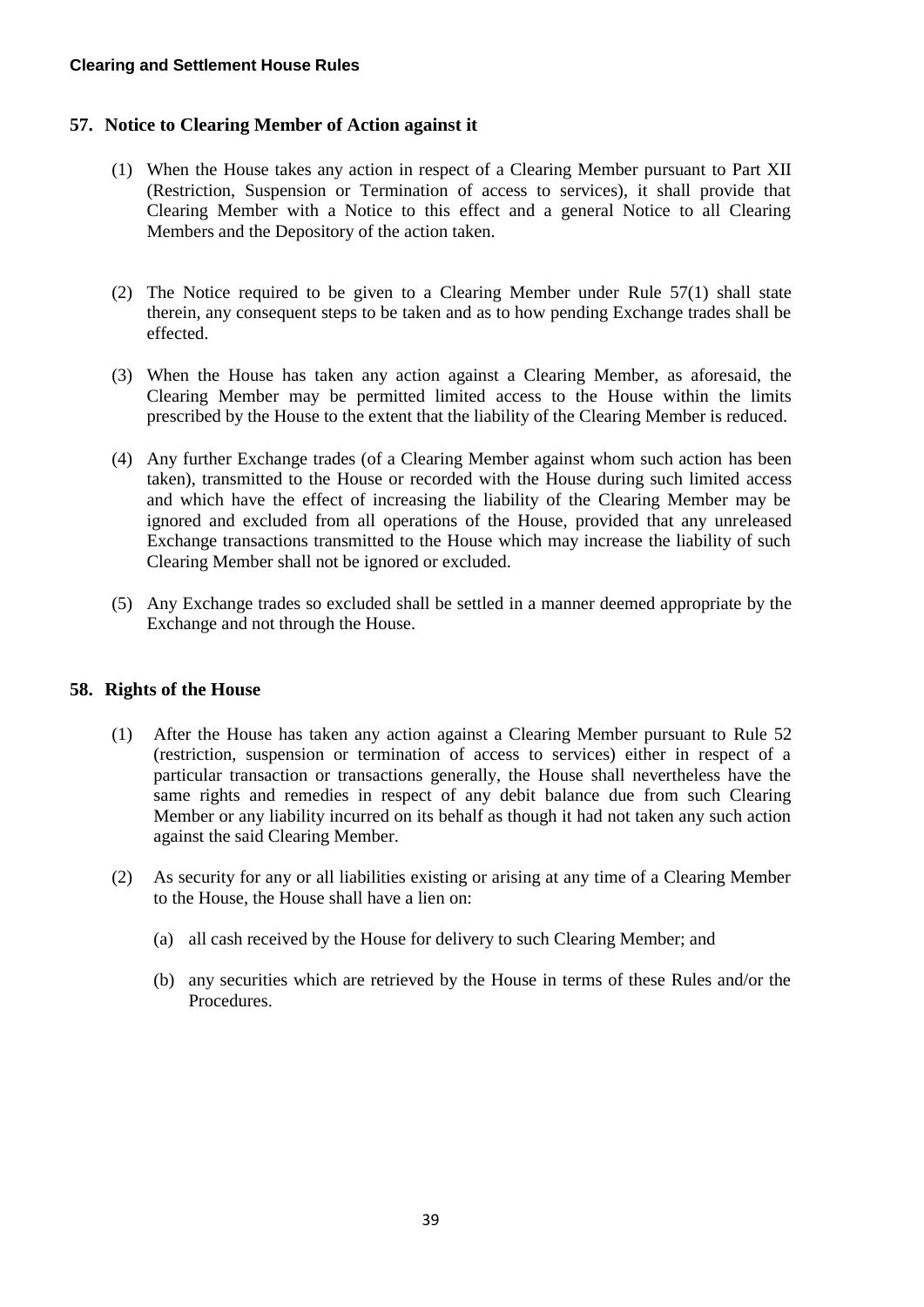# <span id="page-40-0"></span>**PART XIII: SUSPENSION OF RULES/PROCEDURES**

### <span id="page-40-1"></span>**59. Waiver or suspension by the Board**

- (1) The time fixed by these Rules and/or the Procedures for any act or acts required by these Rules and/or the Procedures may be extended or waived or any provision of these Rules or the Procedures may be suspended by the Board with the consent of the authority whenever, in its discretion, such extension, waiver or suspension is necessary or expedient.
- (2) A written Report of any such extension, waiver or suspension, stating the pertinent facts, the reason for such extension, waiver or suspension, shall be promptly made and filed with the House records and shall be available for inspection by any Clearing Member during business hours.
- (3) Any such extension or waiver may continue in effect after the event or events giving rise thereto but shall not continue in effect for more than sixty (60) calendar days, unless the Board, grants further extension or waiver(s).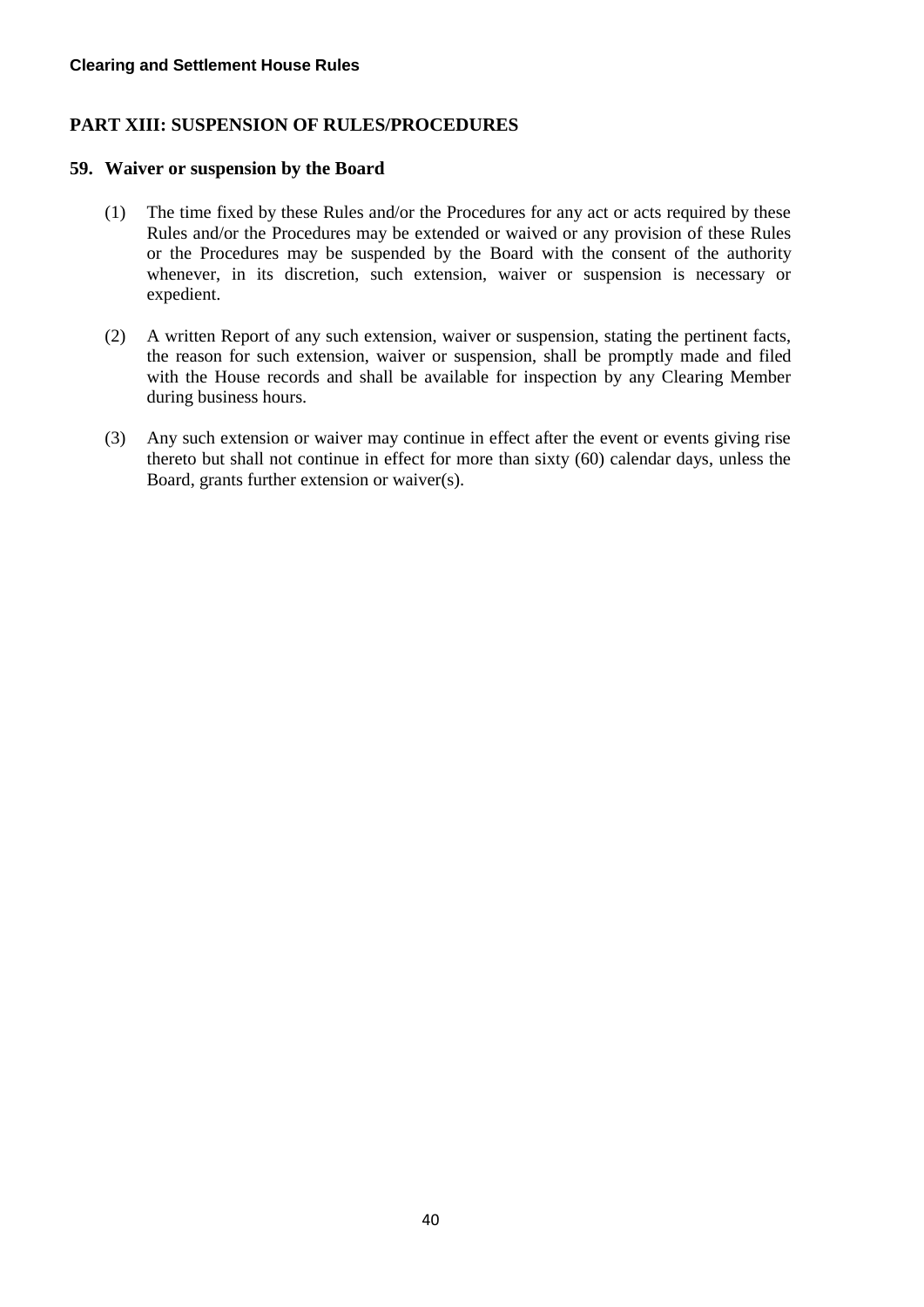# <span id="page-41-0"></span>**PART XIV: CHARGES FOR SERVICES**

# <span id="page-41-1"></span>**60. Fees and charges**

-

- (1) The House shall prescribe and the Clearing Members shall pay such fees and charges to the House as shall be specified from time to time in the Fees and Charges Schedule.
- (2) The categories of fees applicable are as indicated.
	- (a) Admission Fees
		- Brokers Nil
			- All Others Nu 20,000
	- (b) Annual Fees
		- Brokers Nil
			- All Others Nu. 2000
	- (c) Levies on Transactions (based on value of transaction)
		- Shares, Units, Funds, etc Nil
		- Government bonds Nil
- (3) The fees shall be invoiced separately and not in the System.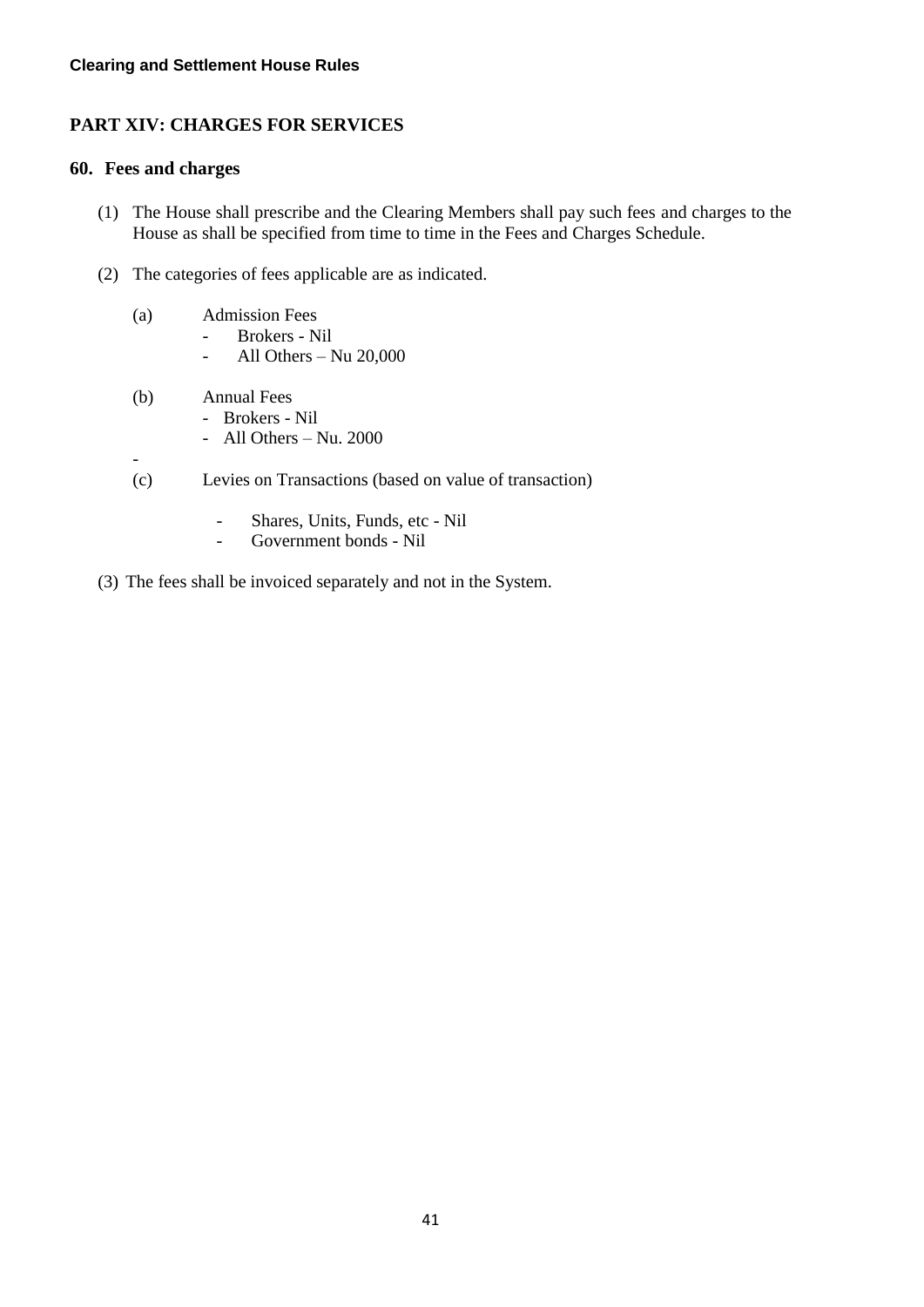# <span id="page-42-0"></span>**PART XV: INSOLVENCY**

# <span id="page-42-1"></span>**61. Insolvency Notice by Clearing Member**

- (1) A Clearing Member who fails to perform his contracts or obligations or determines that it is unable to do so or is insolvent shall immediately notify the House.
- (2) Any such Notice required to be given to the House by a Clearing Member under Rule 61(1) shall be given in writing as soon as possible after the Clearing Member fails to perform its contracts or obligations or determines that it is unable to do so or is insolvent.

# <span id="page-42-2"></span>**62. Events in which Clearing Members will be treated insolvent**

A Clearing Member shall be treated by the House in all respects as insolvent:

- (a) upon receipt of written Notice to that effect from that Member;
- (b) in the event of the entry of an order by a Court having jurisdiction adjudging the Clearing Member to be bankrupt or insolvent or approving as properly filed a petition seeking reorganization, arrangement, adjustment (otherwise than by way of amalgamation) or appointing a receiver, liquidator, assignee, trustee of the Clearing Member or of any substantial part of his property or ordering the winding up or liquidation of the business of the Clearing Member;
- (c) the institution by the Clearing Member of proceedings, as the case may be, to wind-up or to be adjudicated as bankrupt or insolvent;
- (d) upon the consent by it to the institution of bankruptcy, insolvency or winding up proceedings against him;
- (e) upon the consent by it to the filing of any such petition, or to the appointment of a receiver, liquidator, assignee, trustee of the Clearing Member or of any substantial part of its property;
- (f) the making by it of an assignment for the benefit of creditor.
- (g) the taking of corporate action by the Clearing Member in furtherance of any action above mentioned.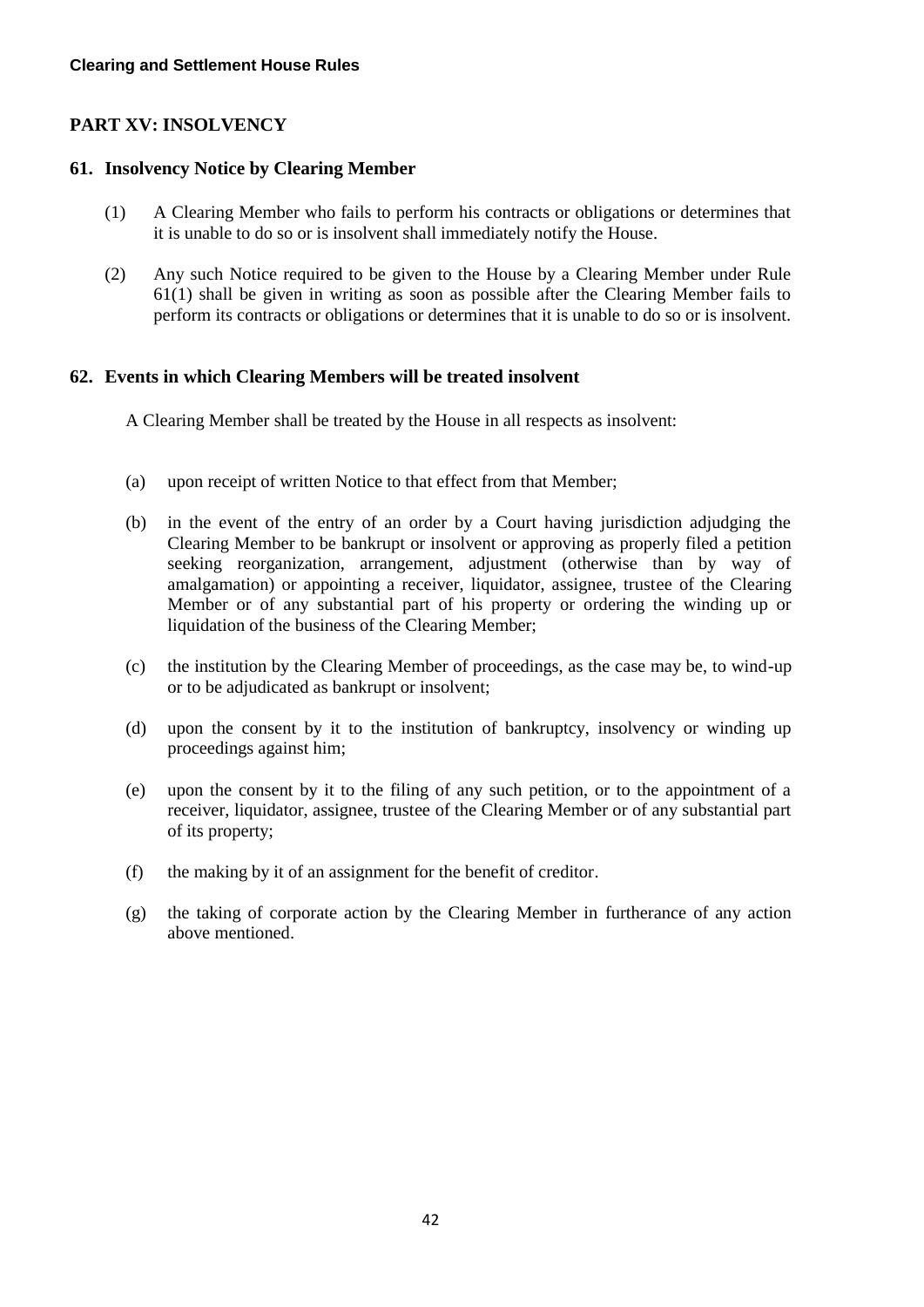### <span id="page-43-0"></span>**63. Notice by the House of action taken**

- (1) The House shall notify Clearing Members of actions taken by the House pursuant to Rule 52(h) of Part XII (Restriction, Suspension or Termination of access to services offered by the House).
- (2) Notice by the House pursuant to Rule 63(1) to all Clearing Members shall be given as soon as possible after the receipt of a Clearing Member's Notice or as soon as possible after the Clearing Member is determined by the House to be insolvent under Rule 62, whichever is earlier; and shall state whether the House has terminated the Clearing Member's access to the services offered by the House as well as how the pending matters will be affected and what steps will be taken in connection therewith.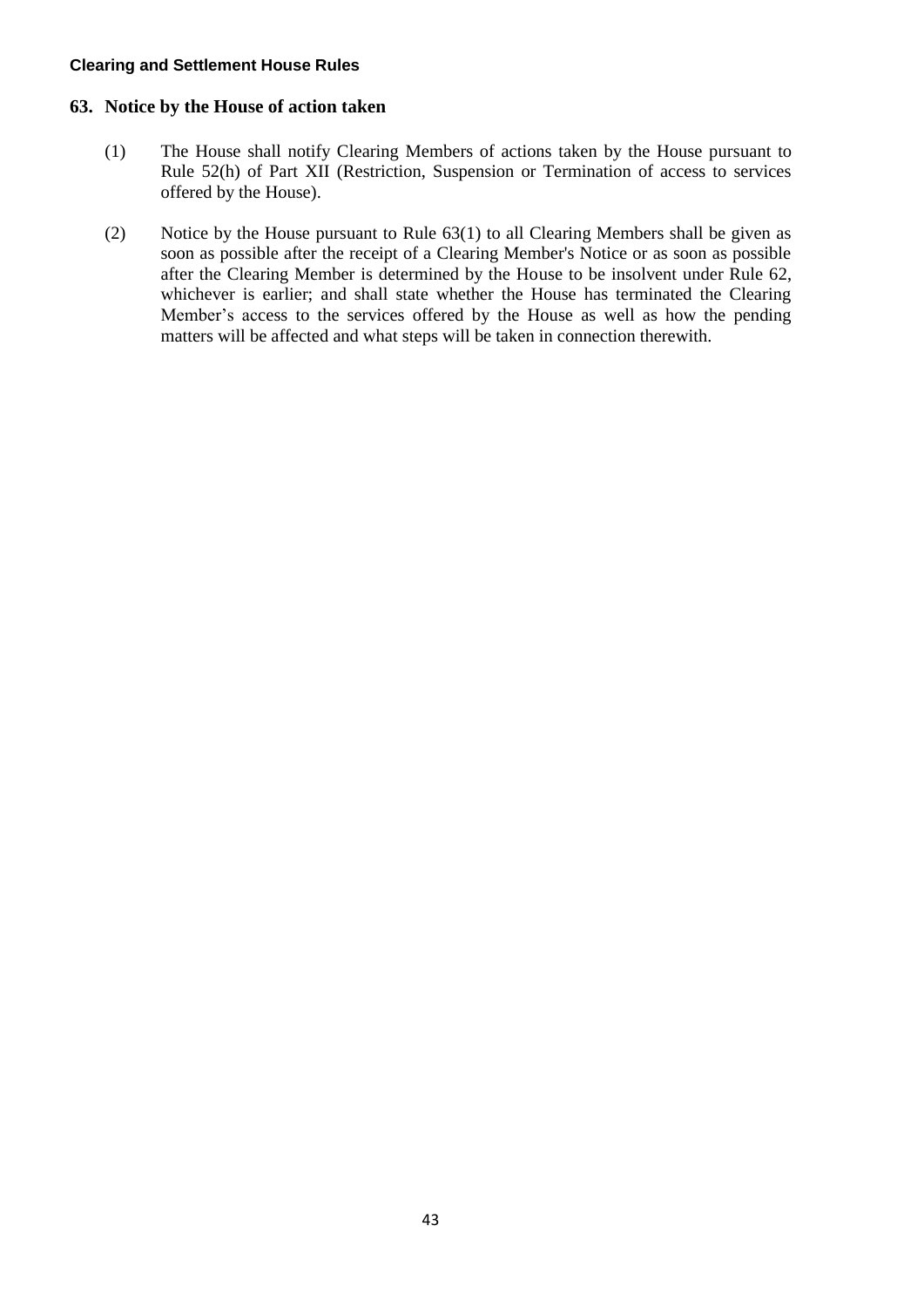.

# <span id="page-44-0"></span>**PART XVI: ADMISSION TO HOUSE OF AUTHORIZED REPRESENTATIVES, ETC.**

# <span id="page-44-1"></span>**64. Representative of Clearing Member**

- (1) No person will be permitted to deal with the House as a Representative of any Clearing Member unless he has first been approved by the House and has been issued such credentials as the House may from time to time prescribe and such credentials have not been canceled or revoked.
- (2) Any credentials issued pursuant to this Rules may be revoked at any time by the House in its discretion, and prompt Notice of such revocation shall be given to the employer of the person whose credentials have been so revoked.
- (3) Any Clearing Member shall, if any person in its employment to whom any credentials have been issued pursuant to this Rules or to whom a power of attorney or other authorization has been given to act for it in connection with the work of the House shall for any reason cease to be so employed, give to the House immediate Notice in writing of such termination of employment.
- (4) Unless revoked by the House, all credentials, authorizations, and powers of attorney issued pursuant to this Rules or in connection with the work of the House shall remain in full force and effect until the House shall have received written Notice of the revocation thereof or of the termination of the holder's employment.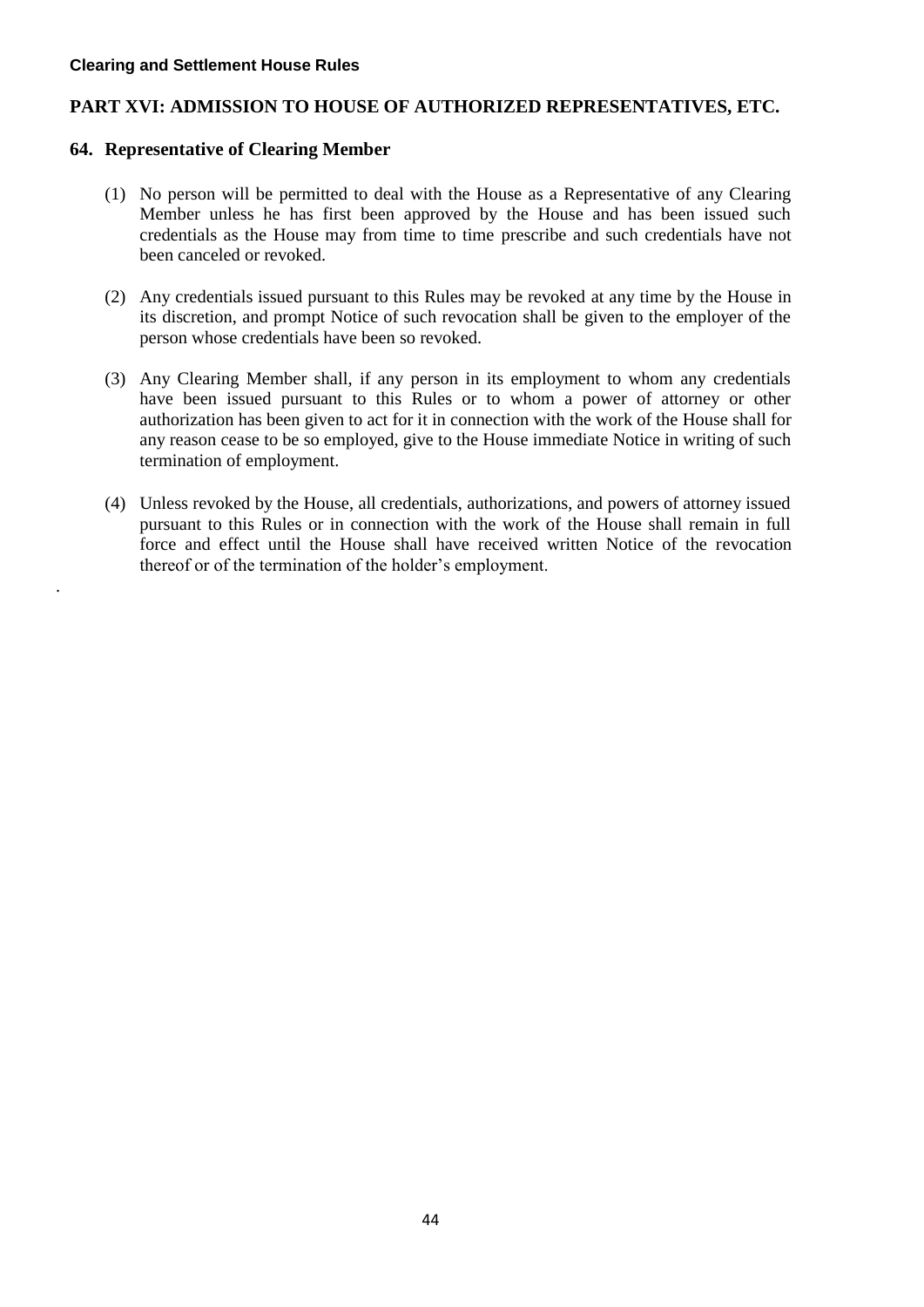# <span id="page-45-0"></span>**PART XVII: FORMS**

# <span id="page-45-1"></span>**65. Prescribing of Forms**

In connection with transactions or matters handled through, with or by the House under or pursuant to the Rules and/or the Procedures, such forms and other documents shall be used as the House may from time to time prescribe, and changes to, any such forms or documents may be made by the House at any time in its discretion.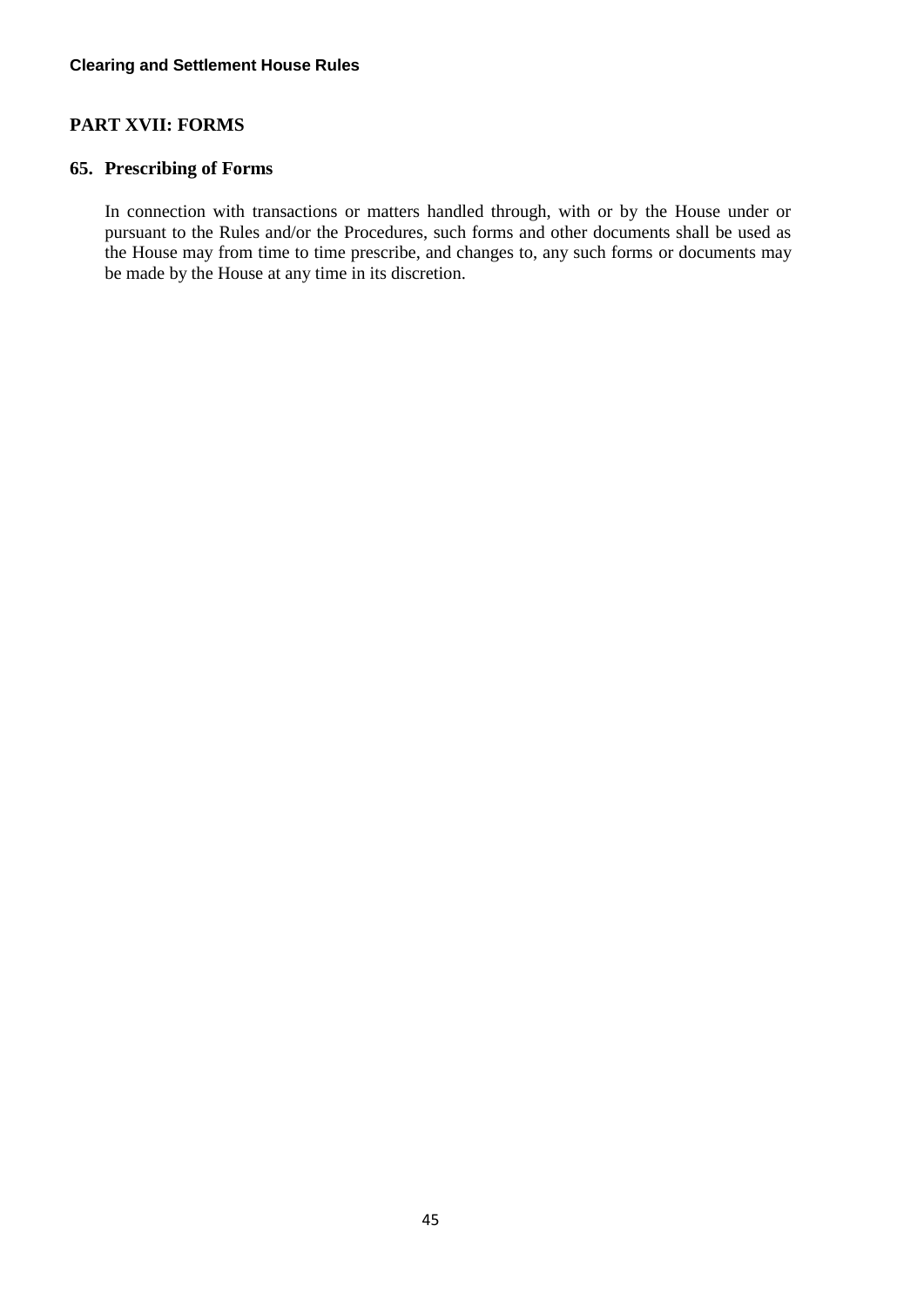# <span id="page-46-0"></span>**PART XVIII: DISPUTE RESOLUTION PROCESS**

#### <span id="page-46-1"></span>**66. Dispute Resolution Process**

- (a) Members /Client with a complaint shall first lodge it with the officer in charge of the Clearing and Settlement House.
- (b) If the said official is unable to resolve the complaint, it shall be forwarded to the CEO of the Exchange.
- (c) The CEO of the Exchange shall deal with the complaint expeditiously but within a time period not exceeding four weeks.
- (d) If the Member / Client is not satisfied, he shall appeal to the Board of the Exchange.
- (e) The Board shall make a decision in not more than 30 days after the appeal has been lodged or filed.
- (f) A Member/Client dissatisfied with the decision of the Board shall appeal to the Authority.
- (g) A Member/Client cannot revert to any court action without exhausting all the steps indicated; otherwise, the affected Member shall automatically revoke its membership of the House.
- (h) After having exhausted all the steps indicated above a affected client may submit the case to the royal court of justice.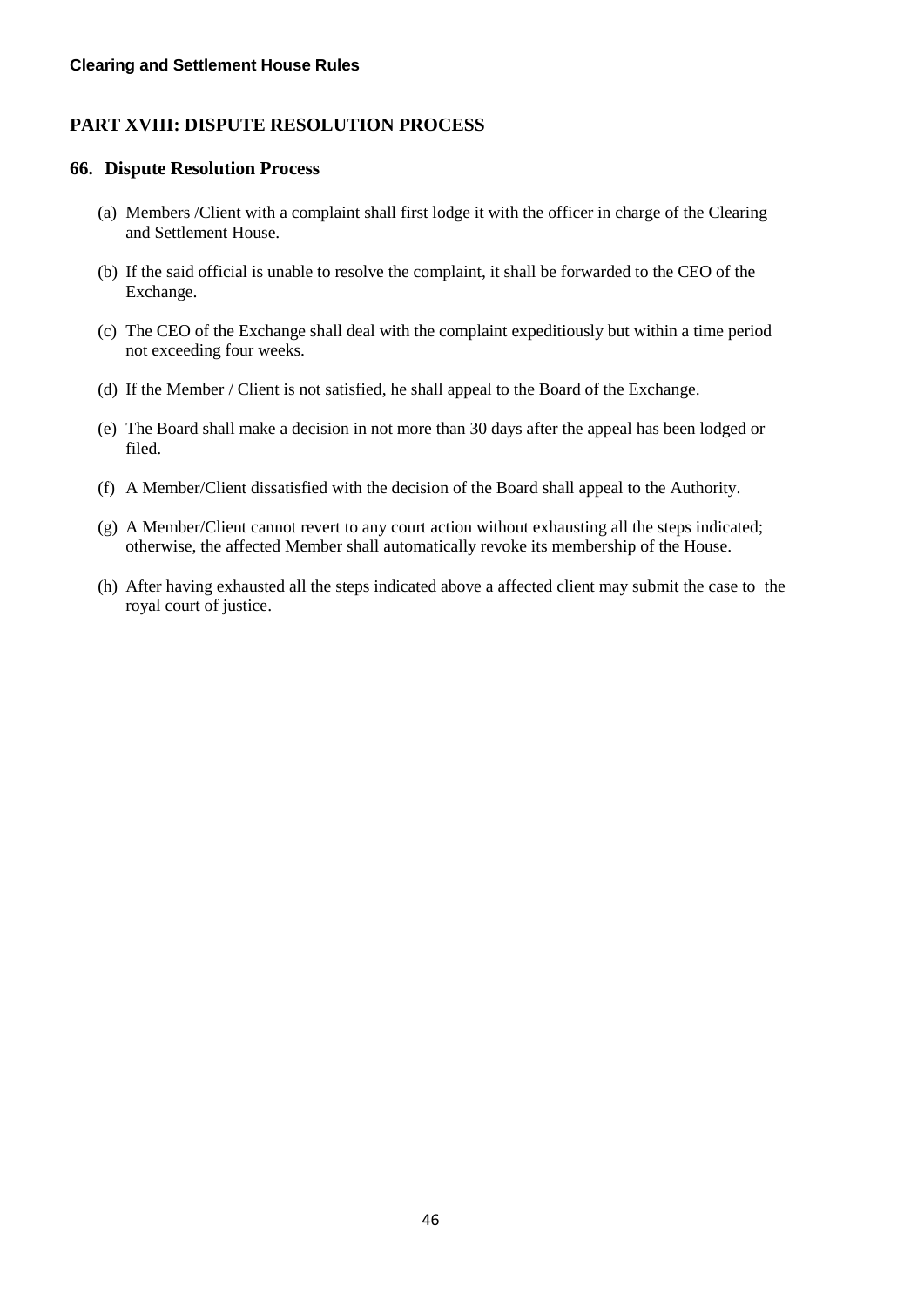# <span id="page-47-0"></span>**PART XIX: RELEASE OF CLEARING DATA**

### <span id="page-47-1"></span>**67. Disclosure of Clearing Data**

- (1) Neither the House nor its employees whether during his tenure of office or during his employment or thereafter, and no other person who has by any means knowledge of any Clearing Data (as defined in Rule 67(5) shall give, divulge, reveal or otherwise disclose such Clearing Data to any other person.
- (2) A person who has any Clearing Data which to his knowledge has been disclosed in contravention of the Rules shall not in any manner howsoever disclose it to any other person.
- (3) Rule 67(1) shall not entitle the House to refuse to disclose any Clearing Data :
	- (a) of a Clearing Member to such Clearing Member;
	- (b) of a Clearing Member when such a Clearing Member has authorized the disclosure in writing;
	- (c) in the case where the Clearing Member, is being or has been wound up to the person who has a right to receive the Clearing Data relating to the Clearing Member arising from such development;
	- (d) in the case of any litigation or other legal proceedings, subject to a proper court order;
	- (e) to any person duly authorised by a competent court, or the Authority or any other competent authority holding any inquiry or investigating into any offence under any law for the time being in force;
	- (f) for the purpose of enabling or assisting the Authority to exercise any power conferred on it by any law for the time being in force;
	- (g) for the purpose of enabling or assisting any competent authority to exercise any power conferred on it by any law for the time being in force;
	- (h) for the purpose of enabling or assisting the Exchange or the Depository to discharge its functions;
	- (i) for the purpose of enabling or assisting auditors of the Exchange, the Depository or a Clearing Member to discharge their functions.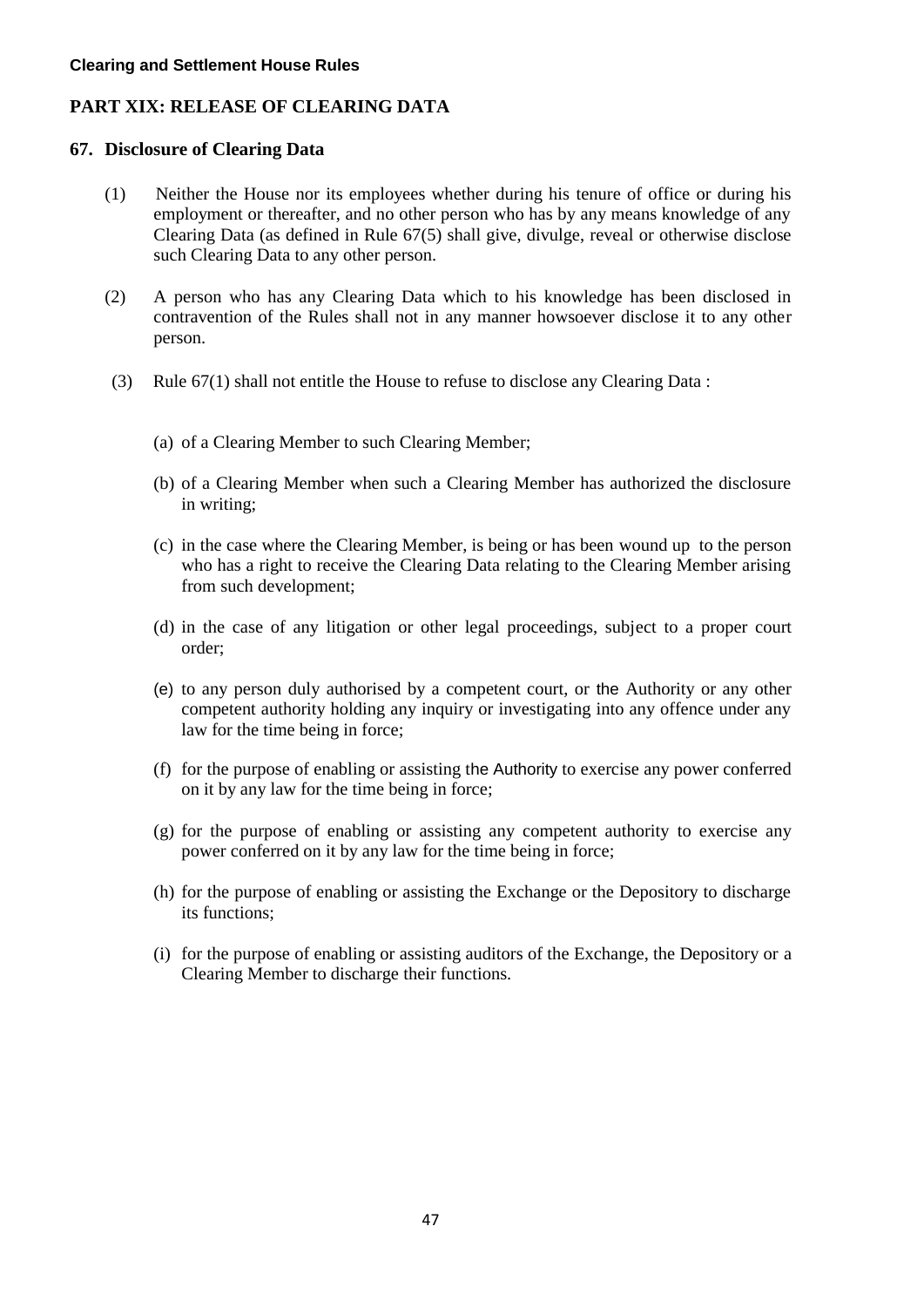- (4) Except as regards the release of any Clearing Data pursuant to an order of a Court, the Authority, or other competent authority, the release of any Clearing Data to a person shall be conditional upon either:
	- (a) a written request, or
	- (b) the execution of a written agreement with the House,

Whichever is appropriate in the discretion of the House and the House, in its discretion, shall establish the conditions under which such data shall be released and the fees, if any, to be paid for such data.

(5) The term "Clearing Data" shall mean, for the purposes of this part, trade and/or transaction data with the House for inclusion in the clearance and/or settlement process of the House, or such data, reports or summaries thereof which may be produced as a result of processing such trade and/or transaction.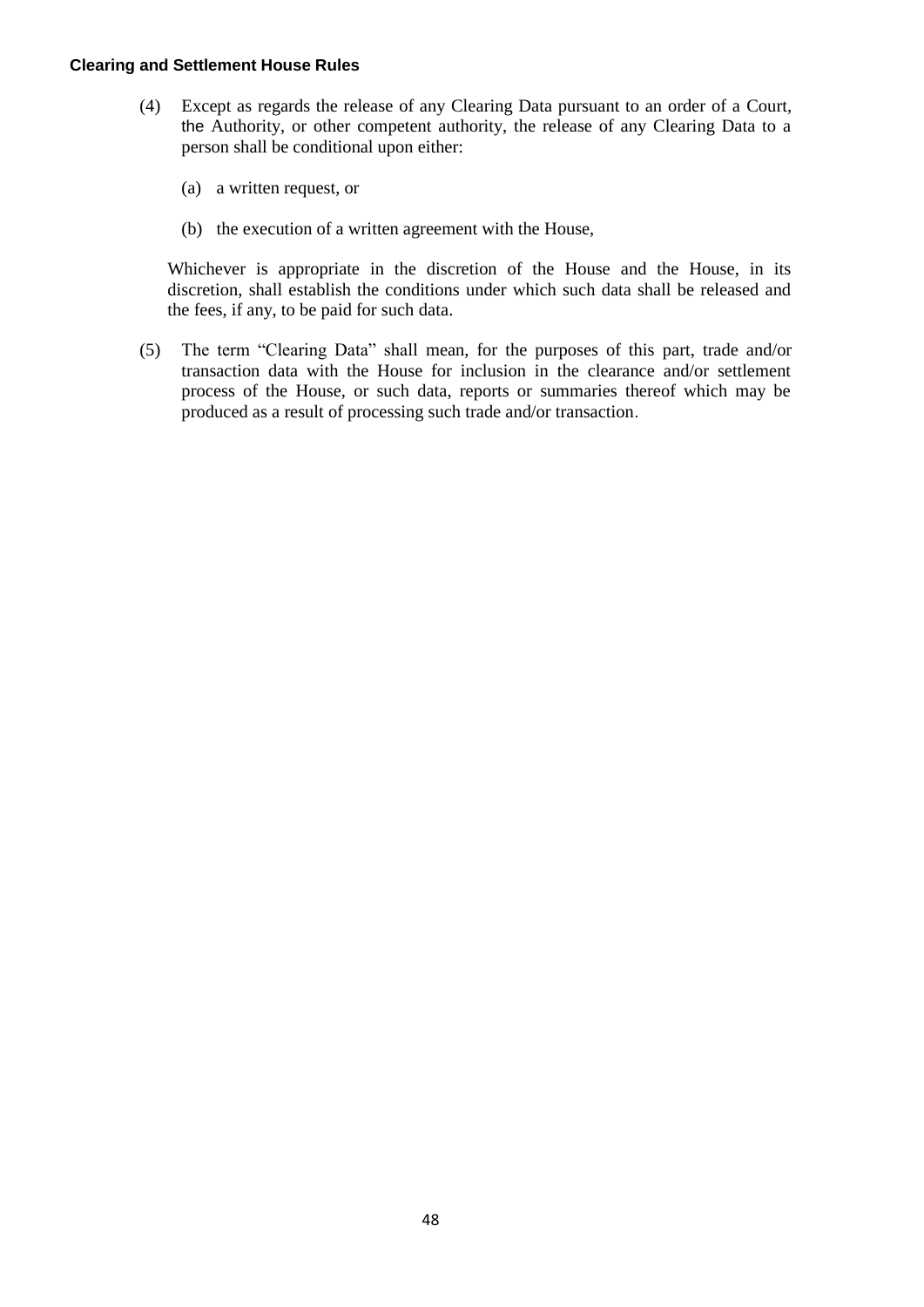# <span id="page-49-0"></span>**PART XX: LISTS OF SECURITIES TO BE MAINTAINED**

### <span id="page-49-1"></span>**68. List of Securities**

- (1) The House shall maintain a list of the securities that shall clear and settle through its system and may from time to time add securities to such lists or remove securities from it.
- (2) The House shall accept an issue of securities to be added to its list only upon a determination by the House that it has the existing operational capability to do so and to continue to successfully provide its services to Clearing Members.
- (3) A security that the House in its discretion determines no longer meets the requirements imposed pursuant to this Rules shall cease to be on the list of securities recognized by the House.
- (4) The House may determine that a security shall cease to be a security on its list in the event that:
	- (a) such Security shall have been suspended from trading on the Exchange;
	- (b) the House determines that there may exist an impediment to the validity or legality of the issuance or continued transfer or delivery of the Security;
	- (c) the House determines, after discussion with the Exchange that the continued clearance and settlement by the House presents unacceptable risks to the House and/or Clearing Members.

# <span id="page-49-2"></span>**69. List of Settlement Bank(s)**

The House shall maintain a list of bank(s) which satisfy the eligible criteria set out in these Rules and have agreed to act as Settlement Bank(s).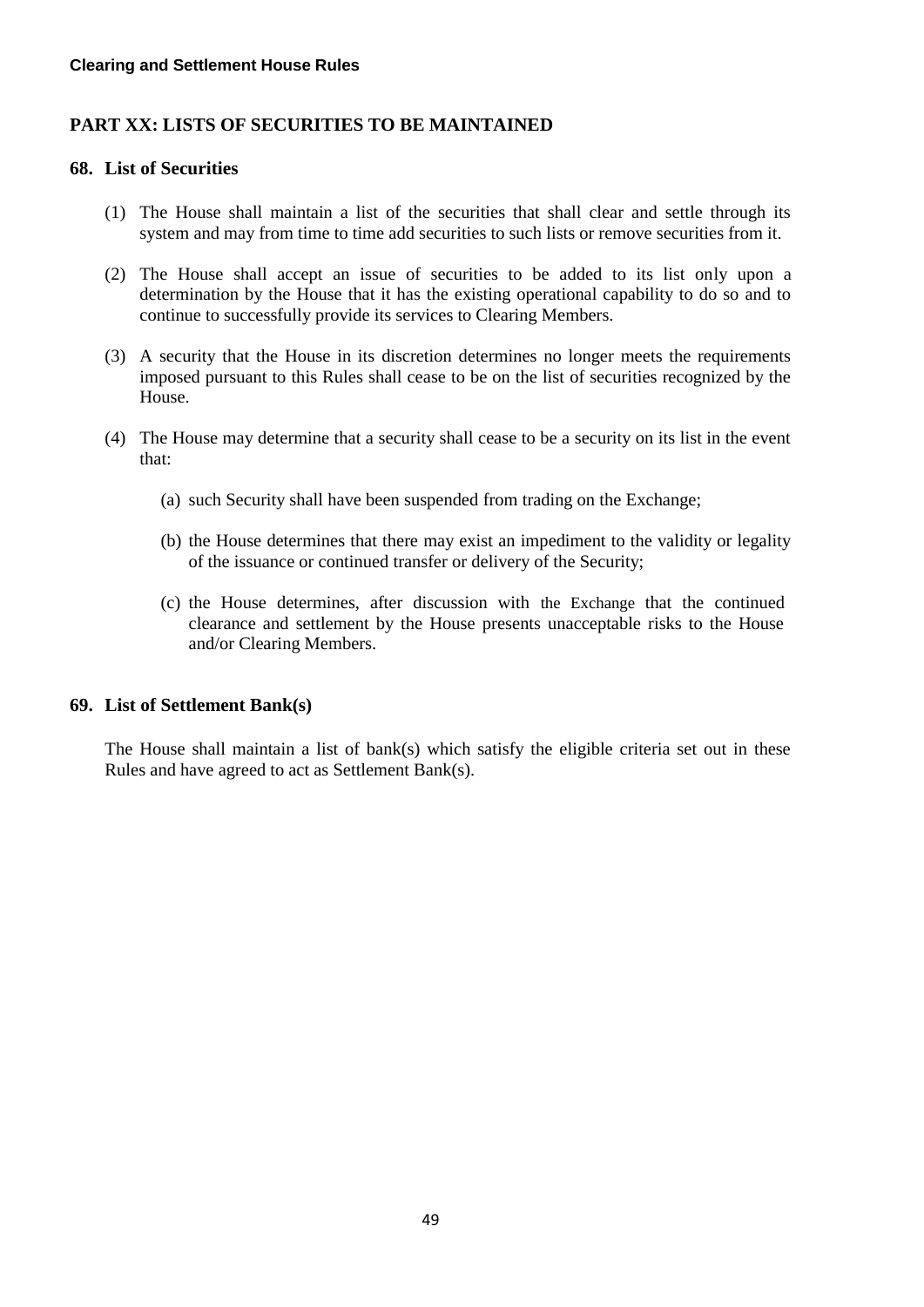# <span id="page-50-0"></span>**PART XXI: ESTABLISHMENT OF BANK CREDIT FACILITY FOR SETTLEMENT**

# <span id="page-50-1"></span>**70. Establishment of Line of Credit/Other Facilities**

Every Clearing Member shall secure a bank guarantee, funded Settlement Account or a funded or committed line of credit facility with either its bankers or the Settlement Bank for the purpose of meeting shortfalls that may arise with its settlement obligations.

# <span id="page-50-2"></span>**71. Copy of Credit Agreement/Other Facilities**

A copy of the funded line of credit facility must be delivered to the House as part of the admission process. In the case of a Bank guarantee or funded Settlement Account the underlying letter from the Clearing Member for Clearing Member's bank must be submitted.

# <span id="page-50-3"></span>**72. Level of Line of Credit/Other Facilities**

The level of the funded line of credit shall be determined by the House on the basis of immediate past history of trades done by the Clearing Member, and where no such history exist, the House may determine the appropriate amount.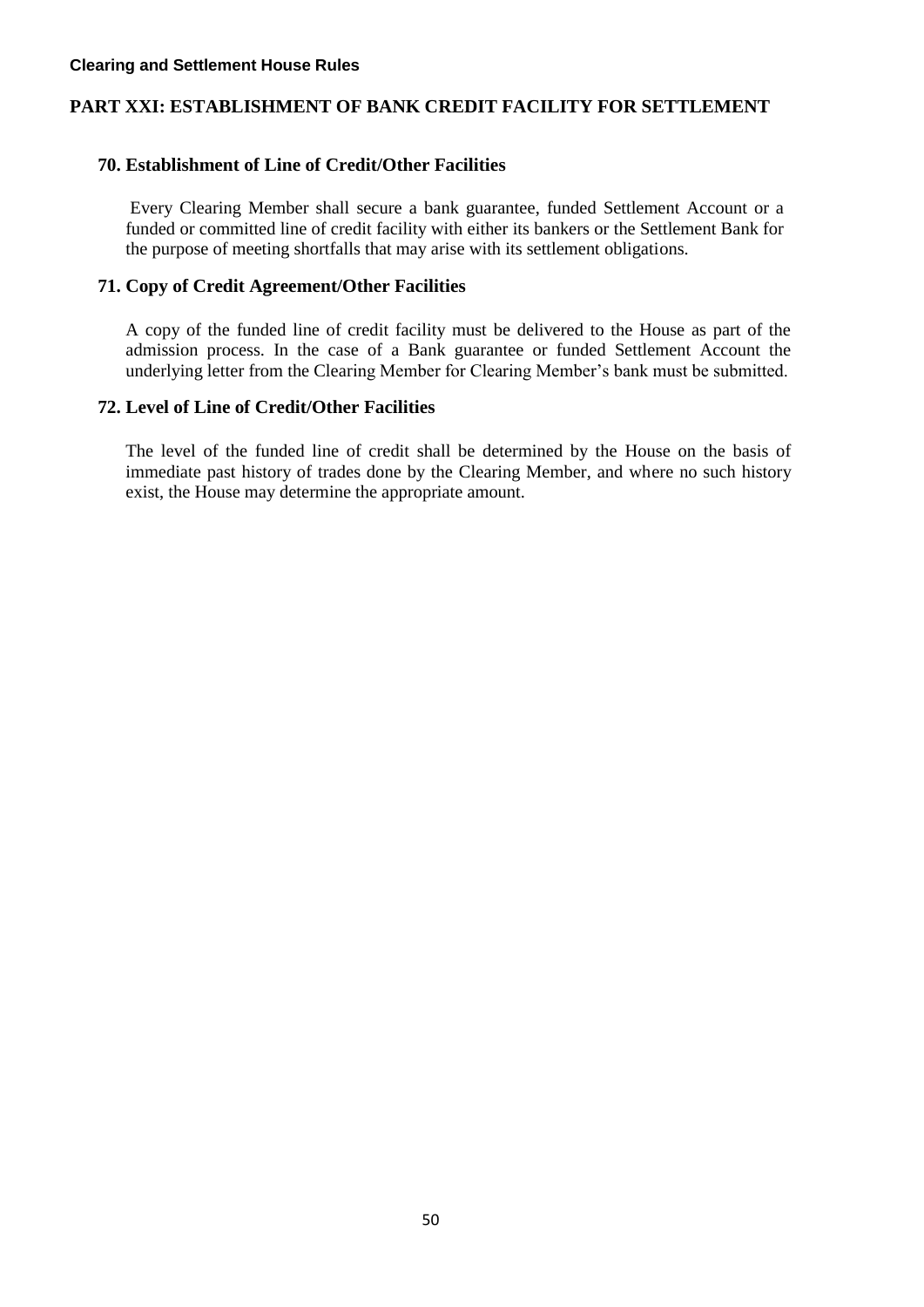# <span id="page-51-0"></span>**PART XXII: SETTLEMENT GUARANTEE FUND**

# <span id="page-51-1"></span>**73. Opening of Account**

- (1) The House shall open an account with the Settlement Bank to be called the "RSEB Settlement Guarantee Fund".
- (3) The Guarantee Fund shall be used to meet shortfalls in the event of inadequate funds by Clearing Members to meet their settlement obligations.
- (4) All CMs shall contribute Nu.200,000 each for the RSEB Settlement Guarantee Fund.
- (5) New Clearing Members admitted shall contribute an amount equal to the average amount contributed by the initial Clearing Members.
- (6) Each Clearing Member shall, by agreeing to become a Clearing Member, agree to the utilization and application by the House of the Guarantee Fund for the purpose set out in these Rules, the Procedures and any agreements.

# <span id="page-51-2"></span>**74. Investment of Guarantee Fund**

- (1) The Settlement Guarantee Fund shall be invested mainly in liquid funds at the Settlement Bank, Government Securities or otherwise kept in Bank Fixed deposit or Saving Account at a reputable Bank.
- (2) Any profit received from the investment under Rule 74 (1) on the Guarantee Fund shall accrue to the contributors in direct proportion to their contributions taking into consideration the time of those contributions.
- (3) No part of the Guarantee Fund shall be used by the House for any purpose other than:
	- (a) to facilitate clearing and settlement activities in terms of the Rules and/or the Procedures;
	- (b) the investment in liquid funds, Government Securities or in fixed deposits with banks as stated in Rule 74(1)
	- (c) to satisfy any liability of a Clearing Member to the House in respect of settlement obligations;
	- (d) for any adjustment or purpose permitted by these Rules and/or the Procedures; and
	- (e) for return to a Clearing Member pursuant to Rule 76(1).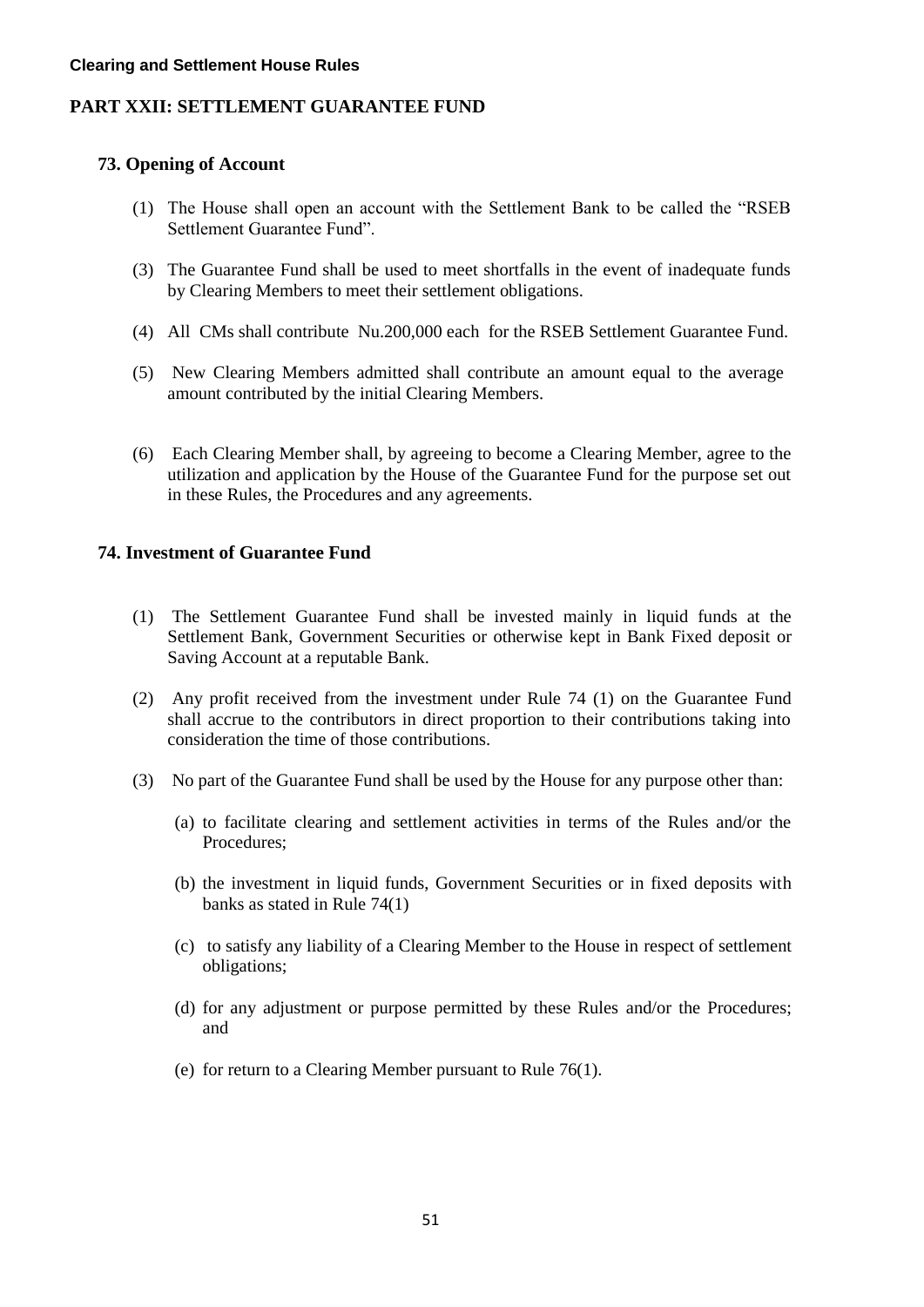# <span id="page-52-0"></span>**75. Elimination of deficiency by Clearing Member in his Cash Deposit**

- (1) If the Guarantee Fund deposit of any Clearing Member is applied for any settlement set out in these Rules and/or the Procedures and as a consequence the Clearing Member's remaining deposit becomes less than the amount required to be maintained by it, the Clearing Member shall, upon notification, deposit into the Guarantee Fund, before the next trading date, that which is necessary to eliminate any deficiency in the Member's required Deposit.
- (2) If the Clearing Member shall fail to do so, the House shall take disciplinary action against the Clearing Member pursuant to Part XII (Restriction, suspension or termination of access to services) or Part III (Dispute Resolution Process).
- (3) Any disciplinary action that the House takes pursuant to Rule 75(2) or the voluntary or involuntary cessation of membership by the Clearing Member shall not affect the obligations of the Clearing Member to the House or any remedy to which the House may be entitled under applicable law.

# <span id="page-52-1"></span>**76. Refund of Deposits by the House**

- (1) A Clearing Member or his successor shall be entitled to the return of the actual amount of a Clearing Member's deposit remaining with the Guarantee Fund of the House any accrued interest thereon (after adjustment of his liabilities, and after adjustment of the House's claim against it in respect of the fees and charges payable by it to the House) 30 days after:
	- (a) the Clearing Member ceases to be a Clearing Member; and
	- (b) all obligations to the House for which the Clearing Member was responsible while a Clearing Member have been satisfied or, at the discretion of the House, have been deducted.
- (2) A Clearing Member's Guarantee Fund deposit shall be paid to the Clearing Member, or his successor, where the Clearing Member ceases to be a Clearing Member voluntarily, and the Clearing Member, or his successor, has presented to the House such indemnities or guarantees as the House deems satisfactory.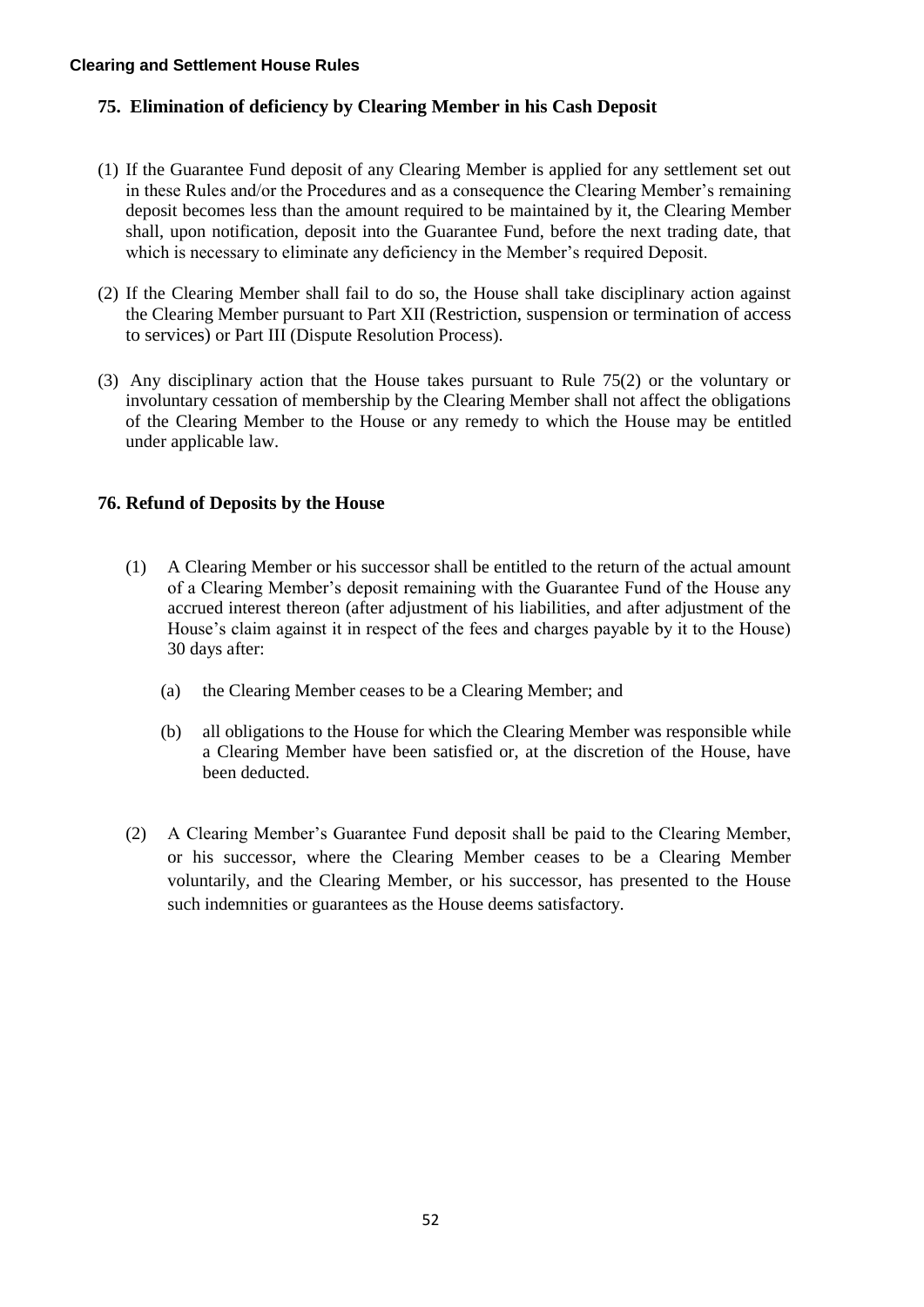# <span id="page-53-0"></span>**77. Notice to Clearing Member for increase in its Deposit**

- (1) The House shall notify a Clearing Member of any proposed increase in his required deposit to the Guarantee Fund.
- (2) If a Clearing Member fails to give written Notice to the House of his election to terminate his business with the House within the period specified in the Notice, he shall contribute to his existing Deposit that which is necessary to satisfy the increase.
- (3) At the time the increase becomes effective, the Clearing Member's obligations to the House shall be determined in accordance with the increased quantum of his deposit notified by the House whether or not such increase has been made.
- (4) If the Clearing Member fails to pay any additional amount towards his Deposit in accordance with the Notice under Rule 77(1) within 30 days, the House shall take disciplinary action against the Clearing Member.

# <span id="page-53-1"></span>**78. Determination of Clearing Member's required Deposit**

The House shall determine and notify each Clearing member by the end of each calendar year, the required level of the Member's Deposit for the ensuing year.

# <span id="page-53-2"></span>**79. Failure of Settlement of Money Obligation by Clearing Member**

- (1) Where a Clearing Member fails to pay the settlement obligation within the deadline for payment, the House shall impose the appropriate penalties and sanctions.
- (2) The House shall use the Settlement Guarantee Fund in the manner prescribed under Rule 50 to meet that settlement obligation, and apply the requirement in Rule 50.
- (3) The proceeds shall first be used to defray the full amount taken from the Settlement Guarantee Fund, and any other Guarantee, charges in arranging funds for settlement and any remainder shall be used to meet any penalty imposed on the defaulting Clearing Member.
- (4) No action taken in Rule 79 shall prevent the House from imposing sanctions or disciplinary action on the defaulting Clearing Member.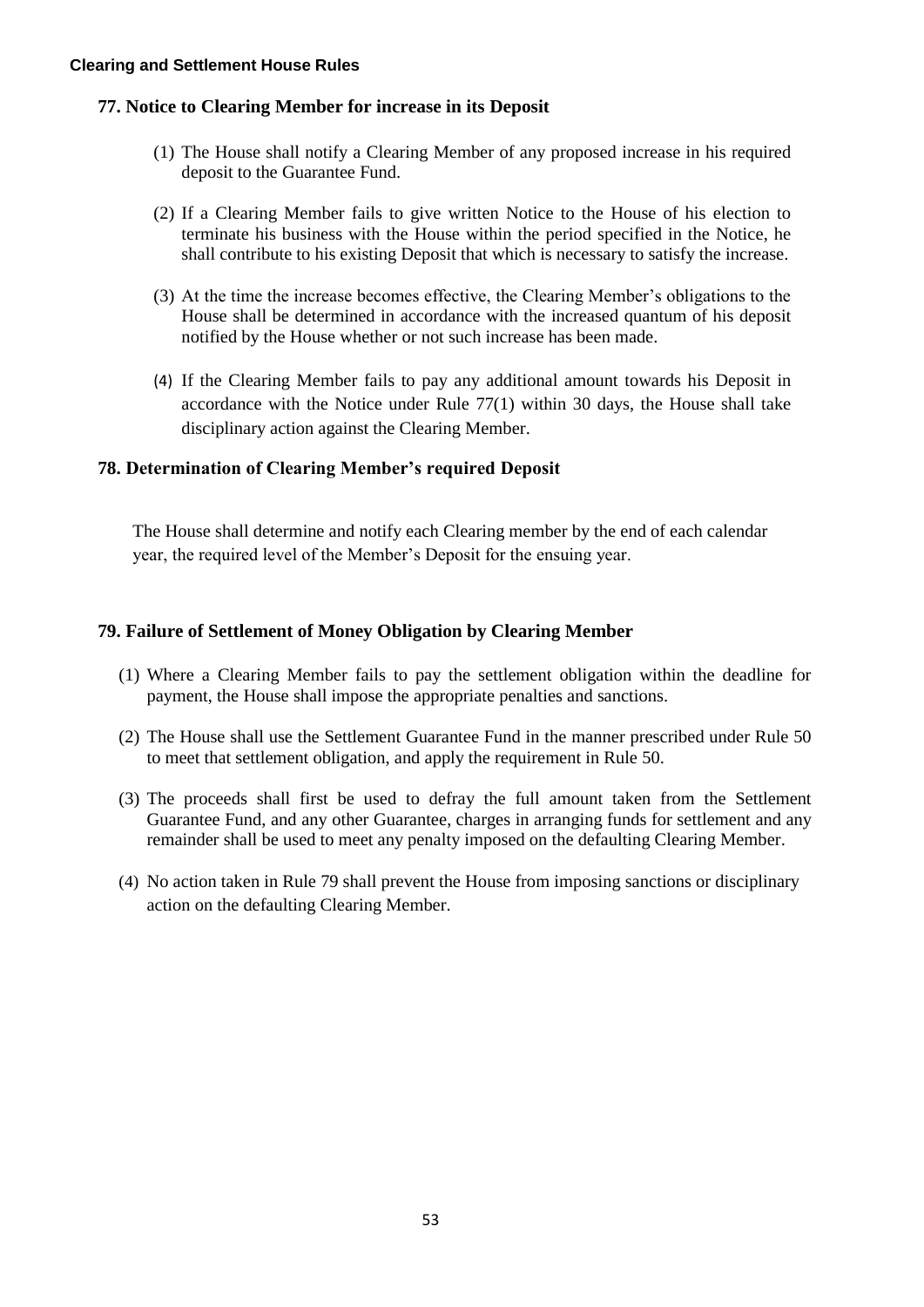# <span id="page-54-0"></span>**PART XXIII: REVIEW AND AUDIT**

### <span id="page-54-1"></span>**80. House Review and Audit**

- (1) The House shall require an independent review or audit of its system on annual basis. The review of the House System will comprise:
	- (a) information processing facilities and security of the House including:
		- (i) maintenance of integrity and confidentiality over the data of the House;
		- (ii) physical security over the House operation;
		- (iii) business continuity procedures; and
		- (iv) system access controls;
	- (b) assessing the integrity and accuracy of information generated by the House including, without limitation:
		- (i) internal control over data input by the House; and
		- (ii) processing and reporting of transaction data.
- (2) The House shall provide a copy of the report to the management of the Exchange within six (6) months of the end of the financial year of the House.
- (3) Except as expressly provided in these Rules, no Member shall have any right of access to, or right to inspect the House's records and systems.